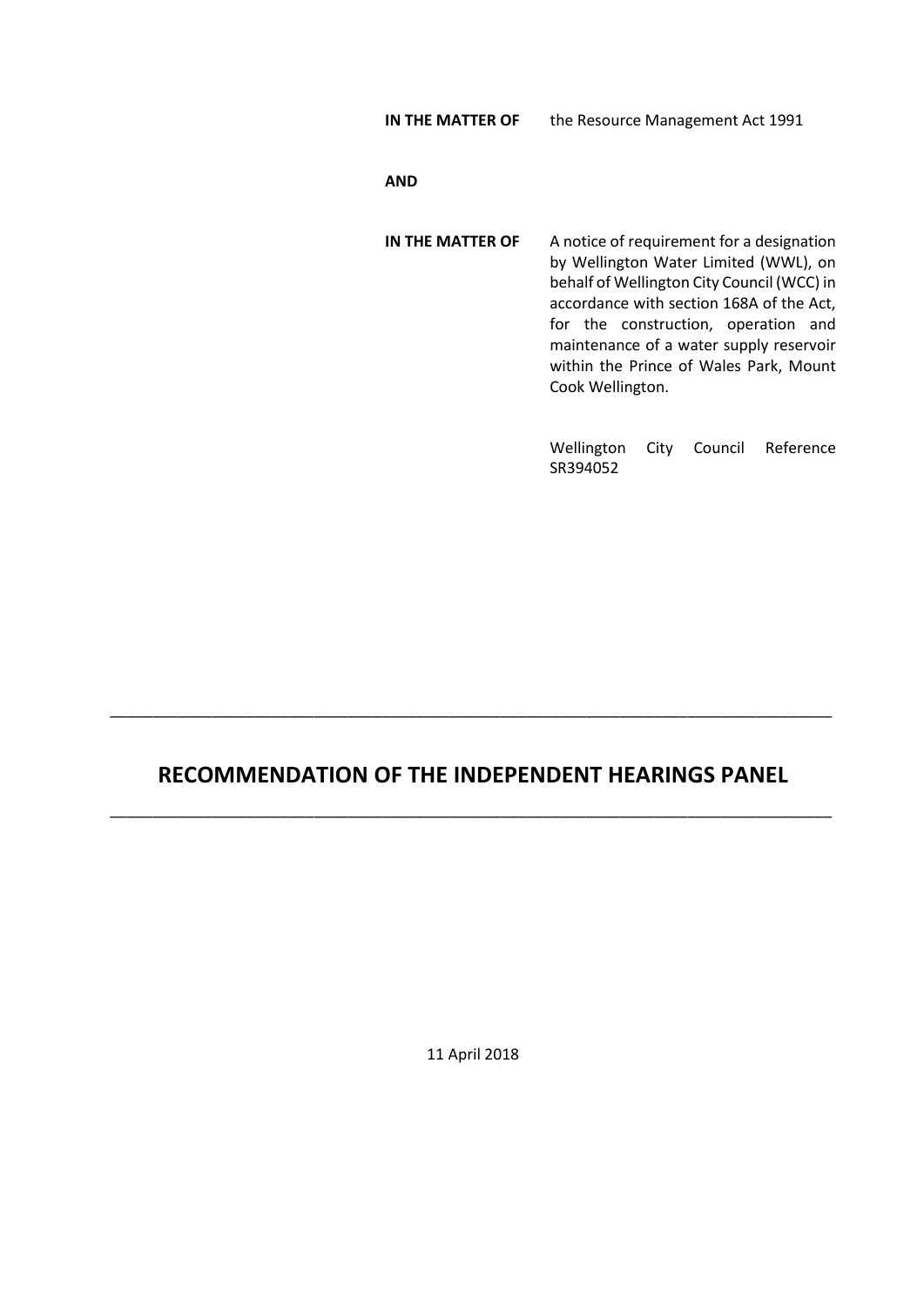#### **SUMMARY OF THE PROPOSAL** A notice of requirement (NOR) for a designation is sought by Wellington Water Limited (WWL), on behalf of Wellington City Council (WCC) in accordance with section 168A of the Act. This provides for the construction, operation and maintenance of a 35,000  $m<sup>3</sup>$  water supply reservoir within the Prince of Wales Park, Mount Cook Wellington.

These works include the associated access, pipework and tie-ins to the existing network. We were advised that the notified proposal of raising the height of both playing fields was now no longer part of the proposal. The reservoir is proposed to be buried being backfilled upon completion of excavation and construction to appear part of the landform. Landscaping of fill batters is proposed.

The construction activity for the reservoir is anticipated to take up to 3 years with the primary heavy vehicle access being via Rolleston Street.

The notice of requirement was publicly notified drawing 42 submissions from individuals and organisations primarily from residential property owners in the vicinity.

#### **SUMMARY OF THE HEARING** We were delegated authority from Wellington City Council as independent commissioners to hear the application and the submissions and to make the Council's recommendation on the above proposal as regulatory authority.

The hearing took place over two days on 5 and 6 of March 2018 in Committee Room 2 of the Council Buildings. After opening legal submissions, evidence was presented by the Requiring Authority, and their site selection, engineering, landscape, noise and vibration, transportation, ecology and planning advisers. Thirteen individuals and organisations then appeared at the hearing in support of their submissions. Provision made for a final written right of reply from the Requiring Authority at the conclusion.

A list of persons who attended the hearing is detailed in Appendix 1 of this report.

**SUMMARY OF THE RECOMMENDATION** We recommend that pursuant to s168A of the Resource Management Act 1991 that the Requiring Authority **confirm the Notice of Requirement** subject to conditions attached as Appendix 2, for the reasons summarised in Sections 5 to 13 of this decision. In particular:

#### **Reasonable necessity**

- A new reservoir serving the Wellington Lower Level Water Supply Zone (LLZ) would firstly provide for additional operational and post disaster resilience. We also note the evidence that this project is one of a number being carried out in the region to improve security of supply.
- Overall the positive effects of the proposal and the reasonable necessity for the reservoir have been well outlined and we consider that the proposal is reasonably necessary to achieve the objectives of the Requiring Authority.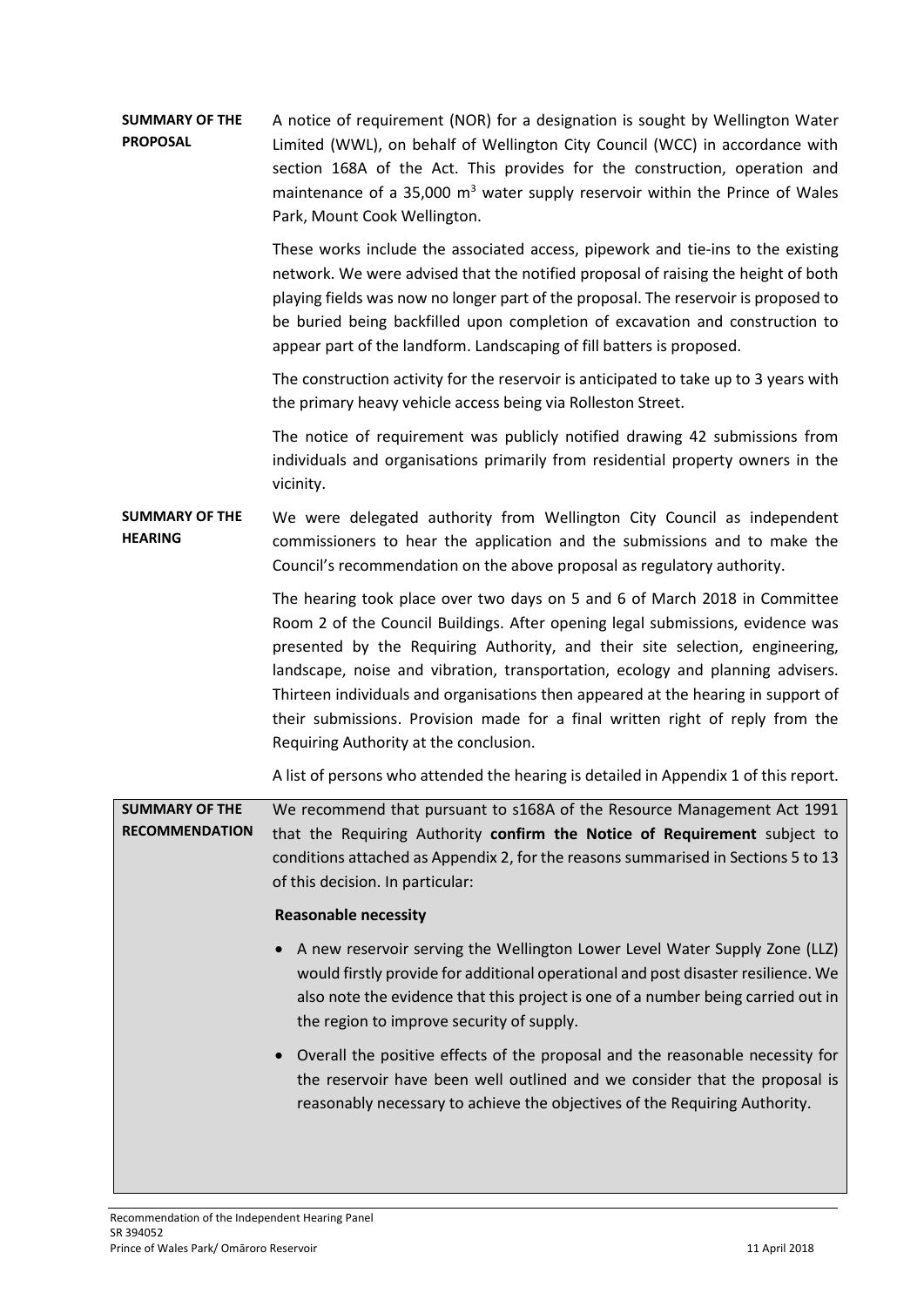#### **Alternatives**

- We accept the Requiring Authority's evidence that it has gone through a rigorous site selection process and that there are benefits in terms of cost and reductions in time post seismic event to restore water supply from having a single reservoir.
- We have concluded that the analysis of alternative sites has been robust, fit for purpose and has applied sensitivity testing to challenge the outcomes.

#### **Effects**

- We note that cultural values have been considered and were not the subject of evidence or submissions.
- We consider that the risk of failure of the reservoir, leading to potential risk to the surrounding environment and the adjacent private property, is extremely low and therefore acceptable.
- The proposed backfill material around the reservoir is sufficiently modest in overall scale, in the context of the general surrounds, that any failure of the backfill material in a significant earthquake would be localised and unlikely to affect private property.
- We consider that the Requiring Authority's assessment is sufficiently detailed manage stormwater runoff to the appropriate industry standards.
- The nature of the rock and ground conditions on the site will mean that the presence of groundwater is likely to be relatively low. Any effects on groundwater patterns, resulting from the reservoir construction, are likely to be minimal.
- The footprint of the proposed construction can be contained within an area that avoids the Papawai and unnamed tributary of the Waitangi Streams.
- Appropriate industry standard controls will be employed on the site and enforced by way of both GWRC conditions and conditions agreed by the Requiring Authority on this NOR, to ensure that the risk of sediment release to the streams is sufficiently low to allow the proposed reservoir construction.
- Earthworks can be carried out in a manner that will minimise the risk of nuisance from dust and minimise adverse effects from erosion and sediment discharge to the streams, through the use of approved Management Plans and specific focus on these matters during construction.
- A Landscape and Ecology Management Plan (LEMP) will be prepared and this will deal with the reinstatement and restoration of disturbed vegetation, the enhancement of riparian planting along the Papawai Stream, and the planting of a seasonal food supply for birds.
- Ecological effects will be managed through good practice and monitored through the conditions of consent.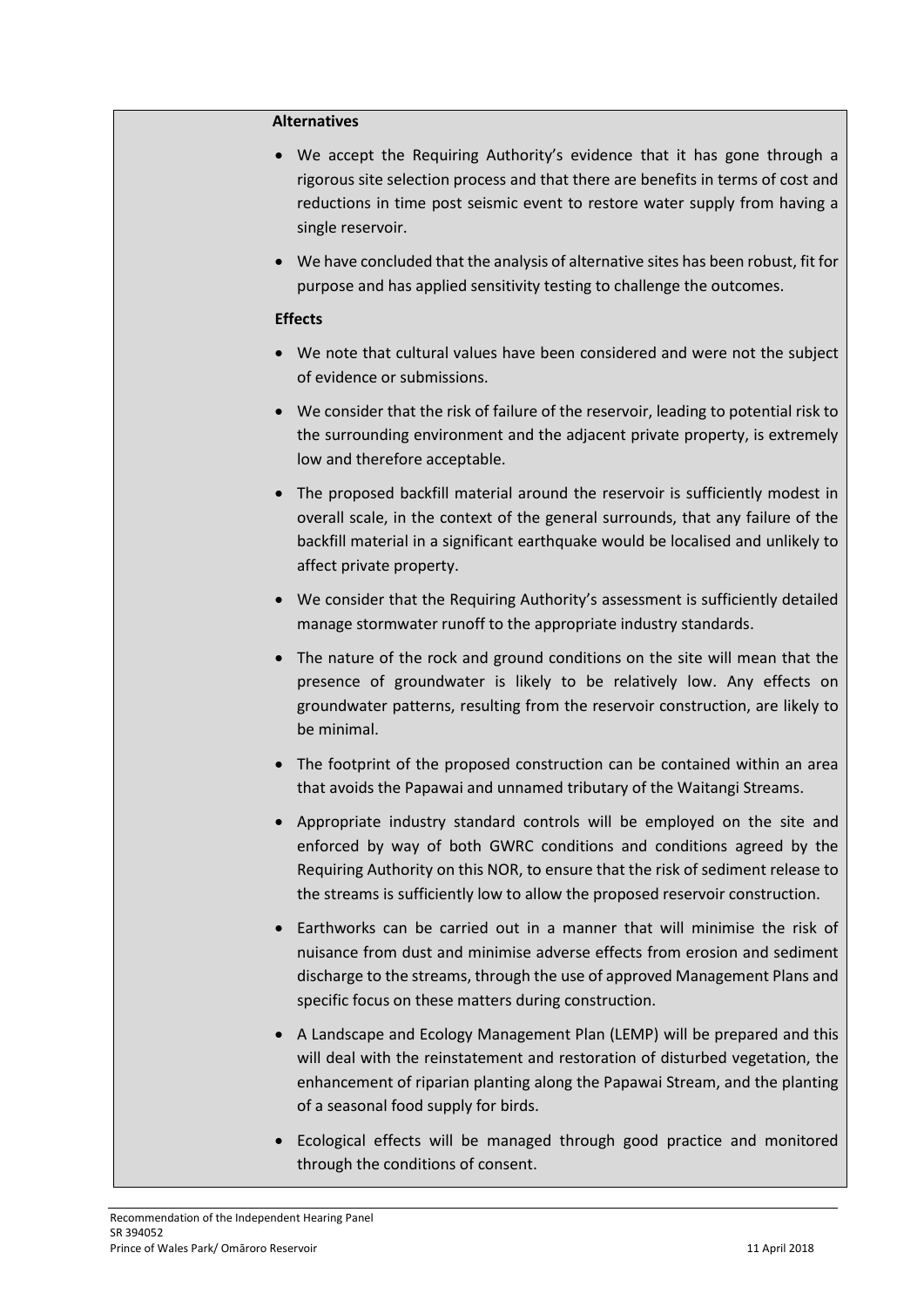- We were generally satisfied that the reservoir could be developed in a manner consistent with the requirements of the Town Belt Management Plan.
- The objective of a requirement to bury the reservoir is to protect the natural character as perceived and enjoyed by the community. We agree that with suitable planting, this can be achieved.
- We accept that for some local residents, particularly those at the top of Rolleston and Hargreaves Streets, the visual effects of construction will be adverse and significant, and take some years to mitigate with planting. We consider it important that the LEMP pays particular attention to the early mitigation of visual effects along the northern and eastern flanks of the reservoir site.
- We are satisfied that in the longer term the visual effects of the reservoir can be suitably mitigated. We accept that during construction there will be significant and adverse visual effects that cannot be mitigated apart from ensuring that as much of the existing vegetation is retained as is possible.
- Throughout the hearing we were constantly reminded of the importance of the Prince of Wales Park for both the local residents and for users of the wider Town Belt recreational networks. We are satisfied that, accepting an interim and significant loss of access and amenity, in the longer term the values of the park will be reinstated, and potentially enhanced.
- Construction traffic and the associated effects of heavy traffic noise and disruption to Rolleston Street is one of the key effects of the proposal in our view. It is clear that existing residents on Rolleston Street in particular, will be inconvenienced to a greater or lesser extent by the requirement to service the construction activities at the park.
- Construction traffic effects are exacerbated by the 3 year proposed construction period although we note that traffic effects will vary from being relatively intense during the removal of excavated material to lesser volumes when no bulk earthworks are occurring.
- We are also satisfied that alternative means of access have been more than adequately explored and it is a matter of mitigating adverse effects to the greatest degree possible.
- We also note the best endeavours approach to providing alternative parking adjoining the construction site for residents in upper Rolleston Street and the requirement for reinstatement of existing parking once construction is completed.
- The requirement for a Construction Noise Management Plan is the most appropriate method of codifying the best practicable option approach to managing the adverse effects of construction noise. Much of the success of the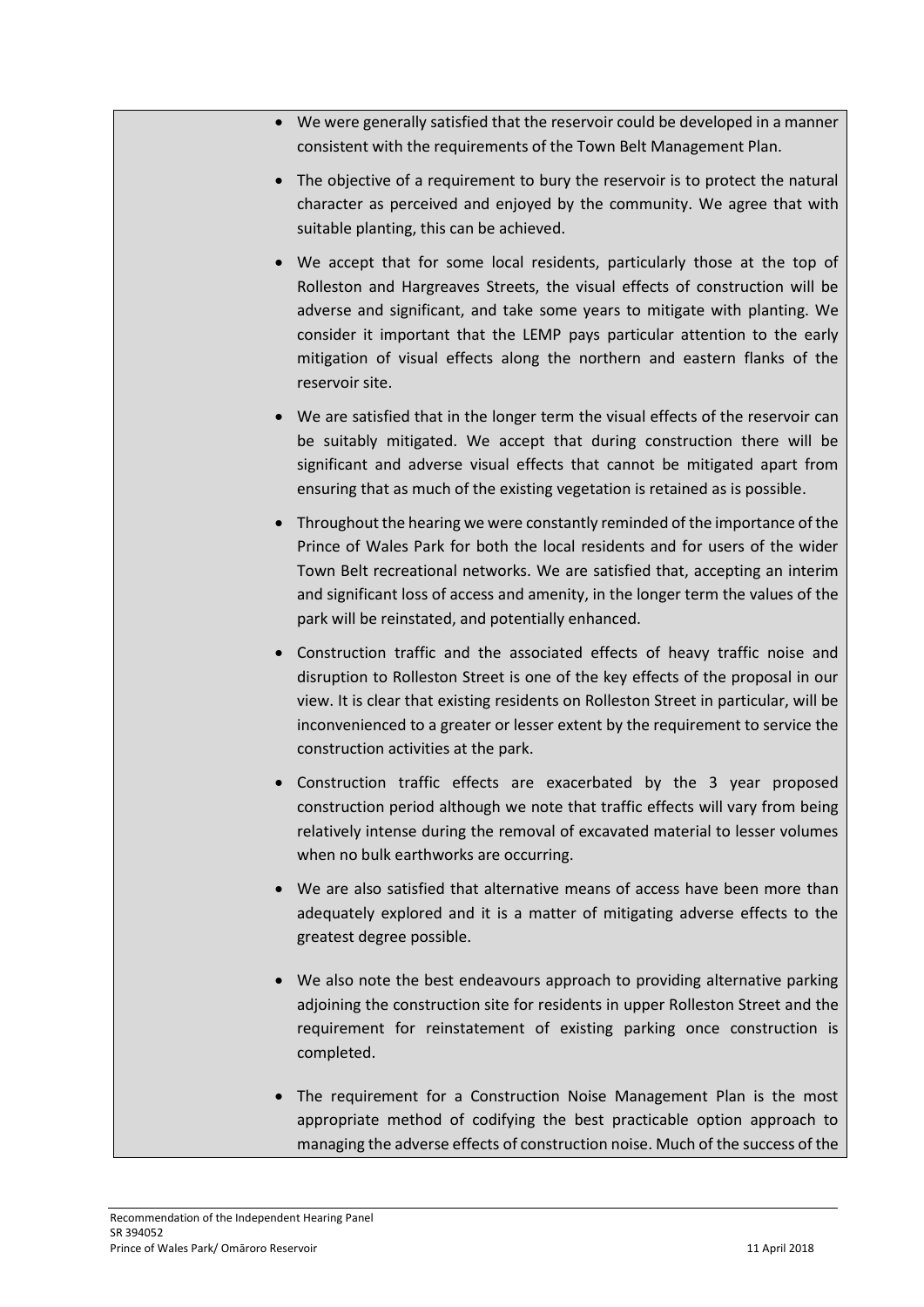noise minimisation measures is through good contractor behaviour and recognition that the contractor is part of an affected community.

• In making our recommendation we consider that the adverse effects can be managed as best they can through best practice construction methods and implementation of the management plans. The wider benefits of the project are tangible and while they are potentially positive local positive effects, they do not become realised for a considerable period of time.

#### **Consultation and Liaison**

 We note that some submitters were complimentary about the consultation carried out. During the hearing it became clear to us that the relationship between the Requiring Authority, its' nominated contractor, and the affected community will also be critical in achieving a successful outcome. The Community Liaison Group shall be established to provide a frequent forum for issues.

#### **Policy Statements and Plans and any other matters**

- There is nothing in any of the applicable policy statements and plans under the Act that is contrary to the proposal proceeding. In our view the key matters relate to the necessity for the Project and management of adverse effects on the environment.
- We recognise that the Wellington Town Belt Management Plan 2017 acknowledges the proposed reservoir location at Prince of Wales Park as well as other initiatives beyond Prince of Wales Park. While we consider the main issue to be construction and landscape effects we do agree that the proposal is consistent with this component of the Town Belt Management Plan.

### **Conditions and Part 2.**

- Conditions have been agreed by the Requiring Authority and the s42A writer and advisers. We consider that they are fit for purpose.
- In terms of s5 of the Act we consider that the proposed reservoir will enable the wider Wellington community to provide for its social, economic, and cultural well-being and for their health and safety while avoiding, remedying and mitigating adverse effects to the extent that is possible.
- We consider that relevant s6 matters have been recognised and provided for, we have had particular regard to relevant s7 matters and have taken into account s8.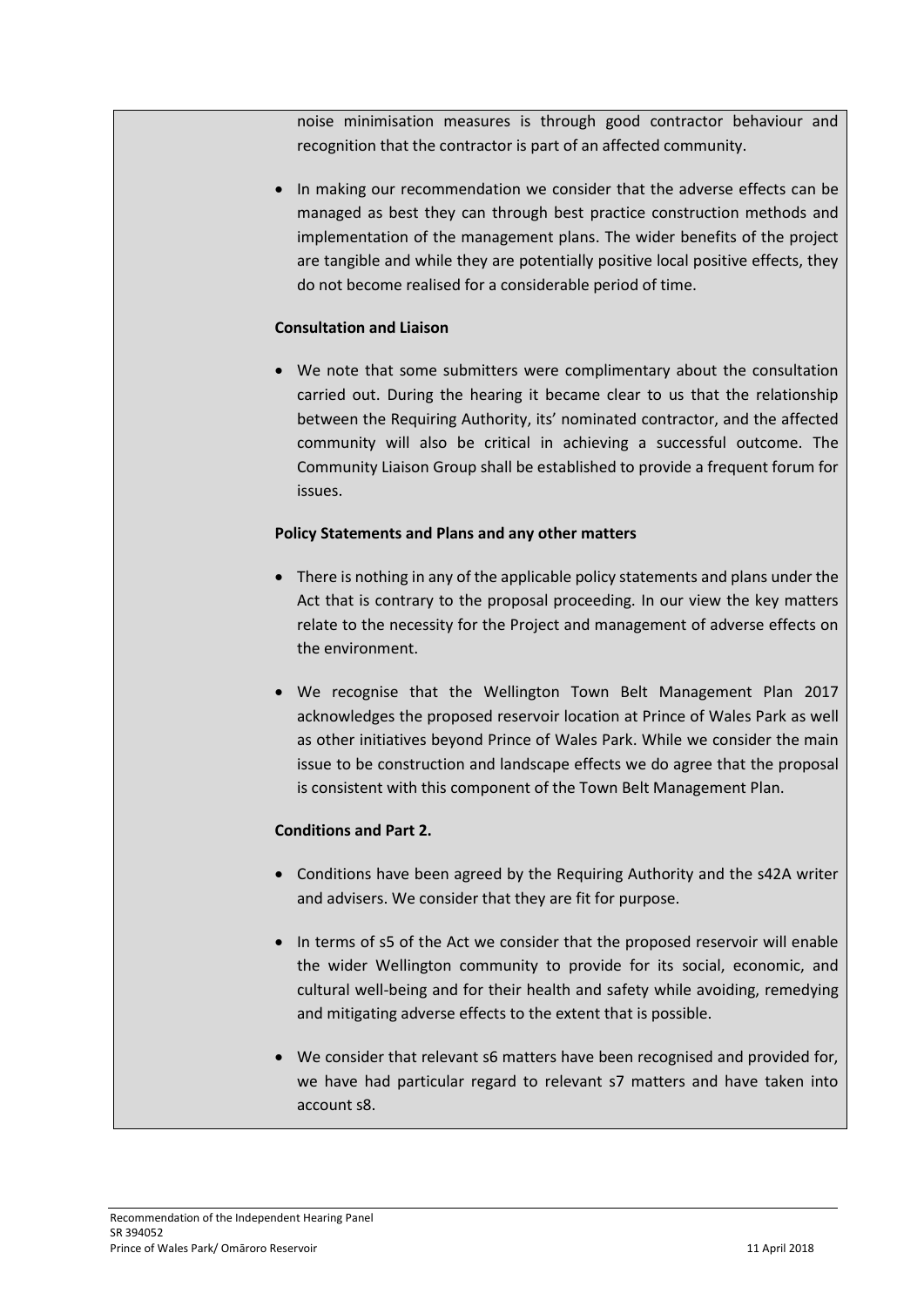# **Contents**

| 1.   |                                                   |
|------|---------------------------------------------------|
| 2.   |                                                   |
| 2.1  |                                                   |
| 2.2  |                                                   |
| 2.3  |                                                   |
| 3.   |                                                   |
| 3.1  |                                                   |
| 3.2  |                                                   |
| 4.   |                                                   |
| 4.1  |                                                   |
| 5.   | Reasonable Necessity/ Positive Effects  10        |
| 6.   | Alternative Sites Routes and Methods  14          |
| 7.   | Actual and Potential Adverse Effects  17          |
| 7.1  |                                                   |
| 7.2  |                                                   |
| 7.3  |                                                   |
| 7.4  |                                                   |
| 7.5  |                                                   |
| 7.6  |                                                   |
| 7.7  |                                                   |
| 7.8  |                                                   |
| 7.9  |                                                   |
| 7.10 | 31                                                |
| 7.11 |                                                   |
| 8.   | Positive Effects to offset or compensate  37      |
| 9.   | Consultation and Community Liaison  38            |
| 10.  |                                                   |
| 10.1 |                                                   |
| 10.2 | Wellington Regional Policy Statement 2013 (RPS)40 |
| 10.3 |                                                   |
| 11.  |                                                   |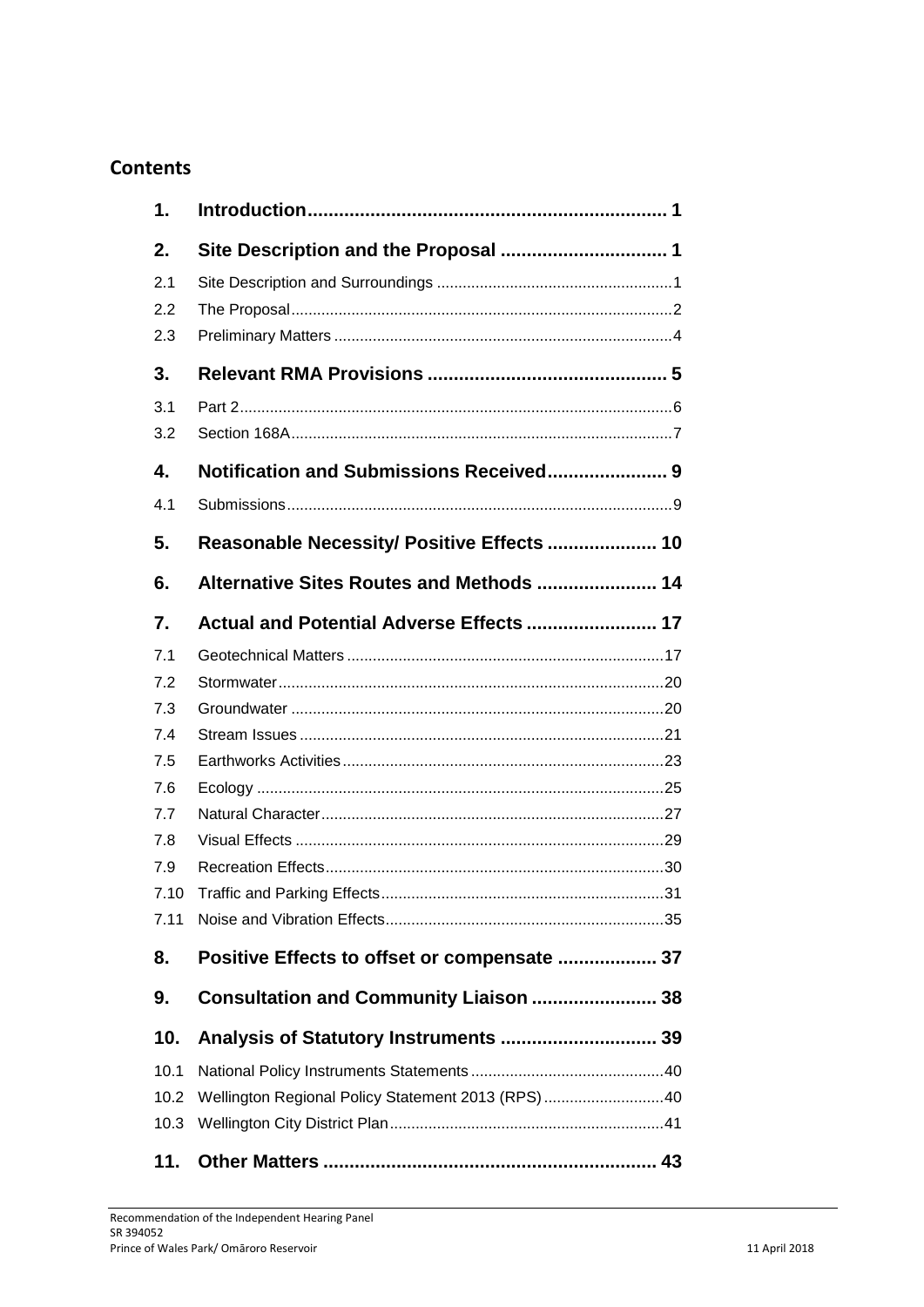| 11.1 Wellington Town Belt Act 2016 and Management Plan 2017  43 |
|-----------------------------------------------------------------|
|                                                                 |
|                                                                 |
|                                                                 |

**Appendix 1** – Persons who attended and presented evidence or submissions at the hearing **Appendix 2** – Recommended conditions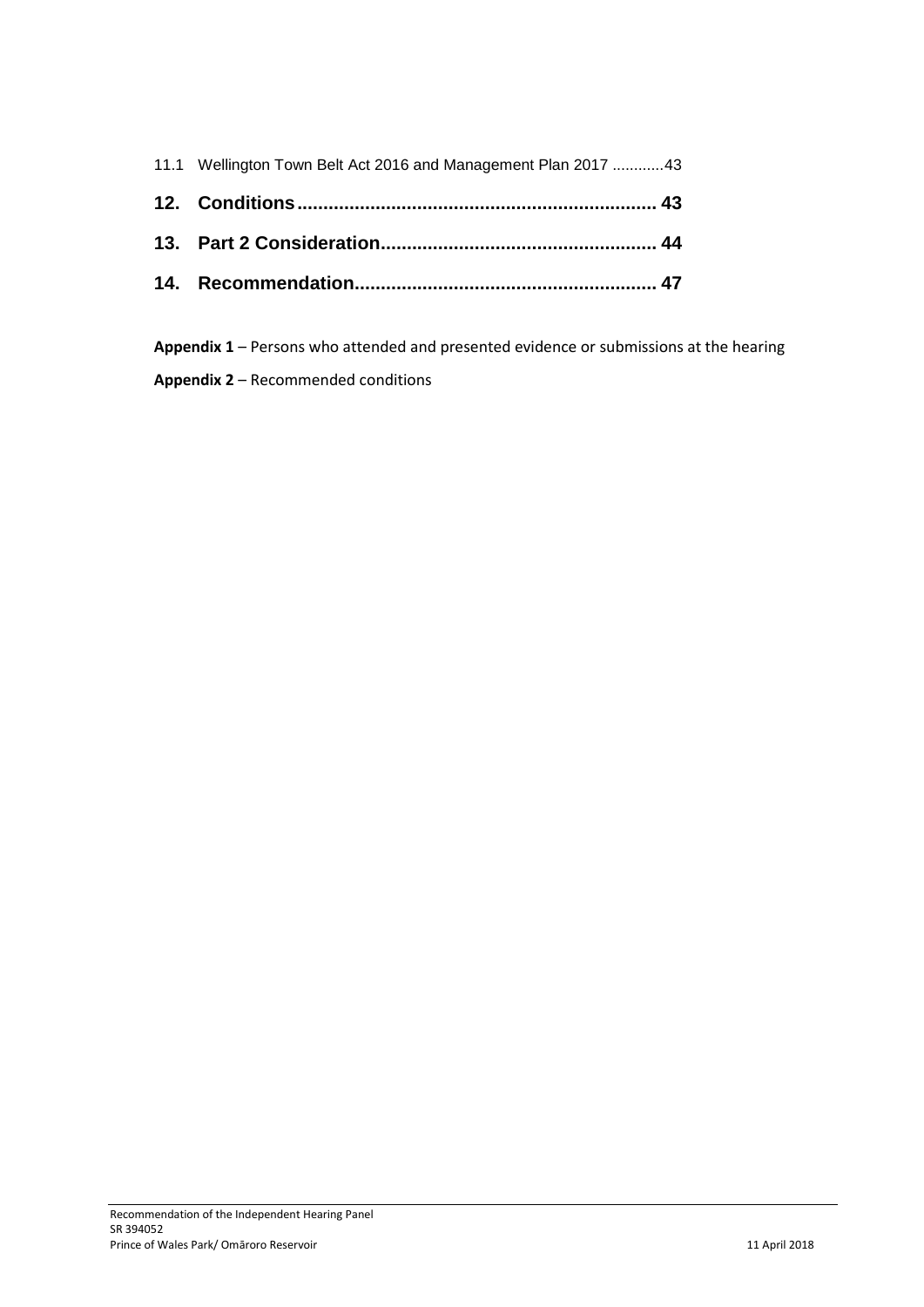# **1. Introduction**

This is the recommendation on a Notice of Requirement (NOR) from the Wellington City Council (WCC) as regulatory authority to Wellington City Council, (as a Requiring Authority and represented by Wellington Water Ltd (WWL)), to designate a portion of the Prince of Wales Park (the Park) to accommodate the construction, operation and maintenance of a 35,000m<sup>3</sup> water reservoir within the Wellington Town Belt. The proposed reservoir known formally as 'Omāroro Reservoir' will be hereafter referred to as the 'reservoir'.

To avoid confusion we refer to:-

- Our role as delegated commissioners on behalf of Wellington City Council as 'WCC' where we have been delegated authority to hear and make a recommendation on this notice of requirement on behalf of the Council as regulatory authority.
- Wellington City Council as Territorial Authority or in resource management terminology the 'Requiring Authority'. Wellington Water Limited (WWL) led the process on behalf of WCC as Requiring Authority reflecting the role WWL has in being a shared-service, Council controlled organisation jointly owned by the Wellington, Hutt, Upper Hutt and Porirua City Councils' and the Greater Wellington Regional Council.

This recommendation will therefore be considered by WCC as Requiring Authority who will make a decision whether to confirm the requirement, modify the requirement, impose conditions or withdraw the requirement. $1$ 

In making this recommendation we firstly record that we have read and considered the notice of requirement and further information supplied to WCC, all submissions and the Section 42A (s42A) report prepared by Ms Stephanie Steadman (WCC's appointed Reporting Officer) which incorporates other Council adviser comments.

We have also had particular regard to submissions received, legal submissions from the applicant, all evidence and representations presented at the hearing. We also record that we have visited the site and the surrounding area before and after the hearing.

# **2. Site Description and the Proposal**

The following is based on the site descriptions and the proposal as described in the Assessment of Environmental Effects (AEE) and more particularly in the reporting officer's s42A report. It is provided here for context and as background to our consideration of the key resource management issues.

# **2.1 Site Description and Surroundings**

Prince of Wales Park is located within the Town Belt between Mount Cook, Newtown, Brooklyn and Vogeltown. It consists of two playing fields known as the upper field and the lower field and other generally sloping land contained within the Town Belt. To the east

<sup>1</sup> s168A(4) of the Resource Management Act 1991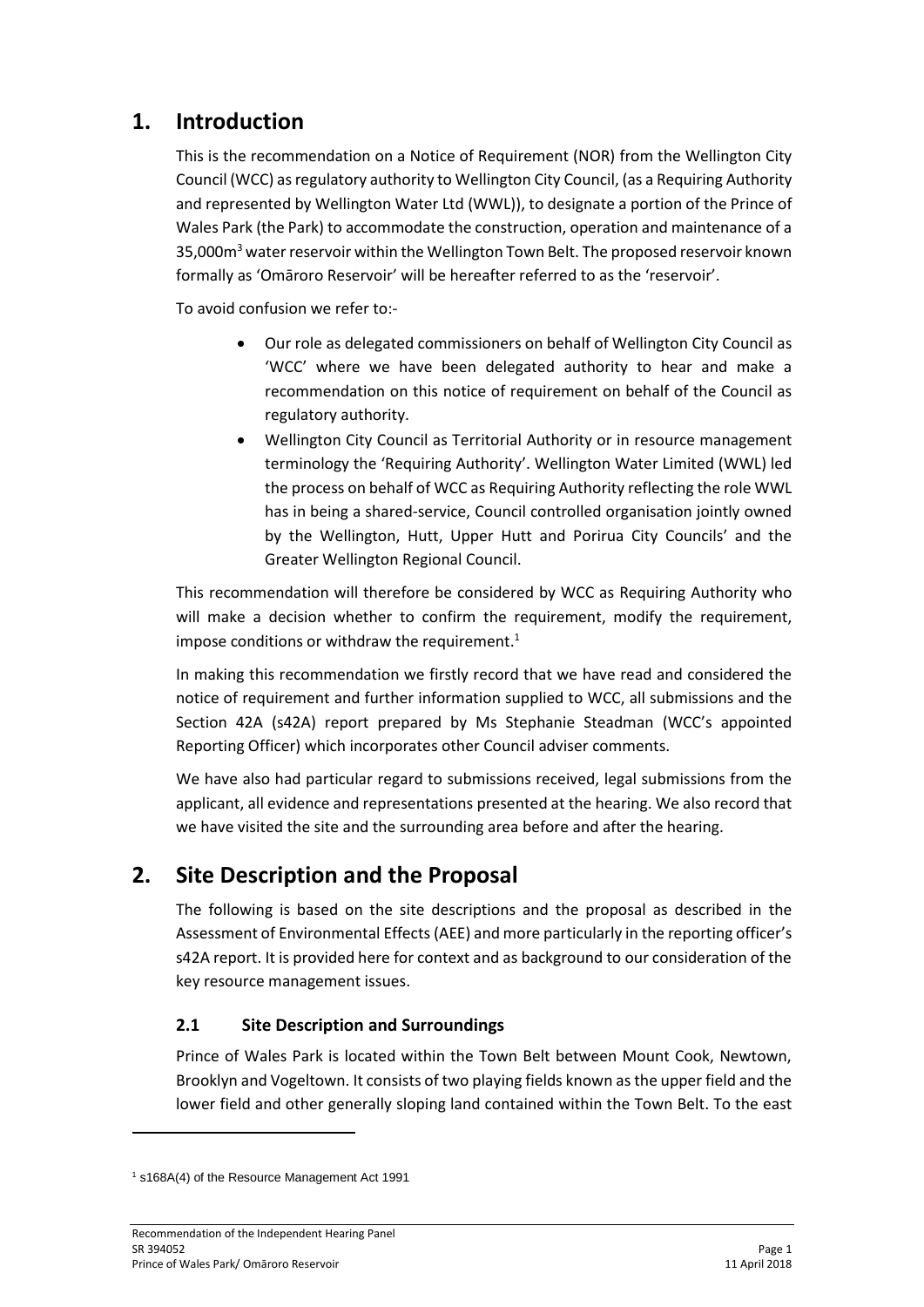of the Park are residential properties in Westland Road, Salisbury Avenue, Salisbury Terrace, Wright Street and Papawai Terrace. To the north are properties in Hargreaves and Rolleston Streets while to the west and elevated above the park are residential properties in Dorking Road Brooklyn. To the south is the Town Belt containing the Scottish Harriers clubrooms, the Poneke Karate Dojo and a parking area

The proposed site of the reservoir is on an elevated knoll between two playing fields. The upper field has a ground level of approximately 69 mRL, and has no built facilities. This field is accessed off Rolleston Street. The lower playing field has a ground level of approximately 60 mRL and is accessed off Salisbury Terrace. The lower field has a pavilion building including changing rooms.

There is a steep escarpment between the upper field and the reservoir site. This escarpment has established vegetation including some pohutukawa trees and ground cover. There are areas where the base soil is visible. A pedestrian path as part of the city to sea walkway leads from the upper field up the escarpment towards the knoll. This path is accessed from the south west corner of the upper field.

A wider path suitable for vehicles provides for vehicular and pedestrian access between the upper and lower fields. This path is located at the south eastern portion of the upper field and passes the sports pavilion and goes over a culvert of the Papawai Stream where it enters the lower field.

There are two streams that are located within the Town Belt. The Papawai Stream skirts the western and northern edges of the lower field in a modified channel before running northward along the eastern edge of the Town Belt before it enters a culvert near Papawai Terrace. An unnamed tributary of the Waitangi Stream is on the western side of the knoll before entering the stormwater system at Rolleston Street.

### **2.2 The Proposal**

The proposal as generally described in the s42A report and is provided here for context and as background to our consideration of NOR.

- The NOR is to create a designation for a public work to provide for the construction, operation and maintenance of a 35,000m<sup>3</sup> reservoir<sup>2</sup>. These works include the associated access, pipework and tie-ins to the existing network. We were advised that the notified proposal of raising the height of both playing fields was now no longer part of the proposal.
- The footprint of the reservoir is  $3,800$  m<sup>2</sup>, and including the pipe tunnel this increases to 4,000m².
- The proposed concrete reservoir structure would have an internal diameter of 67.0m. The wall height proposed is 12.1m, with a total height of 15.5m.
- The reservoir structure is proposed to be completely buried, with the exception of two small access hatches on the roof of the reservoir and a 2.5m x 2.5m

1

<sup>&</sup>lt;sup>2</sup> We noted the advice given to us that volumes and measurments are approximate, due to detailed design not having been completed at this stage.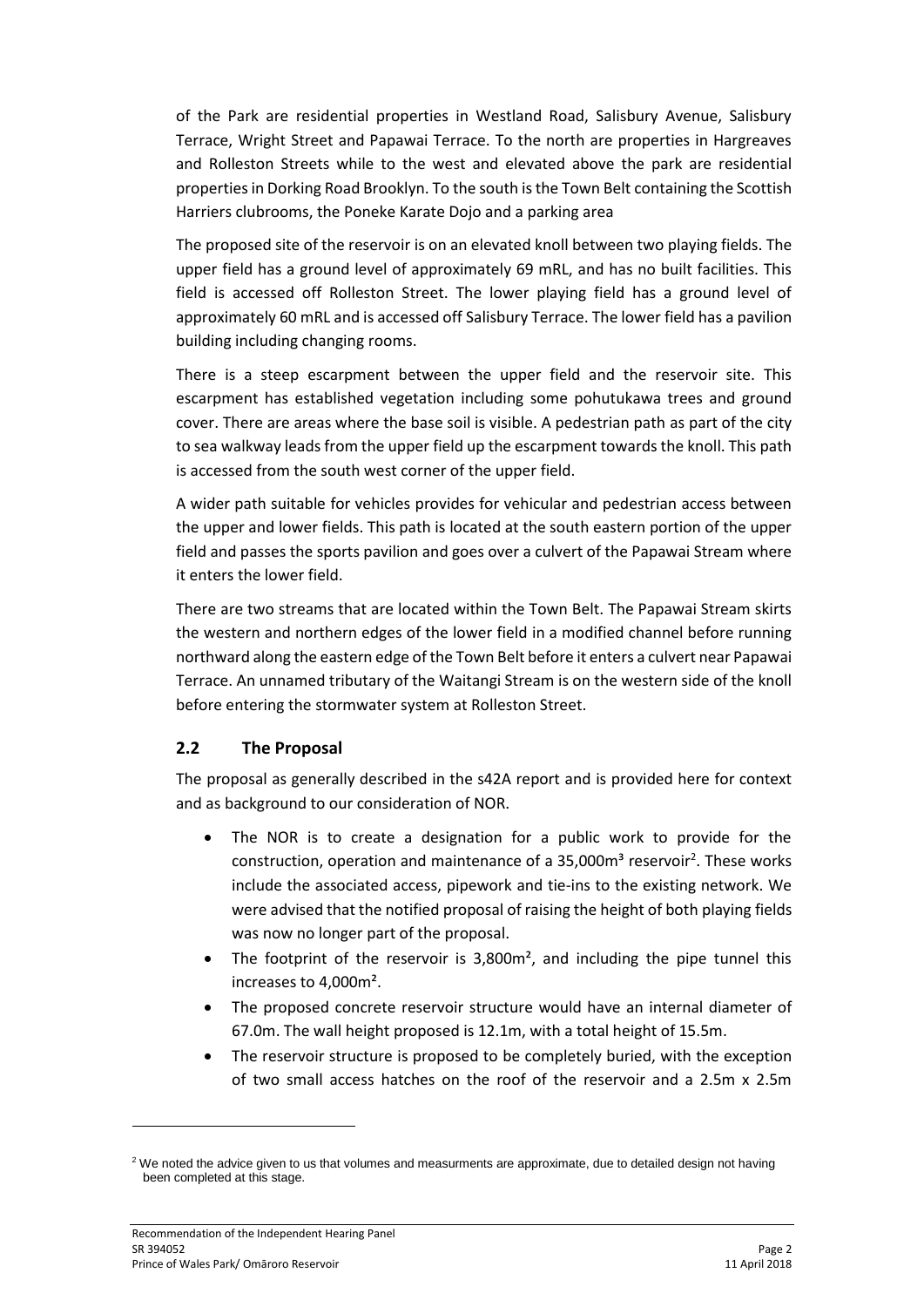doorway and 10m wide service access area to the reservoir's buried service and pipe tunnel.

- Cover over the reservoir roof is proposed to be 0.5 to 1.0m comprising a minimum of 0.2m drainage material and 0.3m topsoil to allow for grassing.
- The walls of the reservoir are also proposed to be covered, with a generally 2H:1V slope. We were advised that steeper slopes may be required to avoid some ecologically sensitive areas or to tie into the existing landform. Where steeper slopes are required, methods to reinforce and stabilise the slopes may also need to be used.
- The Requiring Authority outlined that the reservoir will be designed to cope with large seismic events. The NOR states that it will remain operational following a 1000-year return period earthquake, with no or minimal repairs needed. The proposed reservoir is also designed to retain water in the 'Ultimate Limit State' event of a 2,500-year return period event. The AEE stated that it may need to be repaired, but will not collapse or cause harm to people.
- The NOR identifies that the fill used to create the slopes on the side of the reservoir should be able to remain intact with a 25-year return period earthquake but may slump away from the reservoir walls and require repair following a 1 in 1000-year event.
- A tunnel structure is necessary to house pipework and electrical services required for the operation of the reservoir. The tunnel structure will have an internal width of 6.25m and a 2.2m internal height. Vehicle access will be provided to the tunnel across the western edge of the upper field. At the hearing we were advised that this tunnel structure will be excavated using a cut and cover technique.
- Inlet and outlet connection to the existing water supply network would be from the pipe tunnel and under the upper field to the top of Hargreaves Street.
- The overflow / scour drains from the reservoir are proposed to connect to an upgraded Rolleston Street stormwater drain. The overflow from the reservoir would be sized to allow 1200L/s while the scour would be sized to allow 400 L/s.
- In order to allow for the construction phase of the reservoir and associated infrastructure, some modifications to existing services will be required. These are likely to include water mains and electricity cables. The details of this are proposed to be determined at detailed design and construction planning stage.
- Landscape planting is proposed around the reservoir and associated infrastructure.
- Earthworks will take place over an area of approximately 2.6-3.6 ha, and will require the excavation of approximately  $56,000m^3$ , not including topsoil (approximately  $3,000m<sup>3</sup>$ ), or taking into account any bulking of materials when disturbed.
- Due to the level of excavation required, a large amount of fill would need to be either removed from the site, or be stockpiled and re-used.
- We were advised that a number of options for managing this excess fill were identified within the NOR and within the update to the NOR. The Requiring Authority informed us at the hearing, that due to concerns raised by submitters, the preferred option is for 25,000m<sup>3</sup> of suitable material to be stockpiled on both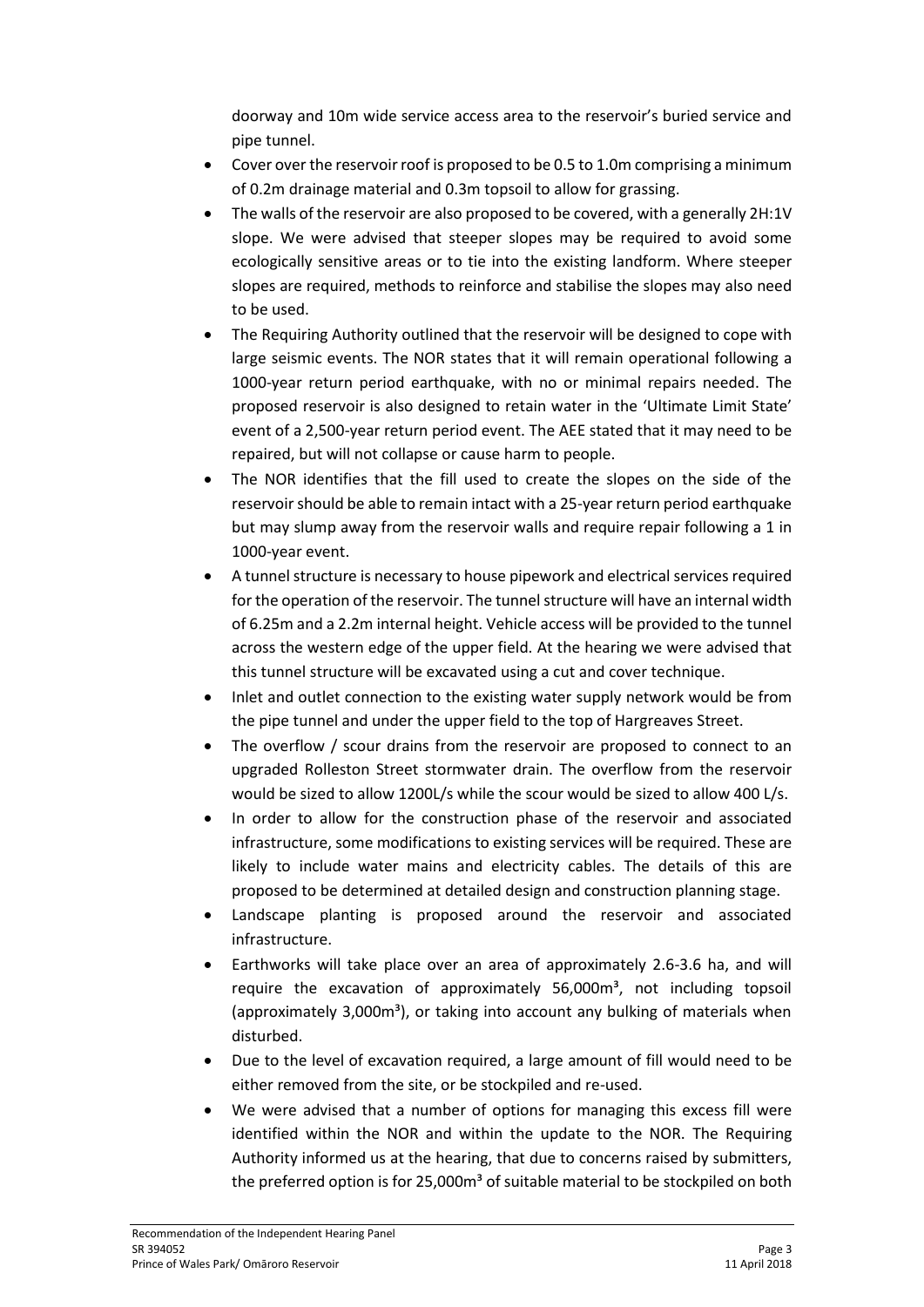the upper and lower sports fields and used as backfill once the reservoir is constructed. The surplus material (30,000m<sup>3</sup>) would be disposed of off-site.

- Approximately 5,500m<sup>3</sup> of earth/rock material will need to be imported for use as fill material for reservoir foundations and drainage material.
- The Requiring Authority specified that the above volumes are approximate only, and that they are based on the assumption that a reasonable percentage of excavated material will be suitable for reuse either as backfill. If this is not the case, then the volumes of material required to be imported increases as does the volume of cut to waste disposed of off-site.
- There will be stormwater drainage installed along the edges of the field where required.
- The vehicle access between the upper and lower fields is also proposed to be upgraded to ensure it can accommodate heavy vehicle use. This would require approximately 300m<sup>3</sup> of suitable material to be imported to the site.
- The applicant specifies that heavy vehicle earthwork related movements from Rolleston Street will be restricted to 0900 – 1800 Monday to Friday excluding public holidays with other construction activities being able to commence at 7.30am.

# **2.3 Preliminary Matters**

There are four preliminary matters prior to our detailed discussion on the NOR and the actual and potential effects on the environment.

# **2.3.1 Raising the Fields**

The NOR as notified left the option available of raising both the upper and the lower fields as a method of disposing of some of the excess material from the excavations required to construct the reservoir. Opposition to this was raised in a number of submissions and raising the lower field was abandoned by the Requiring Authority prior to the hearing.

At the hearing itself, the Requiring Authority informed us that it was also not pursuing an option of raising the upper field. This has the consequence of increasing the amount of material that ultimately would need to be trucked off the site with the consequential effect of increasing the period of time that there would be heavy truck movements on Rolleston Street.

In our view the amendment is within scope as it was an option or possibility raised in the NOR. We also note that a number of submitters were pleased with the Requiring Authority's decision not to proceed with the raising of the height of either field. We consider construction effects particularly the extent of truck movements later in this decision.

# **2.3.2 Regional Consents**

We were advised prior to the hearing that separate resource consents were lodged with Greater Wellington Regional Council and were granted immediately before the hearing. In an ideal world and in terms of 'integrated planning' it would have been preferable for us to also consider these as there potentially could have been a conflict between the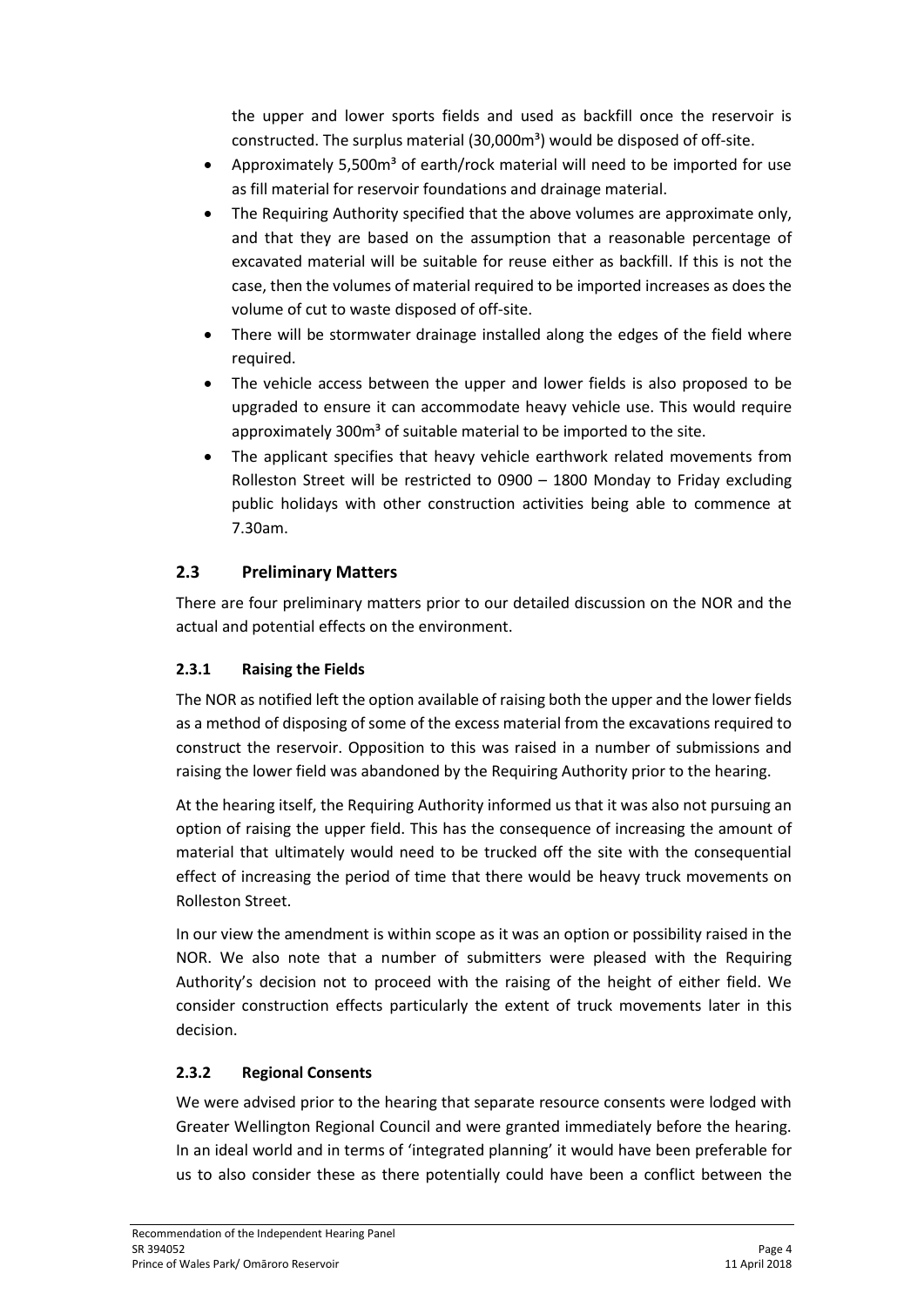matters under a NOR particularly in relation to conditions, and the regional resource consents that primarily deal with discharges associated with construction and management of earthworks.

We have viewed the resource consents granted and consider that there is nothing within them that is contrary to our consideration of the NOR. We have also considered mitigation in respect of riparian planting offered by the Requiring Authority.

### **2.3.3 Outline Plan**

Under s176A of the Act an outline plan of the public work, project, or work to be constructed on designated land must be submitted by the Requiring Authority to the territorial authority to allow the territorial authority to request changes before construction is commenced<sup>3</sup>.

The Requiring Authority did not request that this process be waived as there were several matters that would be subject to detailed design and may be subject to change in relation to for example, the ground conditions, the finished batter slopes and the extent of existing vegetation that could be retained. We agree that not seeking a waiver at this time is prudent. However there is a considerable amount of detail to be provided in the various management plans to be prepared by the Requiring Authority to comply with conditions so this information could assist in an outline plan process in any event.

### **2.3.4 Easements under the Wellington Town Belt Act 2016**

It is noted that the Inner Town Belt is administered under the Wellington Town Belt Act 2016 and also the Wellington Town Belt Management Plan 2017. Prior to lodging the NOR a separate process under the Town Belt Act was undertaken in order for an easement for the reservoir and associated services to be obtained within the Town Belt. We were advised by Ms Steadman<sup>4</sup> that in her view Town Belt Act implications associated with the proposal have been dealt with as part of this process and any associated requirements relating to this.

In our view this process does not replace our consideration of the way the Town Belt is considered as Open Space B land under the District Plan but we do recognise that the Town Belt Act and the associated Town Belt Management Plan is a relevant other matter. We discuss this further under Objectives and Policies towards the end of this recommendation report.

# **3. Relevant RMA Provisions**

Our responsibilities are reflected in s168A of the Resource Management Act 1991. This is a section of the Act deliberately inserted to take into account where a territorial authority as a public work proponent was to submit a NOR to its own Council for consideration.

 $3 \text{ s176A(1)}$ 

**.** 

<sup>4</sup> S42A report paras 140 and 160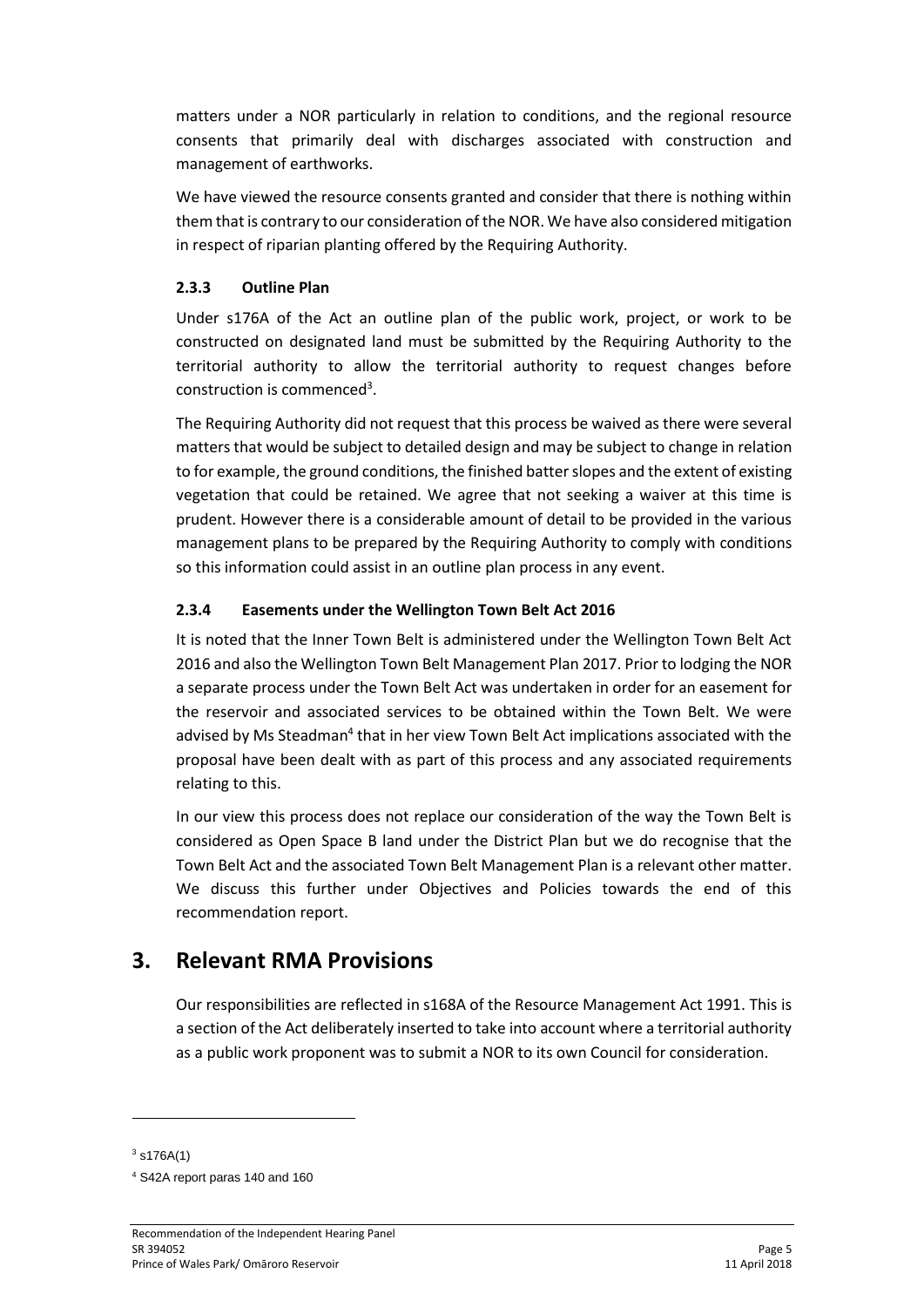Before considering our role in this s168A process, it is important to note that our recommendation on whether to recommend confirmation, modification, conditions on or withdrawal of the requirement, is subject to Part 2 of the Act.

## **3.1 Part 2**

The s42A report covered Ms Steadman's opinion in respect of Part 2 matters and we will consider those matters in more detail once we have considered s168A. However we agree that the following components of Part 2 are relevant.

### **3.1.1 Section 5**

Section 5 defines the purpose of the RMA as being *'… to promote the sustainable management of natural and physical resources.'* 

### Sustainable management is then defined as

- *(2) In this Act, sustainable management means managing the use, development, and protection of natural and physical resources in a way, or at a rate, which enables people and communities to provide for their social, economic, and cultural well-being and for their health and safety while—*
	- *(a) sustaining the potential of natural and physical resources (excluding minerals) to meet the reasonably foreseeable needs of future generations; and*
	- *(b) safeguarding the life-supporting capacity of air, water, soil, and ecosystems; and*
	- *(c) avoiding, remedying, or mitigating any adverse effects of activities on the environment.*

### **3.1.2 Section 6**

In respect of s6 all persons exercising functions and powers under it, in relation to managing the use, development, and protection of natural and physical resources, shall recognise and provide for matters of national importance: We agree with Ms Steadman that the following components of s6 are directly relevant to our consideration.

- *6(a) The preservation of the natural character of the coastal environment (including the coastal marine area), wetlands, and lakes and rivers and their margins, and the protection of them from inappropriate subdivision, use and development;*
- *6(c) The protection of areas of significant indigenous vegetation and significant habitats of indigenous fauna;*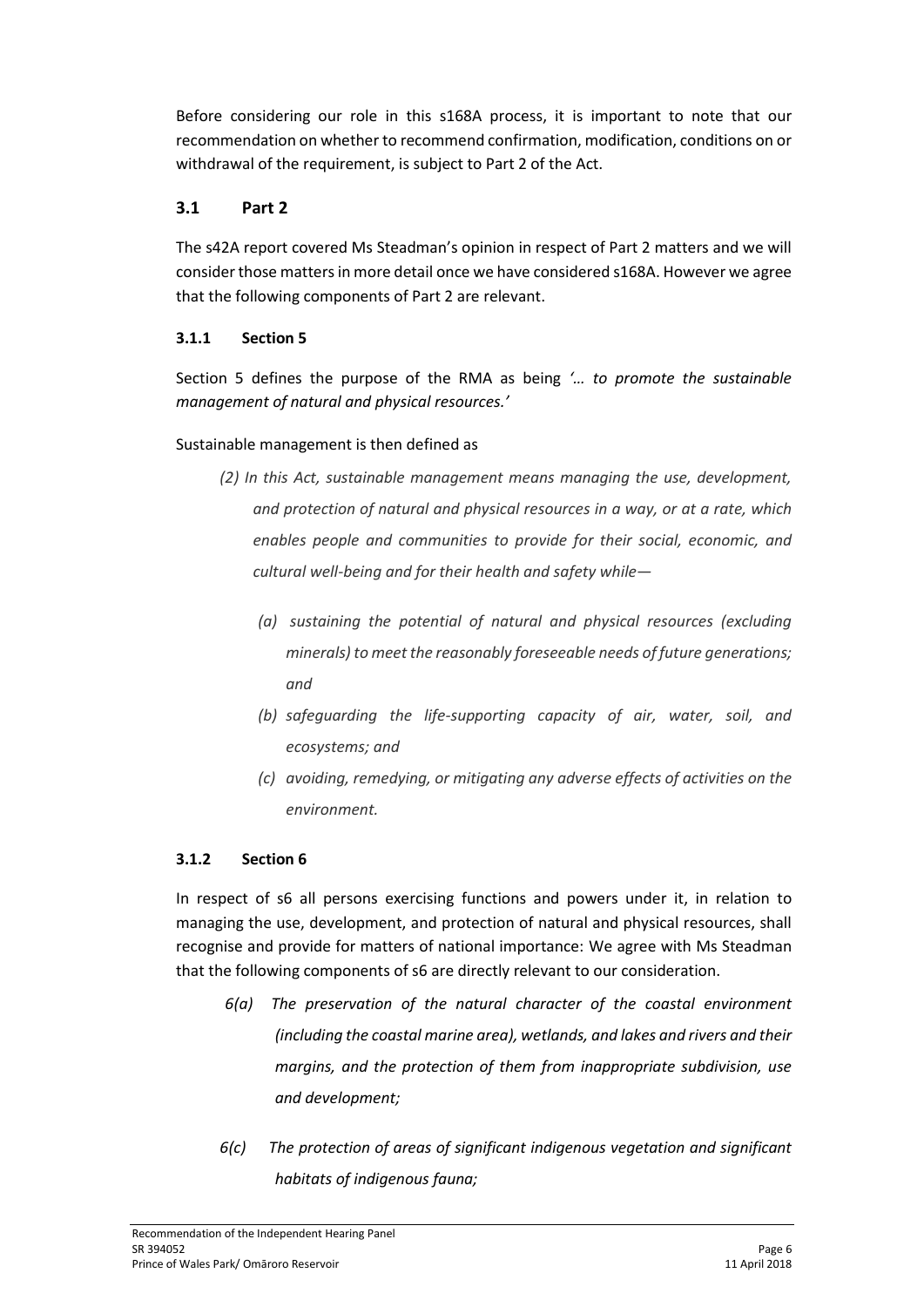- *6(d) The maintenance and enhancement of public access to and along the coastal marine area, lakes and rivers;*
- *6(e) The relationship of Maori and their culture and traditions with their ancestral lands, water sites, waahi tapu, and other taonga;*

### **3.1.3 Section 7**

Section 7 includes additional matters that particular regard must be given to. Again we agree with Ms Steadman that a number of these Section 7 matters are of relevance to this proposal, which are:

*Section 7(aa) The ethic of stewardship;*

*Section 7(b) The efficient use and development of natural and physical resources;*

*Section 7(c) The maintenance and enhancement of amenity values;*

*Section 7(d) Intrinsic values of ecosystems;*

*Section 7(f) Maintenance and enhancement of the quality of the environment;*

*Section 7(g) any finite characteristics of natural and physical resources*

*Section 7(i) the effects of climate change*

### **3.1.4 Section 8**

Section 8 of the Act requires that all persons exercising functions and powers under it, in relation to managing the use, development, and protection of natural and physical resources, shall take into account the principles of the Treaty of Waitangi (Te Tiriti o Waitangi).

# **3.2 Section 168A**

Section 168A provides the statutory framework for a Notice of Requirement issued by a territorial authority. Of particular relevance to our recommendation are clauses 168A(3)and (3A):

### *s168A Notice of requirement by territorial authority*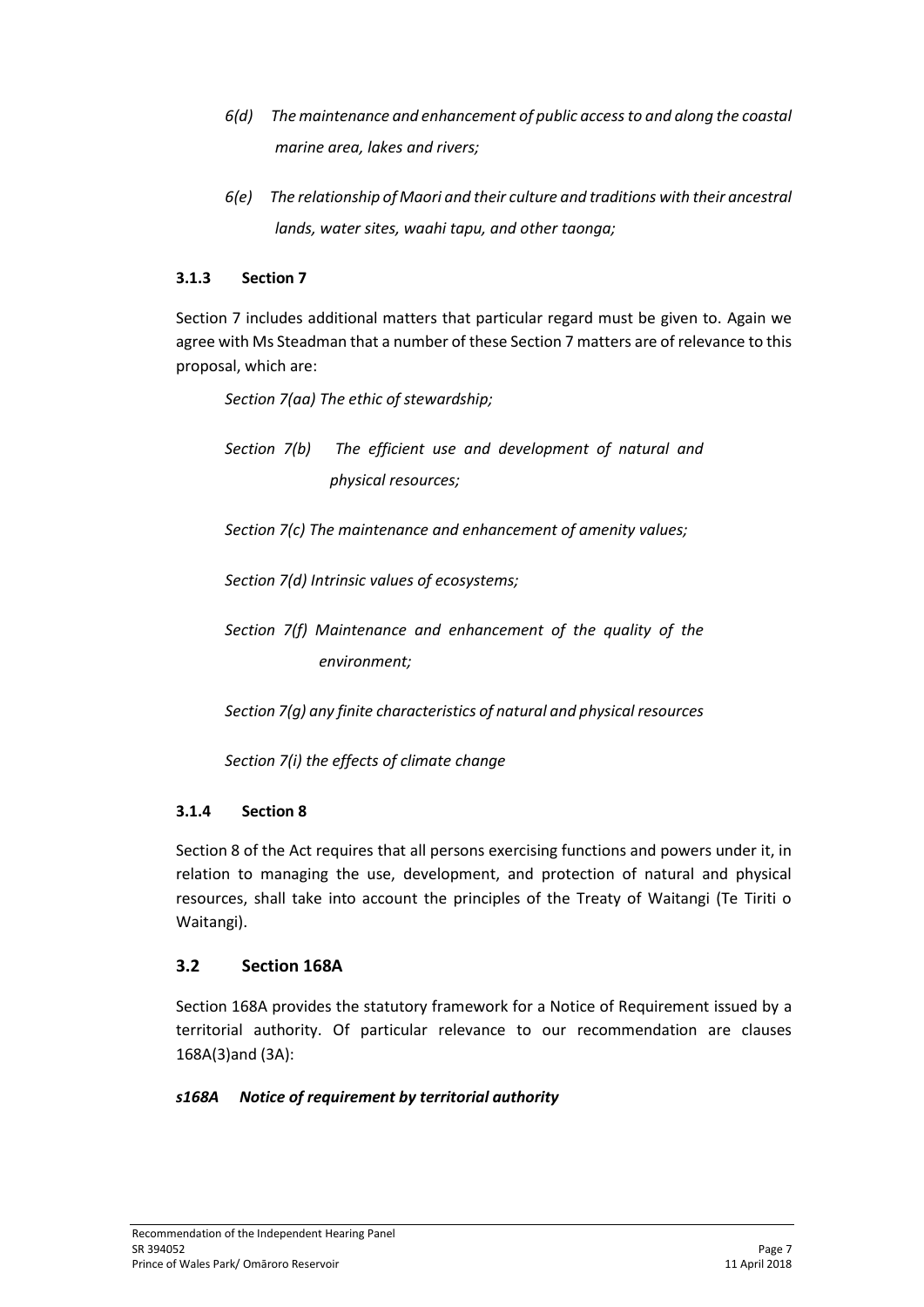- *3) When considering a requirement and any submissions received, a territorial authority must, subject to Part 2, consider the effects on the environment of allowing the requirement, having particular regard to—*
	- *(a) any relevant provisions of—*
		- *(i) a national policy statement:*
		- *(ii) a New Zealand coastal policy statement:*
		- *(iii) a regional policy statement or proposed regional policy statement:*
		- *(iv) a plan or proposed plan; and*
	- *(b) whether adequate consideration has been given to alternative sites, routes, or methods of undertaking the work if—*
		- *(i) the requiring authority does not have an interest in the land sufficient for undertaking the work; or*
		- *(ii) it is likely that the work will have a significant adverse effect on the environment; and*
	- *(c) whether the work and designation are reasonably necessary for achieving the objectives of the requiring authority for which the designation is sought; and*
	- *(d) any other matter the territorial authority considers reasonably necessary in order to make a decision on the requirement.*
- *3A) The effects to be considered under subsection (3) may include any positive effects on the environment to offset or compensate for any adverse effects on the environment that will or may result from the activity enabled by the requirement, as long as those effects result from measures proposed or agreed to by the requiring authority.*

In making this recommendation we have structured this report in a different order to the ordering of s168A(3) to reflect the way that the hearing proceeded, in the following way:

- 1.  $s168(3)(c)$  in relation to whether the work and designation are reasonably necessary for achieving the objectives of the requiring authority;
- 2. s168(3)(b) in relation to whether adequate consideration has been given to alternative sites, routes, or methods of undertaking the work.
- 3. s168A(3) in relation to considering the effects on the environment subject to Part 2 of the Act of allowing the requirement including any submissions received;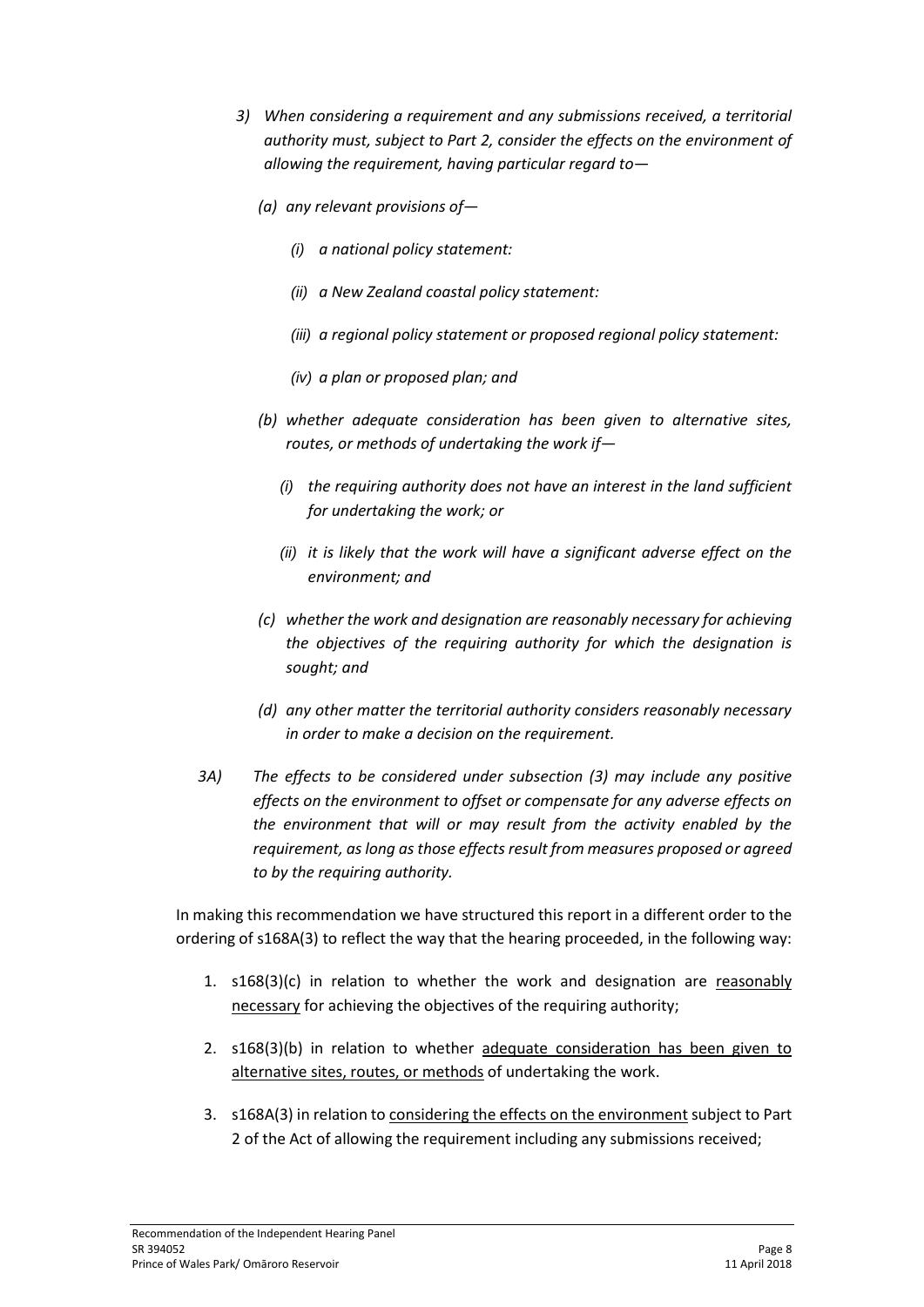- 4. s168A(3A) in relation to any positive effects on the environment to offset or compensate for any adverse effects on the environment that will or may result from the activity enabled by the requirement;
- 5. s168A(3)(a) in relation to having particular regard to the relevant statutory instruments; and
- 6. s168(3)(d) in relation to whether there are any other matters that are considered to be reasonably necessary to make a decision.

We then comment on conditions and make some brief conclusions as to Part 2.

# **4. Notification and Submissions Received**

Prior to our assessment of effects and consideration of the NOR under the relevant planning instruments, it is important that we record the content of the submissions received.

### **4.1 Submissions**

We note that a total of 42 submissions were received by the close of submissions with no late submissions received. Of the 42 submissions 6 were in support, 18 were opposed and 4 were neutral. The remaining submissions were either unclear, or provided a mixture of both support to some components of the application and opposition to other components.

Issues raised within submissions have been outlined by Ms Steadman in her s42A report and are generally categorised as follows:

### **Support**

- Improve resilience of Wellington's water supply
- Improve usability of the playing fields

### **Opposition or raised as issue of concern**

- Reservoir too big, 'eggs in one basket'
- Potential failure of reservoir in earthquake
- Destruction of the natural environment
- Adverse effects on flora and fauna
- **•** Effects on resident's privacy
- Construction effects, including dust, noise, vibration, traffic and parking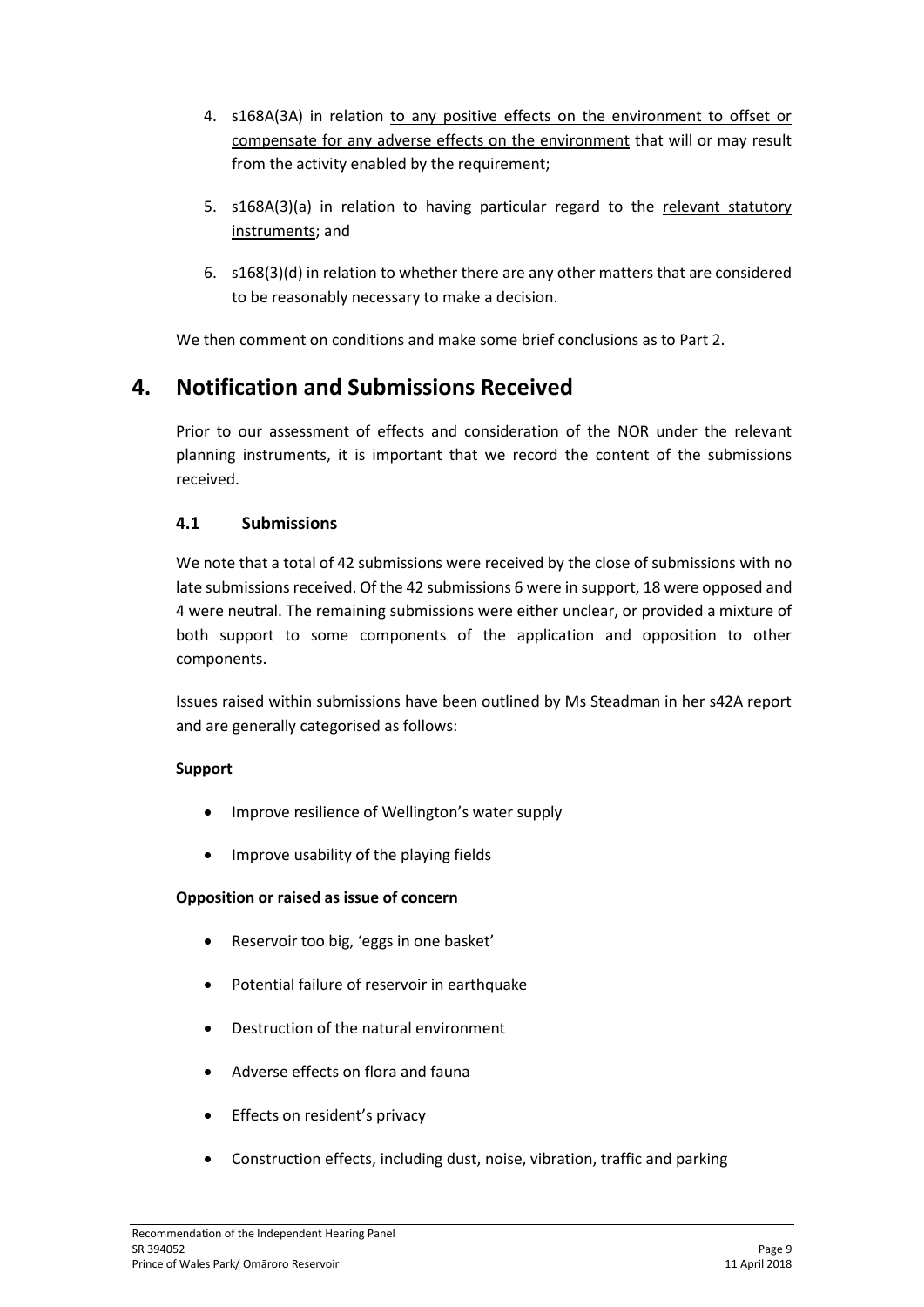- Visual impact
- Decrease in property values
- Significant financial cost and questionable costs/benefits
- Insufficient consideration of alternative routes
- Insufficient consideration of alternative options

#### **Opportunities**:

- Potential to create wetland area on lower field for educational and ecological purposes
- Potential to improve recreational values of immediate area

13 people including Ms Carol Comber who appeared on behalf of Mount Cook Mobilised and the Rolleston Street Residents, appeared at the hearing. The points made in the submissions and all of the evidence has been used to inform our analysis of the actual and potential effects of the NOR. Relevant evidence as to the applicability of any relevant policy matters and our overall conclusions including as to Part 2 are discussed in later sections of this decision.

# **5. Reasonable Necessity/ Positive Effects**

The primary evidence on project need, 'reasonable necessity' in terms of s168A(c) and the positive effects of the proposed reservoir were primarily outlined in the evidence of Laurence Edwards, acting manager Potable Water at WWL. Matters of reasonable necessity for the NOR were also emphasised by counsel for the Requiring Authority in opening submissions and re-emphasised in closing.

Mr Edwards outlined the Requiring Authority's Project Objectives<sup>5</sup> which are:

*Objective 1:*

*To enhance network operations by:*

- *a. Improving functioning of the Wellington Low Level Zone water supply network (including reducing or removing reliance on the direct bulk water supply connection and Thorndon Pressure Reducing Valves)*
- *b. Enabling required maintenance activities to be undertaken without disrupting water supply (including allowing for Macalister Reservoir to be taken offline for maintenance)*

<sup>5</sup> Edwards EIC section 7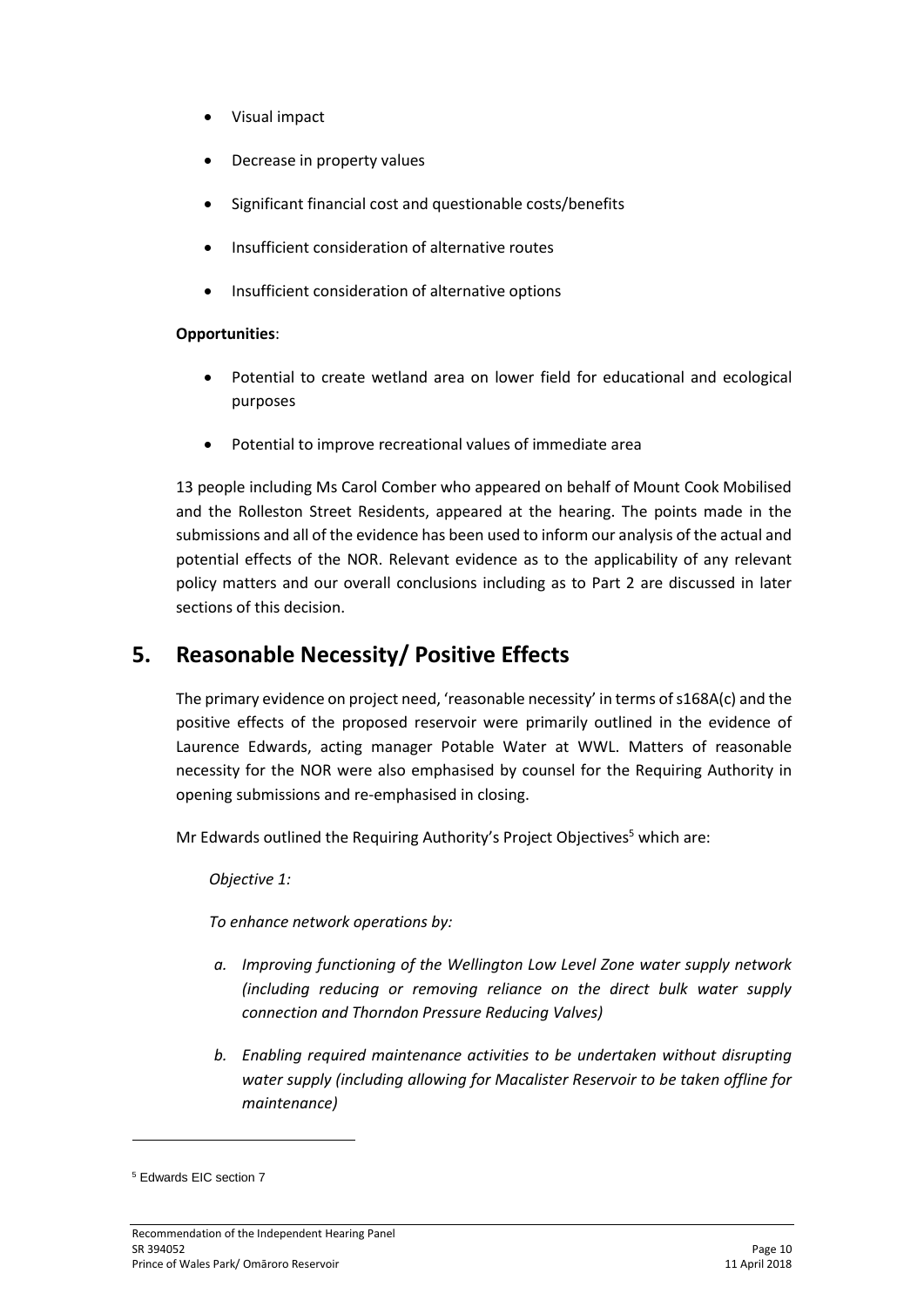c. *Increasing the residence time of water in the network to allow for identification and isolation of contamination.*

#### *Objective 2:*

*To enhance operational resilience by providing sufficient storage to supply 48 hours of water to residents, businesses, and critical water users (including the fire service) under normal operating conditions*

*Objective 3:*

*To enhance disaster resilience by providing minimum water supply for 22 days (days 8 to 30) following a significant disruption event*

*Objective 4:*

*To integrate the chosen solution into the existing water supply network in a cost effective manner*

Mr Edwards explained that the reservoir is firstly a critical part of the wider strategy for increasing resilience of water supply in the Wellington region particularly in providing for preparedness from seismic events. We note that the purpose of the project is to provide significant additional storage capacity for the Wellington Low Level Water Supply Zone (LLZ). Mr Edwards $6$  outlined that:

*The Low Level Zone services the Wellington CBD, Thorndon, Newtown, Mount Cook, Hataitai, Kilbirnie, Miramar, Strathmore, and Seatoun, and serves around 70,000 residents and businesses. The consumption from this zone averages around 32 million litres of water per day, but consumption can exceed 50 million*

Mr Edwards noted that the LLZ has a lack of existing reservoir storage and therefore has weak operational resilience. The LLZ also had a heavy reliance on the Thorndon pressure reducing valves (PRV's) that control bulk water supplies from the Hutt Valley.

There is also limited capacity to take any of the other reservoirs offline or to carry out maintenance. It was outlined that the MacAlister Park reservoir makes up 60% of current storage for the LLZ and has not had any significant cleaning or maintenance since it was constructed in the early 1990's. The importance of additional storage was also outlined in the case of an unanticipated outbreak of for example, e-coli in the water supply. If such an event was to occur it was explained that it would take a significant amount of time to drain, clean, sterilise, test and recommission a reservoir and that excludes any other maintenance.

In carrying out the construction of the project the Requiring Authority considered that the reservoir would almost double storage for local supply, allow maintenance activities to be

<sup>6</sup> Edwards EIC para 5.3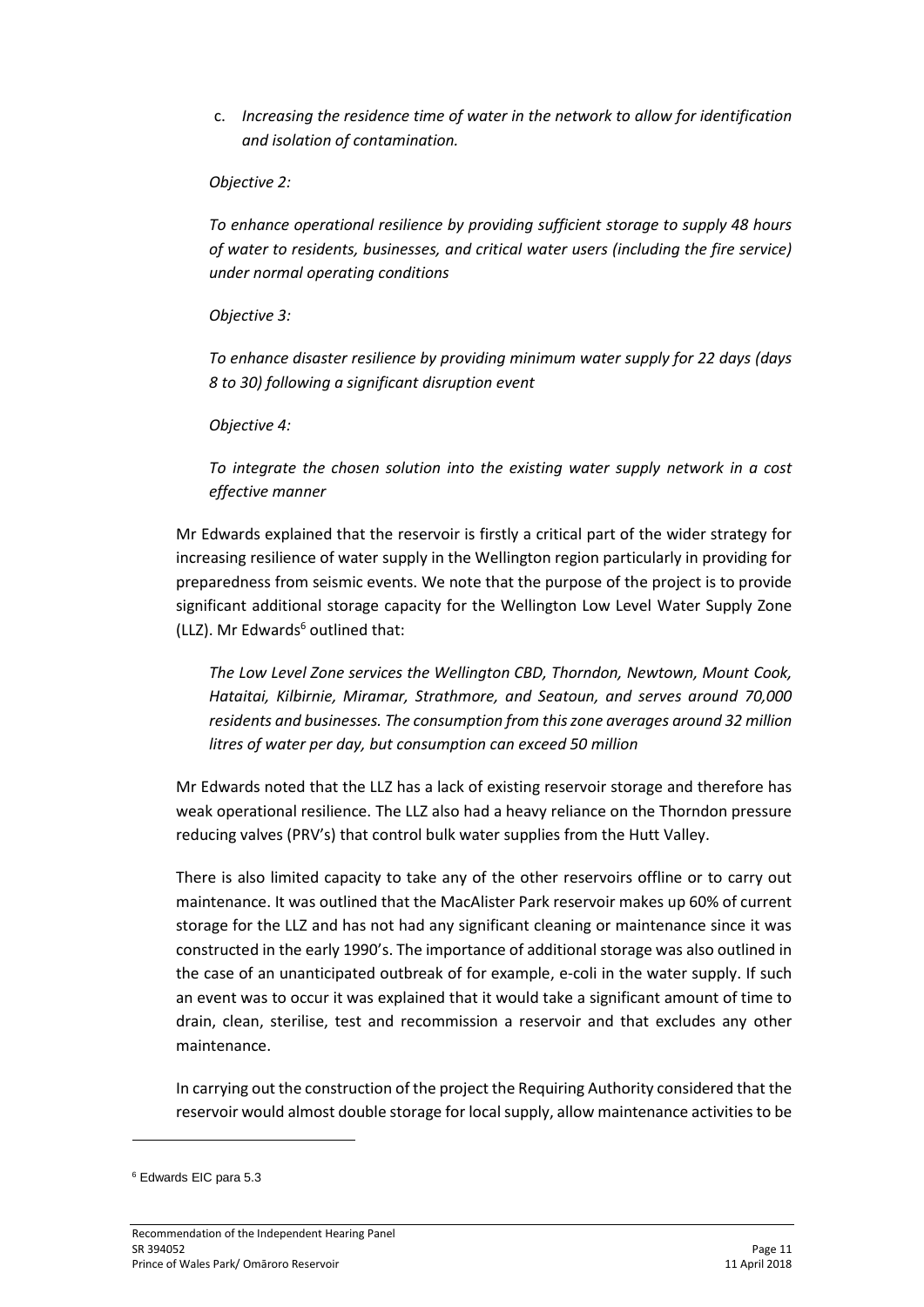carried out and therefore support business and residential growth and overall community wellbeing. Further several reservoirs (albeit smaller than the one proposed) will be supplying the low level area, so if one is out of operation there is still supply from the others.

It was explained that after an earthquake and after testing, sections of the supply would be brought back on line and used for critical customers and prioritising the needs of community, including Wellington Hospital. It was outlined that the hospital has 2.5 million litres of storage which is enough to cover them for 7 days. It was also outlined that WWL extensively consulted critical users to ensure they can manage their operations for 7 days. It was also emphasised that the reservoir would particularly assist in days 8 to 28 postseismic event.

Mr Edwards also outlined that other water supply initiatives were being investigated by WWL. These included additional reservoirs and other options are being looked at for water resilience including a cross harbour pipeline, and investigating accessing water from the aquifer under Wellington Harbour.

There was consensus from all parties that it is proper to provide a strategy for providing for security of water supply. However some submitters explained that they had a problem with the detail of the strategy encompassed by the Requiring Authority. Ms Marina Smith was concerned with the Waiwhetu Aquifer and the overall approach to water supply for Wellington. Ms Smith also provided us with a number of, in our view, higher level research papers that considered resilience and the problems with possible contamination of urban water supply.

Mr Frank Cook also outlined what he considered were flaws in WWL approach. In particular that WWL's target level of service of 48 hours' worth of storage in the LLZ was unnecessary, contrary to standard practice and detrimental to water quality.

In closing counsel for the Requiring Authority was of the view based on the evidence of Mr Edwards that the recommendations contained within the 2016 AECOM report<sup>7</sup>, that considered the wider strategy for water storage, were taken into account. These recommendations were:

- *a. Adopting a recommended regional residential storage volume of 700L/p for future growth demands or where existing demands are unknown,*
- *b. Providing storage for two times average daily demand, when existing demand statistics are available;*
- *c. A requirement for reservoir design to be completed with consideration of zone demand, usage, land use, and providing additional storage in case of a major network failure; and*

<sup>7</sup> AECOM RSWS Reservoir Storage review 31 August 2016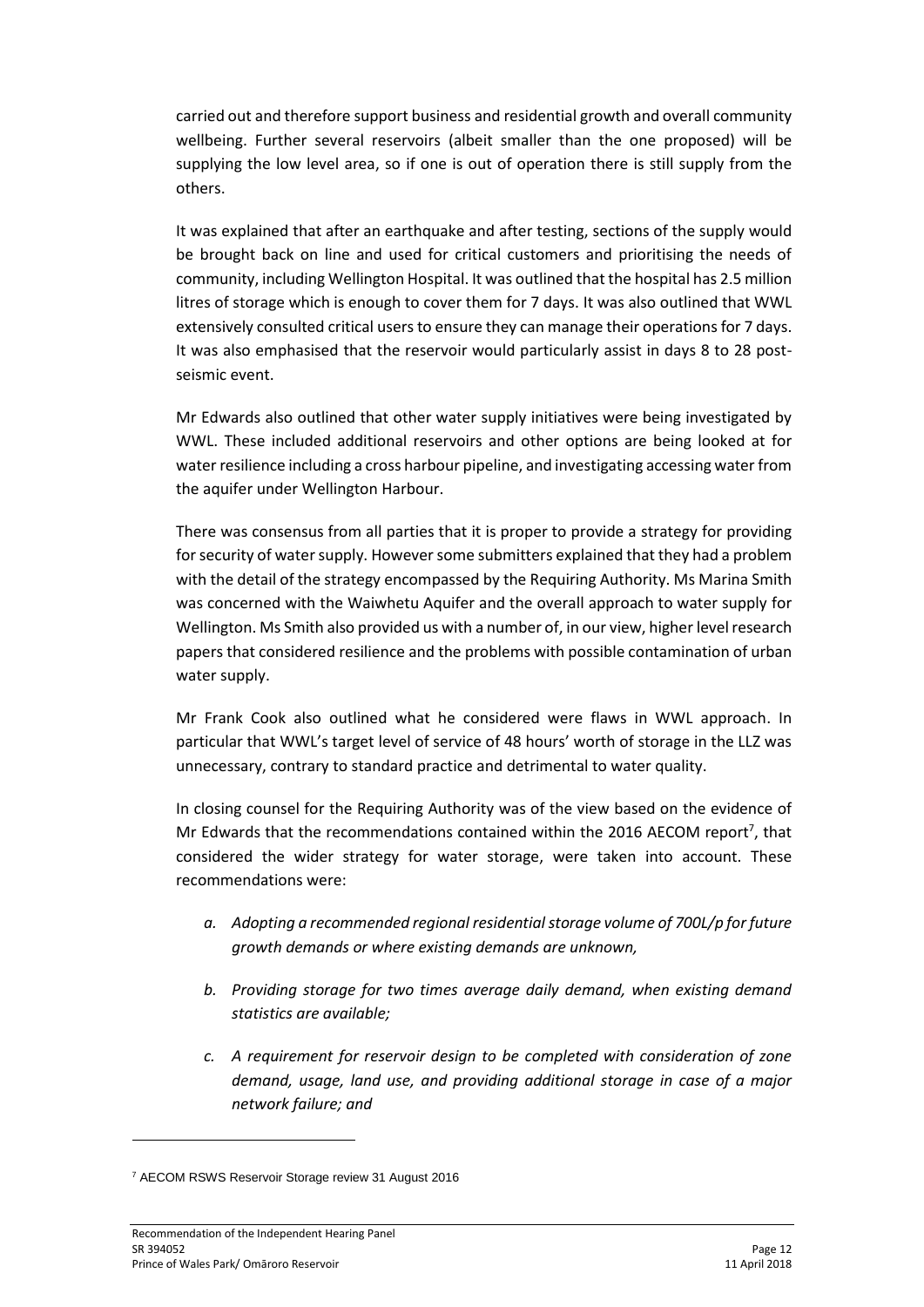d. *Provision for fire flow be included.*

Counsel in closing stated the following.

*As Mr Edwards explained during the hearing, these factors combine to require a TLoS of 48 hours for the Low Level Zone, and a reservoir size of 35,000m<sup>3</sup> . Currently, two times average daily demand for the Low Level Zone exceeds 700 L/p, and water demand will be exacerbated by further population growth in the zone. <sup>8</sup>*

In relation to Mr Cooks concern that 48 hours stage would create a risk to water quality we were advised that:

*Paragraph 9.16 of Mr Edwards' evidence explains that short and long water residence times can create risks to water quality, but that an allowance of around 48 hours storage at average day demand for the zone is appropriate<sup>9</sup> .* 

There was also concern raised by Ms Smith and Ms Judith Hutt who expressed the view that WWL was putting 'all its eggs in one basket' by not considering a strategy for a number of smaller reservoirs as opposed to one large one.

We were reminded in closing submissions $10$  that the proposed reservoir will not replace the existing reservoirs, which will continue to operate. Counsel also used the analogy of eggs and baskets that *'the reservoir adds one large basket to the existing three'*. Further we note the evidence of Mr Edwards that explains why a single large reservoir is preferred over two, or serval reservoirs of the same volume.<sup>11</sup> These reasons are:

*Compared to two separate reservoirs, a single reservoir:* 

- *a. Has around 40% lower design and construction cost;*
- *b. Has around half the network upgrade cost;*
- *c. Has lower annual operating costs;*
- *d. Affects only one community and one area of the Town Belt; and*
- *e. Reduces the time and resource required to restore water services post-seismic event.*

#### **Findings**

We consider that the reasoning or necessity for the proposal was well made by the Requiring Authority. A new reservoir serving the Wellington LLZ would firstly provide for

1

<sup>8</sup> Closing submissions para 3.6

<sup>&</sup>lt;sup>9</sup> Closing submissions 3.5

<sup>10</sup> Closing submissions 3.7

<sup>&</sup>lt;sup>11</sup> Edwards EIC paras 9.5 and 9.6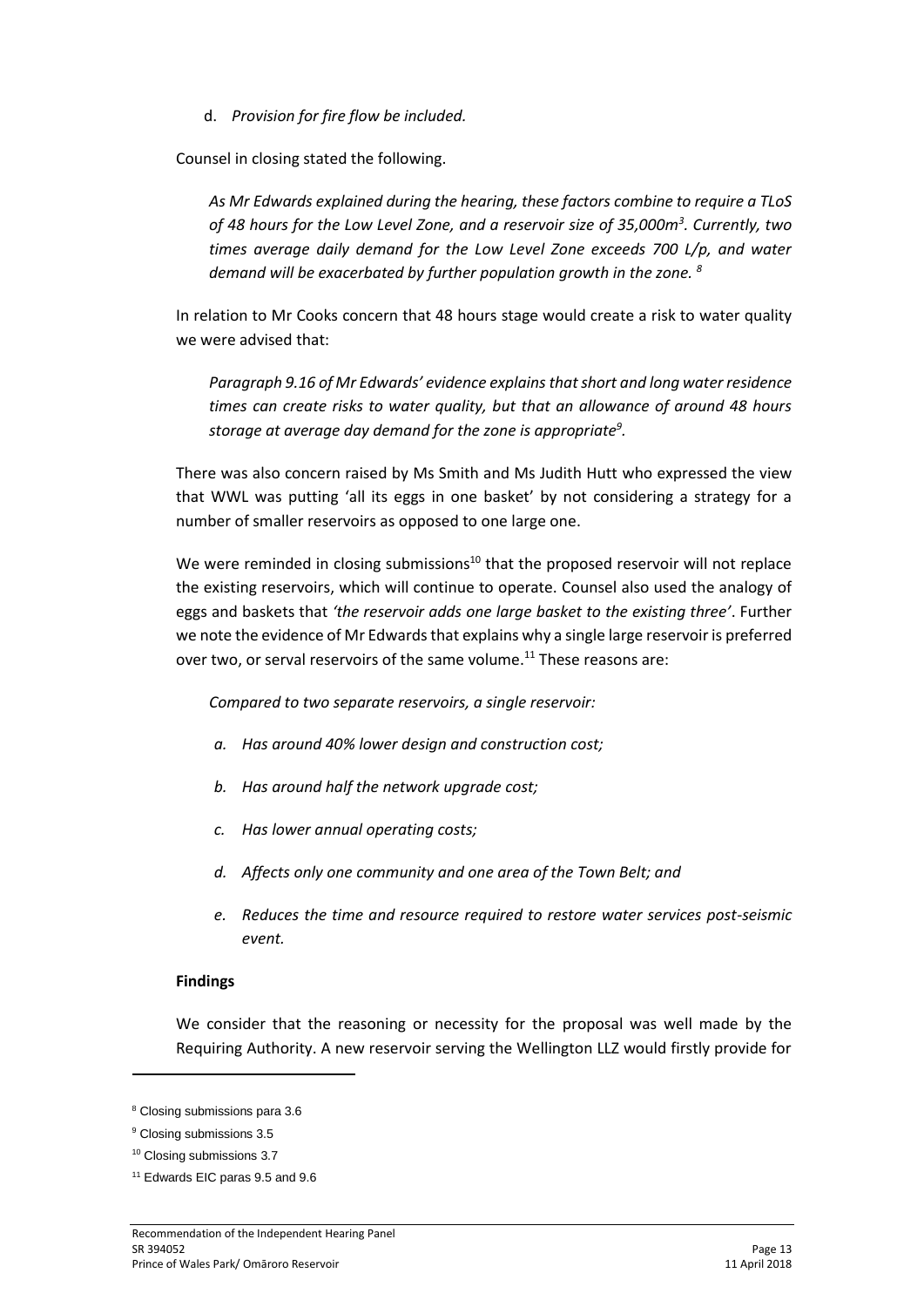additional operational and post disaster resilience. We also note the evidence that this project is one of a number being carried out in the region to improve security of supply.

The Requiring Authority also expressed concern that there is an over reliance on the Thorndon pressure reducing valves (PRV's) for bulk water and more particularly the MacAlister reservoir which currently contains over 60% of the storage for the LLZ. There is also the additional resilience factor outlined that there can be more control of the reservoirs by isolation if required and hence safeguard water quality from potential contamination.

We also have no reason to prefer the view of Mr Cook over the views of the Requiring Authority on the issue of WWL's TLoS of 48 hours' worth of storage nor on the impact on water quality from a longer residence time.

We also accept the Requiring Authority's evidence that it has gone through a rigorous site selection process and that there are benefits in terms of cost and reductions in time post seismic event to restore water supply from having a single reservoir.

In terms of Project Objectives and whether 'the work and designation are reasonably necessary for achieving the objectives of the Requiring Authority for which the designation is sought' we consider based on the evidence that a single reservoir will:

- Improver the function of the LLZ supply network including the reliance on the bulk water supply connection and the Thorndon PRV's.
- Enable other parts of the supply network and in particular the MacAlister reservoir to be maintained without disrupting water supply to the LLZ.
- Increase the residence time of water so contamination can be identified and isolated.
- Provide operational resilience by providing sufficient storage for a number of users under normal operating conditions.
- Provide additional disaster resilience following a significant event.

We cannot comment on the cost effectiveness objective as in our view it is up to the project proponent to consider this. Overall the positive effects of the proposal and the reasonable necessity for the reservoir have been well outlined and we consider that the proposal is reasonably necessary to achieve the objectives of the Requiring Authority.

# **6. Alternative Sites Routes and Methods**

The next matter we considered is whether adequate consideration has been given to alternative sites, routes, or methods of undertaking the work under s168A(b) of the Act. We understand that the Requiring Authority does not need to demonstrate that it has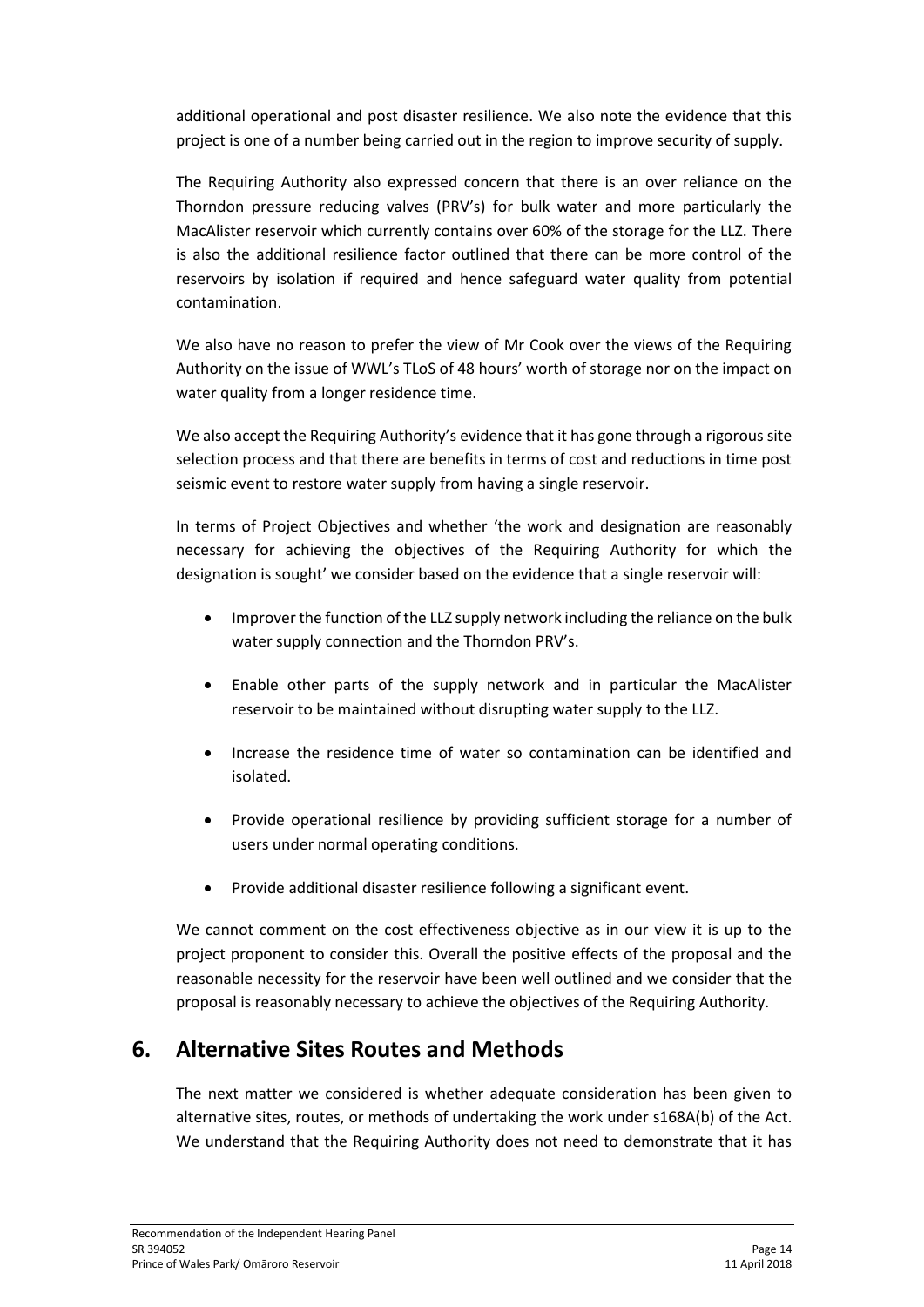chosen the best option, rather it needs to demonstrate that there has been an adequate consideration of sites, routes and methods.

We were advised that there has been active consideration of additional storage for the Wellington LLZ for a considerable period of time. The history of the investigations was outlined in the Assessment of Environmental Effects (AEE) and reinforced by Mr Graham Spargo who presented the primary evidence on this matter.

*Early reservoir investigations are described in the AEE at 6.4.1 with investigations in 1978, 1988, and 2003. The 2003 investigations were superseded in 2004 by work by SKM for WCC that saw the Prince of Wales site identified as a viable option. Amongst other things, it was assessed to have advantages in terms of construction costs and providing better access both during construction and for ongoing operation and maintenance.*

*In 2011 consultancy firm MWH was commissioned by WCC to undertake an updated and RMA focussed options assessment of potential reservoir sites options. This confirmed a preference for the Prince of Wales site using multidisciplinary MCA as a key input to its recommendation.*

*As part of a wider Beca commission, in 2016 I was engaged by WWL to review the reservoir site selection aspects of the previous reports.<sup>12</sup>*

Mr Spargo also explained that criteria used in the 2011 multi criteria assessment framework were appropriate in this context, and encompassed social, environmental and cultural matters, as well as the operational outcomes that WWL are needing to achieve.

Mr Spargo outlined that he undertook a peer review of the previous processes and in particular undertook sensitivity testing of the multi criteria framework. He further explained that he took out project cost as a factor. He also conferred with experts on particular aspects of weighting. It was further explained that 11 sites were long listed, with four sites shortlisted and then revisited.

Mr Spargo and Mr Hewett, (in respect of traffic matters that we will discuss further below), also were comfortable that there had been significant assessment of alternative access routes. In Mr Spargo's view, as there were potential adverse effects from construction of the project, the use of designation tool through a notice of requirement was appropriate.

Site selection matters were also raised by some submitters at the hearing. Mr Cook questioned the process undertaken as well as the independence and reliability of the site selection reports. Dr Victor Anderlini requested that Mr Spargo's assessments be peer reviewed. Ms Marina Smith also questioned whether the site should be in the Town Belt.

1

<sup>12</sup> Spargo EIC paras 7.2-7.4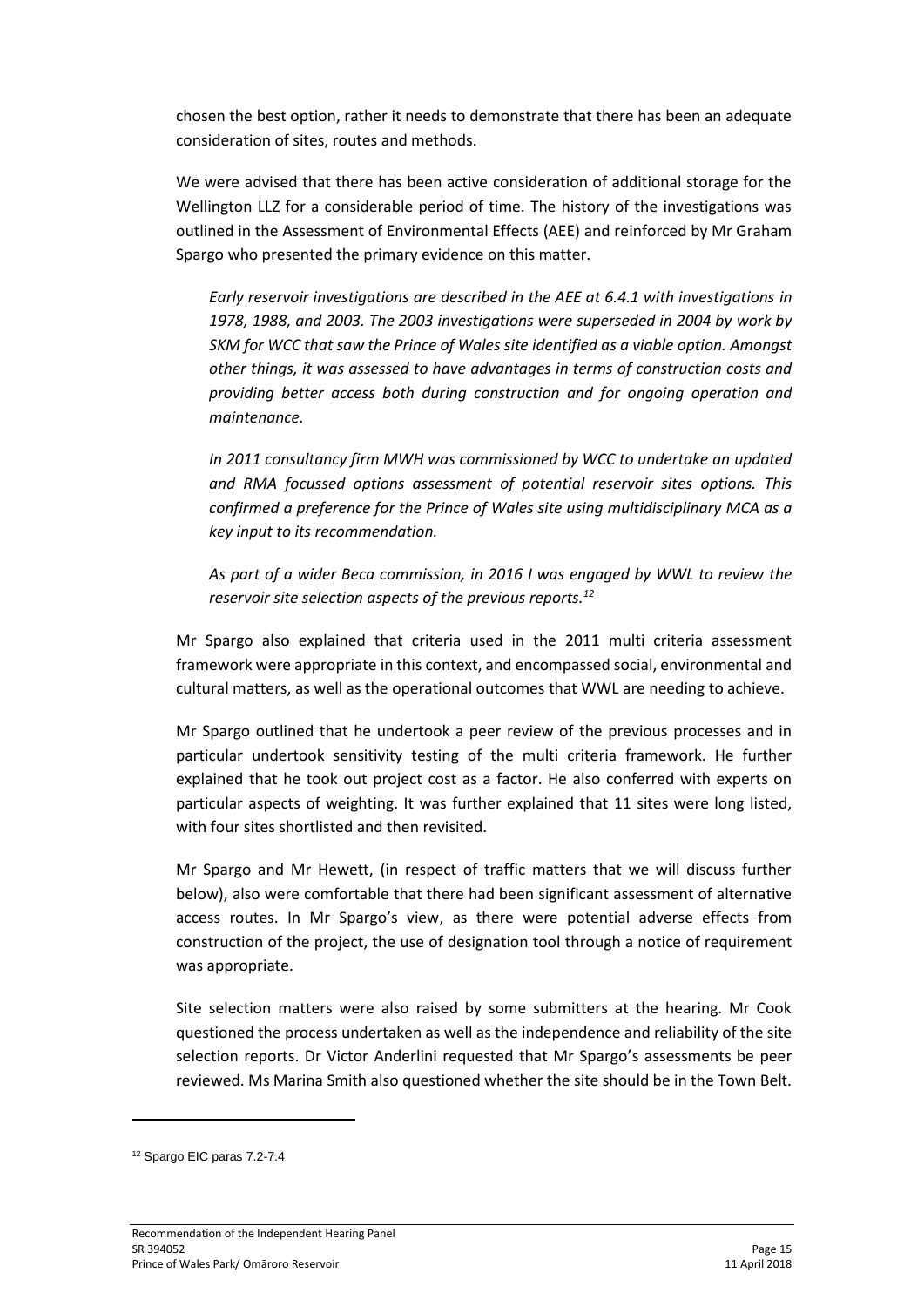In response to these concerns, the Requiring Authority's closing statement*<sup>13</sup>* was:

*Possible locations for the reservoir were dictated by the necessary 92mRL elevation for the reservoir. In Wellington much of the land at this elevation is in the Town Belt. WWL certainly does not consider the Town Belt to be 'free land'. On the contrary, locating the reservoir in the Town Belt has caused additional costs associated with burying the reservoir and going through the Wellington Town Belt Act 2016 process.* 

*Mr Spargo's evidence was that alternatives assessments undertaken for the Project were robust and reliable. His review was in the nature of a peer review, and he also asked the experts now engaged on the Project to confirm they were comfortable with the work carried out prior to their engagement. WWL is therefore confident that the consideration of alternatives surpasses the statutory requirement of 'adequate'.* 

Further in response to Mr Alex Gray's suggestion that WWL should look at the second highest scoring site we note Mr Spargo's evidence that the sensitivity testing he carried out still indicated that the Prince of Wales Park site was the best for the reservoir.

#### **Findings**

Finding a site for a large component of community water supply infrastructure can be challenging. There are many variables that need to be weighed including whether the site is suitable for what the project proponent is trying to achieve. Also of considerable importance in differentiating sites is the extent that actual or potential adverse effects can be adequately addressed.

Considering the importance of the water supply network and the size of the investment in a large reservoir, it is prudent to go through a rigorous examination of potential sites. From our reading of the evidence we consider that the various reports and Mr Spargo's, peer review, lead us to the conclusion that the analysis of alternative sites has been robust, fit for purpose and has applied sensitivity testing to challenge the outcomes of an analysis of alternatives. We also acknowledge that Mr Spargo has considerable experience in alternatives assessment processes.

We do not agree that the work done to date has been superficial or cursory. We also accept the view of the Requiring Authority that sites are limited and that a Town Belt location is the only one potentially available that is at the right height above sea level to achieve the objective of providing additional storage for the Wellington LLZ. Additionally we note that there is a substantial history of site investigation and technical information gathering behind this proposal.

Therefore, we consider that there has been a more than adequate assessment of alternative sites, routes and methods for the purposes of s168A(b) of the Act.

<sup>&</sup>lt;sup>13</sup> Requiring Authority's closing submissions para 4.3 and 4.4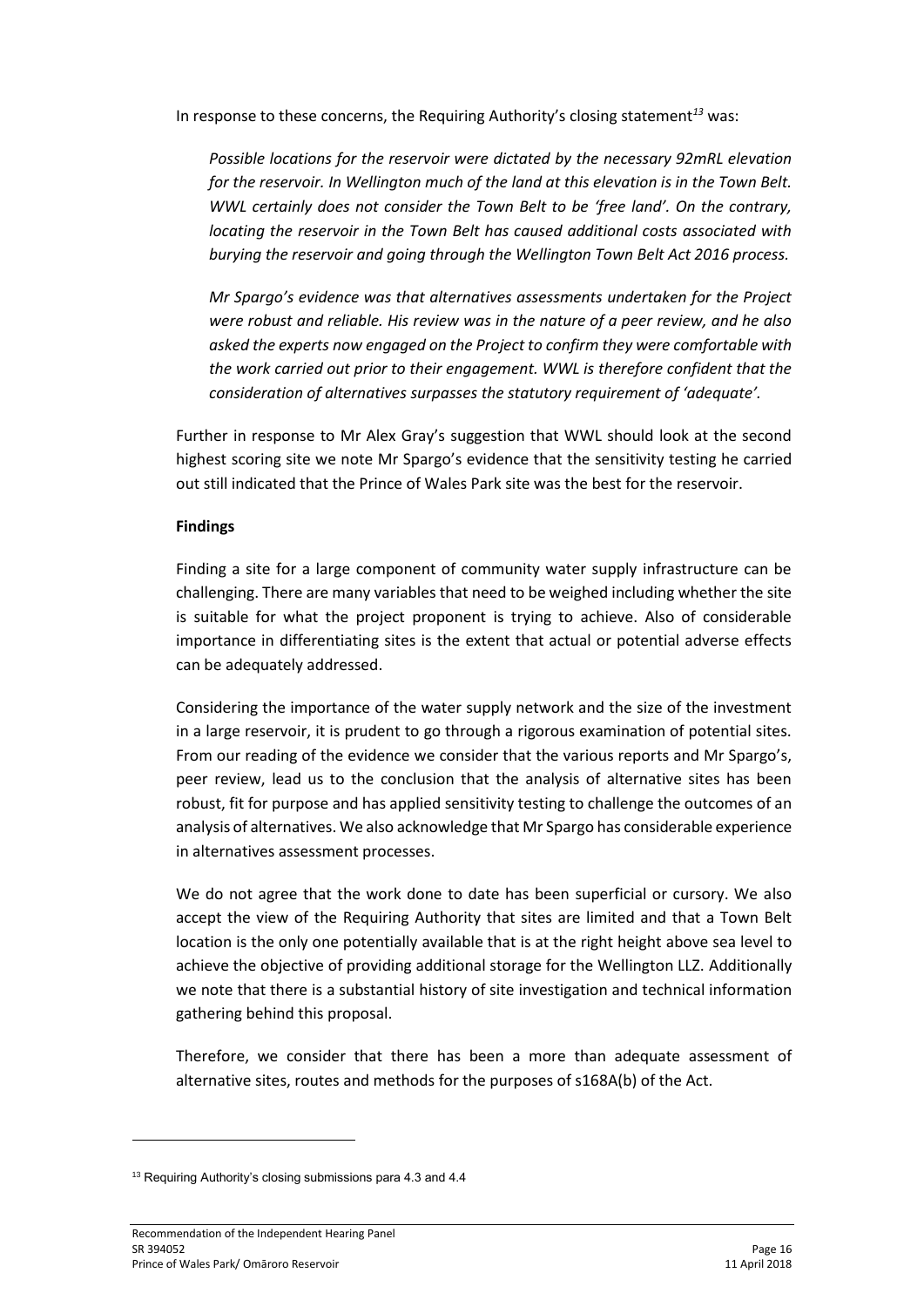# **7. Actual and Potential Adverse Effects**

The following is our assessment of the evidence and our findings on what we consider to be the actual and potential adverse environmental effects of the NOR. Setting aside any positive effects and reasonable necessity that have been discussed above, we now focus on the matter of potentially adverse effects and available methods of avoiding, remedying or mitigating any adverse effects.

We also note that there was consultation with both the Port Nicholson Block Settlement Trust and Te Runanga o Toa Rangitira prior to lodgement and the production of a Cultural Impact Statement<sup>14</sup> as part of the Assessment of Environmental Effects. As no submissions on cultural values have been received nor was it raised at the hearing we have not considered this matter further except to acknowledge cultural values as part of our consideration of Part 2 matters.

In our view, after considering the evidence presented in the hearing, the principal issues that were in contention and subject to submissions and evidence were in respect of the following matters:

- a. Geotechnical Issues
- b. Stormwater
- c. Groundwater
- d. Stream Issues
- e. Earthworks Activities
- f. Ecology
- g. Natural Character
- h. Visual Effects
- i. Recreation
- j. Traffic and Parking
- k. Noise and Vibration

### **7.1 Geotechnical Matters**

A number of submitters raised concerns regarding the stability of the surrounding ground due to its steepness in parts and concern that the presence of the reservoir on the proposed site could lead to the land becoming unstable. Marina Smith expressed concern

<sup>14</sup> Raukura Consultants Prince of Wales Park Reservoir 2012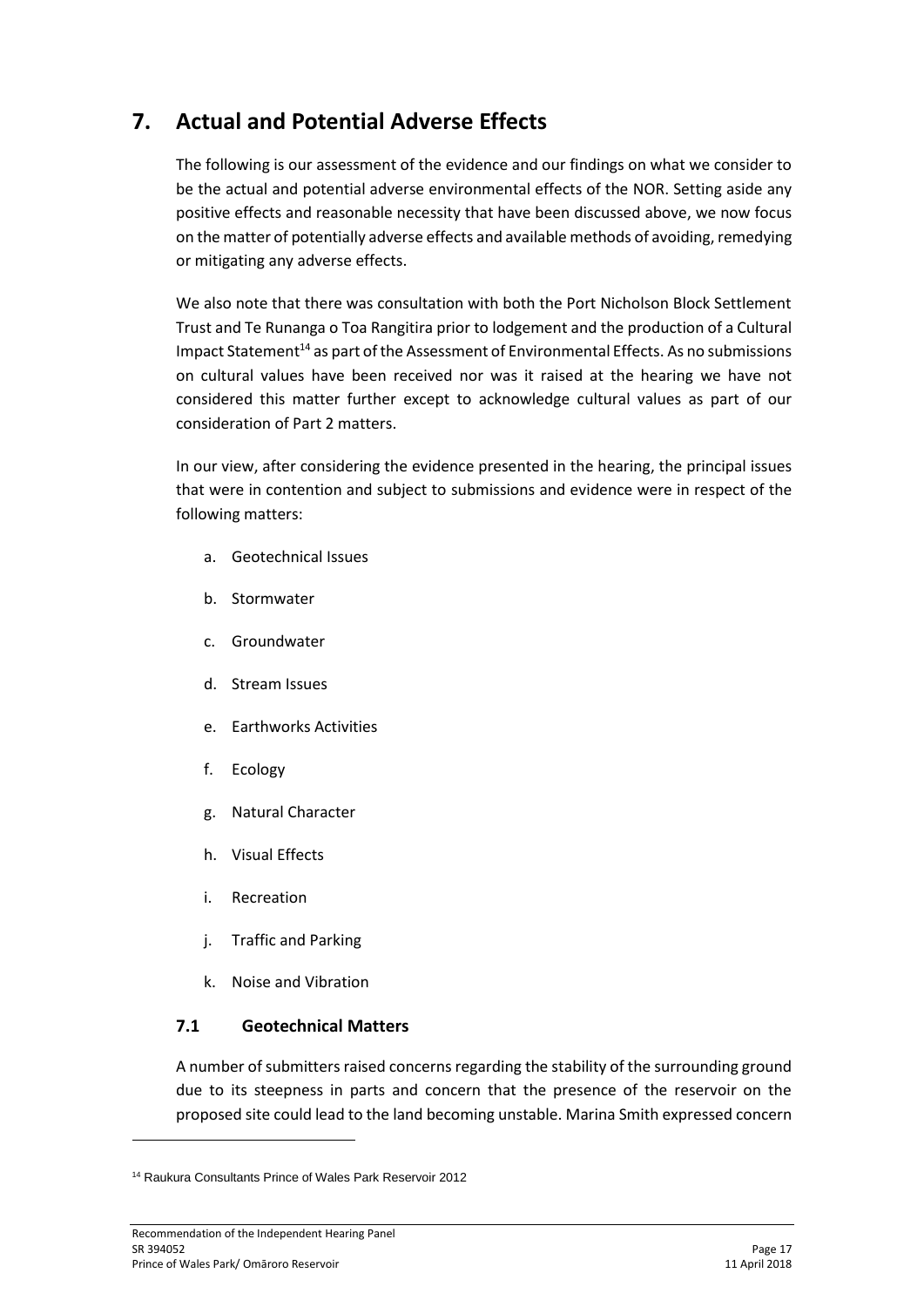that she felt the Requiring Authority had not adequately proven that slope stability matters had been dealt with sufficiently to avoid risk of slope failure. Amanda D'Souza was concerned that the lower playing field adjacent to her house could become unstable with the proposed retaining walls and proposed temporary filling on the playing field. She was also concerned that a failure of the reservoir could lead to the escaping water flowing through her property.

The NOR included a Geotechnical Report prepared by CH2M Beca<sup>15</sup>, from 2013 and a plan showing the position of the various investigations carried out on the site, which included bore holes, test pits, assessment of jointing and bedding and an assessment of slope stability in three different alignments across the site.

Mr Edmonds, a Chartered Professional Engineer, presented evidence for the Requiring Authority on engineering matters. Mr Edmonds evidence also included a copy of a geotechnical report<sup>16</sup> completed by CH2M Beca in 2012. Mr Edmonds stated that, based on the research and information they had used in their analysis, there are no active or second order earthquake faults identified and mapped that cross the proposed reservoir structure footprint. The geotechnical investigations confirmed the reservoir will be founded on rock. Mr Edmonds also stated that the reservoir would be designed to withstand an earthquake with an expected return period of no less than 2500 years without collapse. However, there could be some damage to the reservoir and some leakage in the design event, but the leakage would be controlled, through design, to avoid rapid loss or risk to people or property.

Mr Edmonds explained that the removal of the existing top section of the ground, to construct the reservoir, would result in less loading on the underlying rock because the weight of the reservoir and water in it would be less than the weight of the existing soil above the base of the reservoir. He considered that the surrounding land was not at risk of instability resulting from the construction of the reservoir.

Mr Edmonds outlined that the backfill material against the reservoir walls was being provided for landscape purposes and may slump in a significant earthquake. However, he concluded that any slumping of the backfill material would not have any effect on the structural performance of the reservoir. He also concluded that the performance of the backfill material, in a significant earthquake, would be generally equivalent to the existing spur slope performance in its current state and the possibility of any slip material reaching private property would be remote.

Mr Edmonds explained that there are some areas where the slope of the ground adjacent to the reservoir is quite steep. In these areas the use of the normal design fill batter of 2 horizontal to 1 vertical for the backfill material could not be used as it would result in the fill batter extending to the stream or to the lower playing field/Papawai stream. In these

**.** 

<sup>15</sup> CH2M Beca - Geotechnical Basis of Design 1 February 2013

<sup>16</sup> CH2M Beca Hospital Prince of Wales Reservoir Geotechnical report 3 October 2012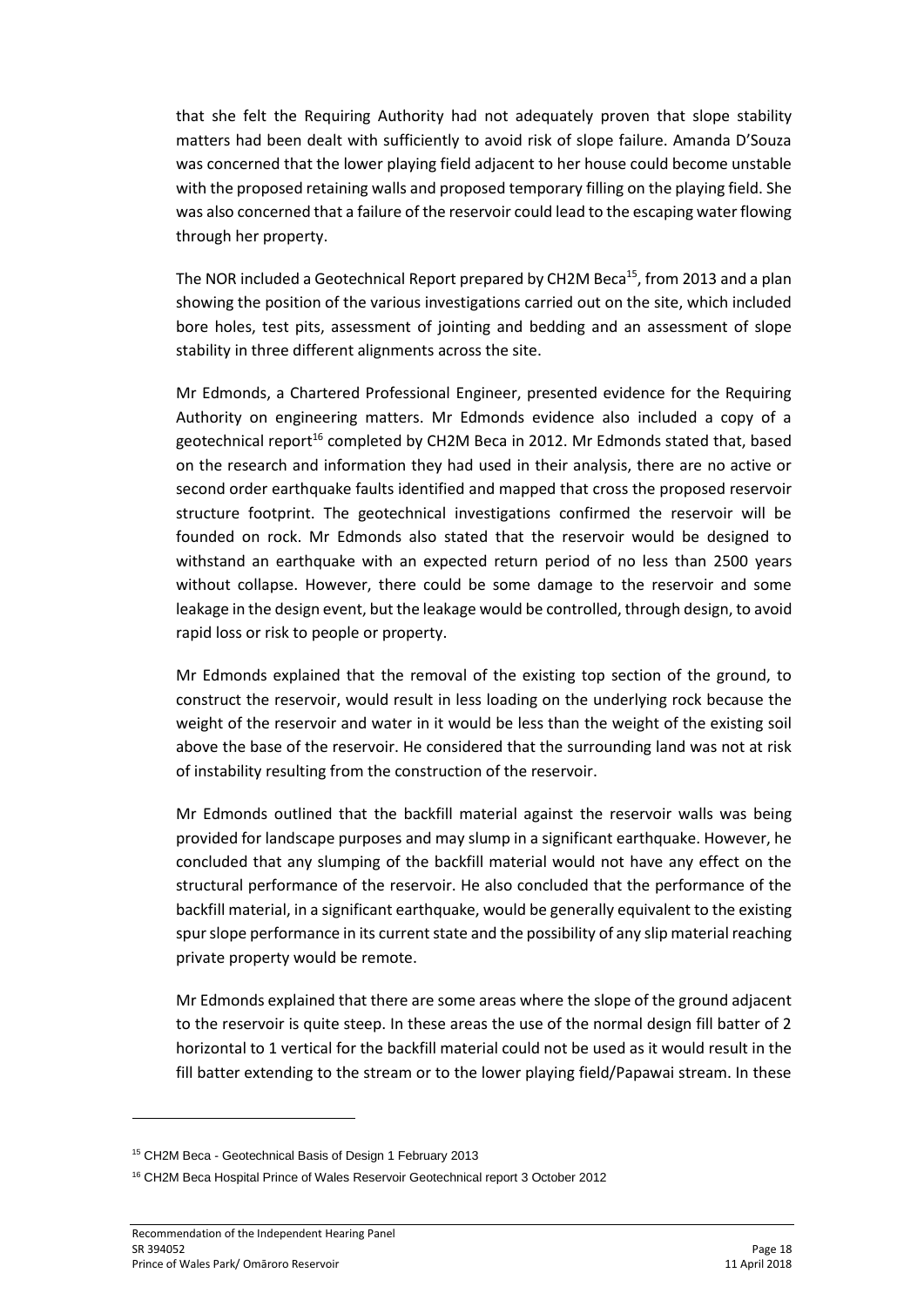areas it was proposed to use a steeper batter on the backfill material. He explained that the current concept design has considered a batter of approximately 1.7 horizontal to 1 vertical in the steeper areas but there may be sections of the backfill material steeper than this where they tie in to surrounding land or if needed to avoid the stream or sensitive areas of vegetation. The steep sections of batter might require the use of geotextile materials to reinforce the fill batter to achieve the required stability.

Mr Davies, the Council's Earthworks Engineer, stated that he is comfortable that the earthworks can be engineered to ensure appropriate stability is achieved.

#### **Findings**

We understand the nervousness of the submitters regarding potential reservoir or slope failure, given the overall size and scale of the reservoir. The site is steep in parts and previous cut batters around the playing fields heightens the risk of slope failure in a major earthquake.

However, we were satisfied that the design has adopted a very high earthquake loading criteria, indeed much higher than other reservoirs in Wellington. The concept design work completed by the Requiring Authority to date has been extensive and includes an assessment of the Structural Basis of Design (31 May 2013), Mechanical Basis of Design (31 May 2013), Preliminary Design Report and iterations of design options. We are satisfied that the investigations and reporting that supports the NOR and the evidence presented at the hearing, by the Requiring Authority, is robust and can be relied upon to assess overall stability matters.

We are satisfied that the risk of failure of the reservoir, leading to potential risk to the surrounding environment and the adjacent private property, is extremely low and therefore acceptable. We are also satisfied that the proposed backfill material around the reservoir is sufficiently modest in overall scale, in the context of the general surrounds, that any failure of the backfill material in a significant earthquake would be localised and unlikely to affect private property.

We have some concern that if a very steep batter on parts of the backfill material is used then it may look un-natural and adversely affect the natural character of the area. We sought the Requiring Authority's view on imposing a designation condition that limited the maximum steepness of the backfill material. The Requiring Authority has stated that they would not support such a condition because it might result in an undesirable restriction during detailed design and could lead to greater impacts on vegetation clearance. We have considered their reply and are satisfied that the current proposed designation conditions adequately manage the expected outcomes.

Condition DC20 will also ensure that the Requiring Authority obtains appropriate Peer Review of the final design geotechnical work to confirm that appropriate design procedures are implemented.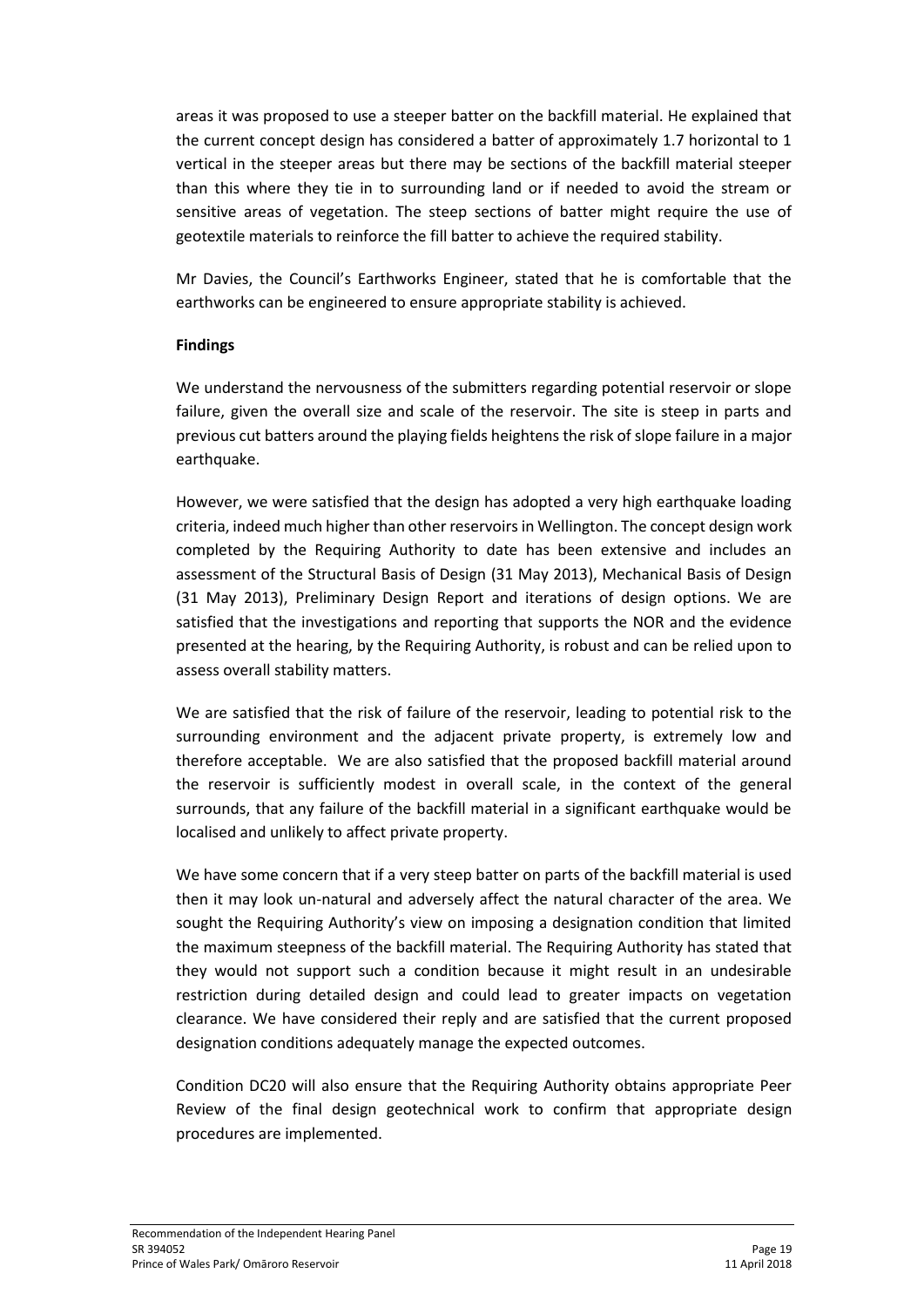### **7.2 Stormwater**

Ms Marina Smith was concerned that the assessment of stormwater runoff from the reservoir area had not used the correct catchment area and had underestimated the potential impact of the proposal on stormwater runoff. She was also concerned that the topsoil and replanting after construction would not absorb nearly as much rainfall as existing and therefore lead to increased stormwater flows that could lead to flooding or increased erosion in the stream.

Ms Amanda D'Souza explained that her property had been flooded several times. She explained that recent improvement works carried out by Council seem to have reduced the flooding problem but was worried that the proposal could lead to further flooding.

The Application included a stormwater assessment from CH2M Beca<sup>17</sup>. The report stated that reinstating a grass and planted surface over the reservoir will not result in any increase in stormwater runoff peak flows or increase in volume from the existing situation, for the replanted areas.

Mr Edmonds stated in his evidence that the soil layers placed over the roof of the reservoir are similar in thickness to the existing situation and the surface infiltration rates through the soils are expected to be similar. The additional paved surface of the accessway will increase the impervious surface area by approximately 530m<sup>2</sup> and this will result in a small increase in surface water runoff. The primary stormwater runoff from the reservoir accessway will be piped to Rolleston Street, as happens at present.

#### **Findings**

We are satisfied that the Requiring Authority's assessment is sufficiently detailed to have assessed the stormwater runoff to the appropriate industry standards and methodology. We consider that the Requiring Authority's conclusion that there is unlikely to be any noticeable increase in stormwater runoff, other than from the additional area of the paved accessway, is reasonable. While there may be some small change in the soakage characteristics from the existing vegetated cover to the proposed re-planting cover after construction, this is likely to diminish over time as the replanting becomes more established.

### **7.3 Groundwater**

Several submitters and in particular Mr Frank Cook, expressed concern about the possible effects of the project on the two streams. An aspect of their concern was that the excavation for the reservoir could intercept ground water and perhaps that ground water flow might be changed in a way that reduced the flow to the streams.

<sup>17</sup> CH2M Beca Prince of Wales/Omaroro Reservoir – Stormwater Assessment 20 April 2017.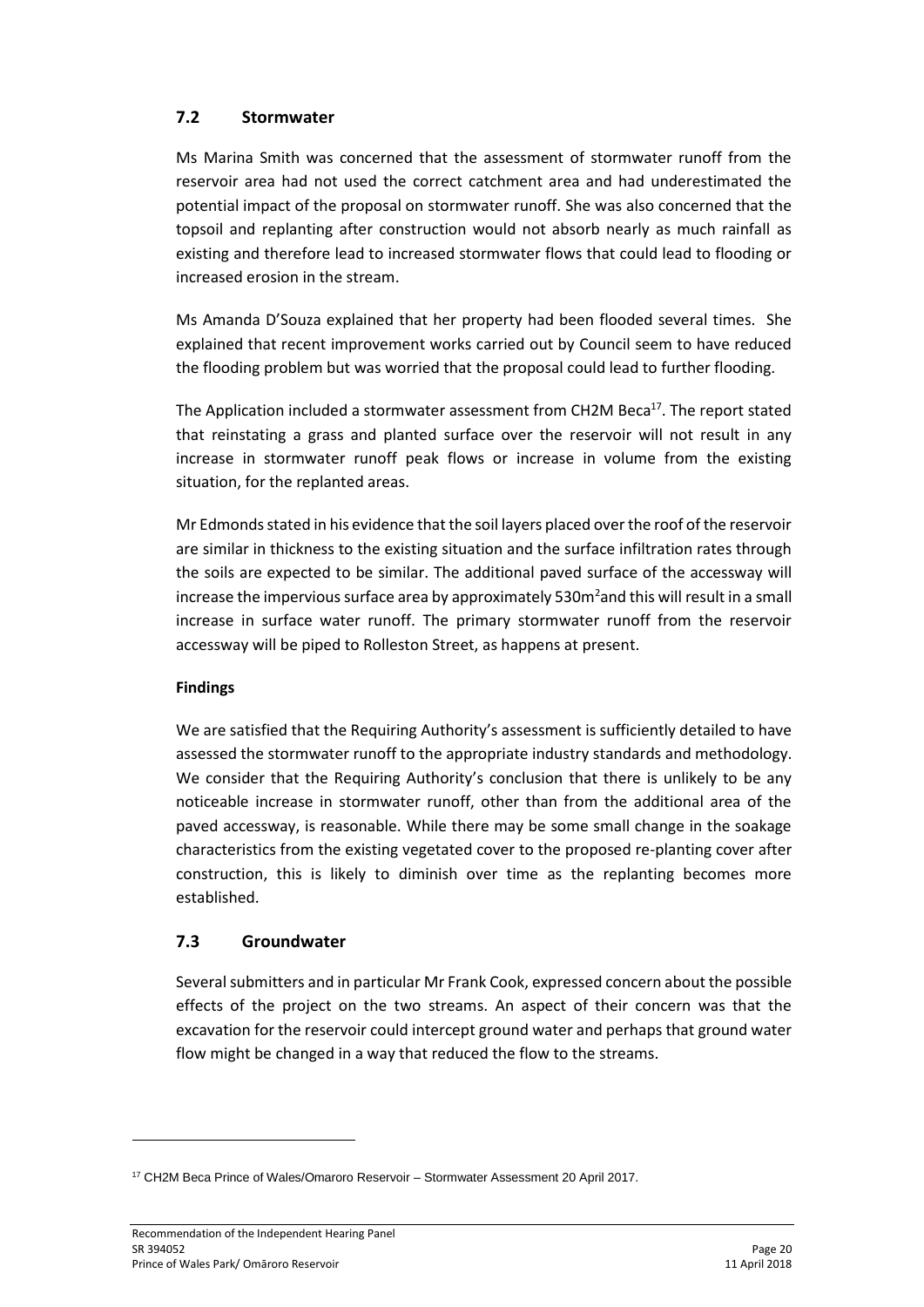The Application included drawings which showed drainage metal and subsoil drains constructed on the outside of the reservoir walls and on top of the roof of the reservoir to manage external water pressure on the reservoir and to assist with the stability of the surrounding land. Mr Edmonds explained in evidence that the infiltration water flow into the reservoir roof drainage layer will be collected by the side drainage system and piped to Rolleston Street. He stated that some of the infiltration water will seep back into the rock mass fractures as per the existing situation.

#### **Findings**

We are satisfied that the proposed design of side wall and roof drainage with subsoil drains is necessary for managing groundwater and is a standard industry solution for this type of situation. The extent of the drainage system around the reservoir may intercept a greater amount of groundwater and direct that to the Rolleston Street drainage system than currently seeps from the ground in that area. However, we are satisfied that the nature of the rock and ground conditions on the site will mean that the presence of ground water is likely to be relatively low and hence any effects on groundwater patterns, resulting from the reservoir construction, is likely to be minimal.

### **7.4 Stream Issues**

Several submitters voiced concerns regarding potential adverse effects on the two streams, particularly Papawai Stream. Their concerns included possible loss of stream flow, sedimentation from the earthworks getting into the streams, works (such as vegetation clearing for construction, earthworks excavation, backfilling, stockpiling on the Playing fields, etc) extending into the streams, increased erosion resulting from increased storm flows and changes to the streams or hydraulic aspects of the streams increasing the risk of flooding.

Ms Carol Comber presented evidence on behalf of Mt Cook Mobilised and Rolleston Street Residents and stated very clearly that the local community has devoted a lot of energy into restoring and improving the Papawai reserve and the adjacent stream. Their group places a high value on the two streams and does not want them to be affected by the proposed reservoir.

Mr Cook was also concerned that the site selection assessment had not placed enough weight on the possible risks to the two streams and the overall proposal had not fully considered the potential adverse effects on the streams.

Mr Robert Ayson was concerned that the assessment of potential risks to the stream was insufficient and had not been covered in sufficient detail by the Reporting Officer.

Ms Mary Hutchinson was concerned about the Papawai Stream and considered that it was important and must not be degraded.

Even though it became clearer to some submitters during the course of the hearing that the possible raising of the playing fields was no longer being proposed, many submitters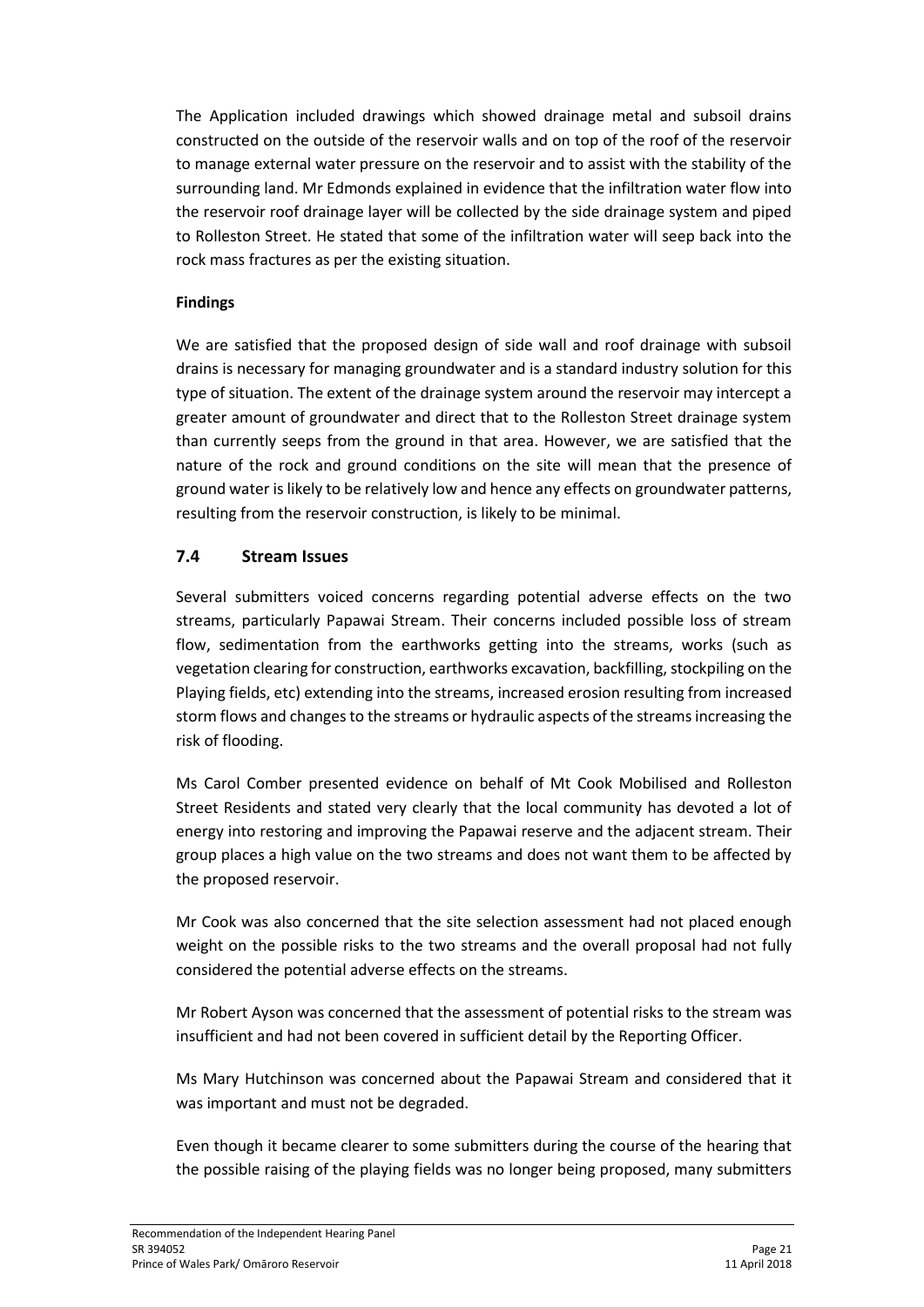remained concerned that runoff from the stockpiles on the playing fields, to the streams, could contain large volumes of sediment and therefore adversely affect the streams.

The Application included a detailed description of how the work would be carried out and how sediment and erosion control would be managed. Mr Trlin the Planner for the Requiring Authority, tabled a copy of the resource consents granted by Greater Wellington Regional Council (GWRC) which permit water take of groundwater during construction, discharge of sediment laden water to adjacent streams in large rainfall events and a land-use consent to carry out the proposed earthworks. The Requiring Authority also tabled a copy of the Draft Construction Erosion and Sediment Control Plan (dated 1 September 2017), which sets out how the earthworks will be carried out and how the discharge of sediment from the earthworks areas (including the temporary stockpiles) will be managed. GWRC has granted resource consents with conditions requiring the works to be carried out in accordance with the Construction Erosion and Sediment Control Plan.

Mr Davies, Council's Earthworks Engineer, stated that he considered the GWRC conditions of consent for earthworks to be fairly robust, in terms of managing the risk of sediment runoff to the streams.

#### **Findings**

The NOR included the possibility of leaving a large proportion of the excavated material permanently on the two playing fields, resulting in the playing fields being permanently raised. The potential raising of the playing fields increased the risk of the works adversely affecting the two streams, particularly the raising of the lower playing field adversely affecting Papawai Stream. Through the course of the hearing, the Requiring Authority confirmed that neither playing field would be raised. Consideration of potential adverse effects on the two streams is therefore influenced by activities such as ensuring the construction works have sufficient separation from the streams and that appropriate management of runoff from the stockpile areas to avoid sediment washing into the streams is achieved.

We are satisfied that sufficient separation on earthworks activities from the streams can be achieved. We note that the preliminary design drawings show that completed backfilling batters can be formed with separation distances between the toe of proposed areas of fill and the streams. The stockpiling activity on the lower playing field can be managed with a high degree of control to achieve separation distances between earthwork stockpile areas and Papawai Stream. We also note that the proposed conditions require the Requiring Authority to carry out the works in accordance with approved Construction Management Plans and those Plans include a requirement to minimise disturbance, avoid the streams and control sediment runoff and erosion. We are therefore satisfied that the footprint of the proposed construction can be contained within an area that avoids the streams.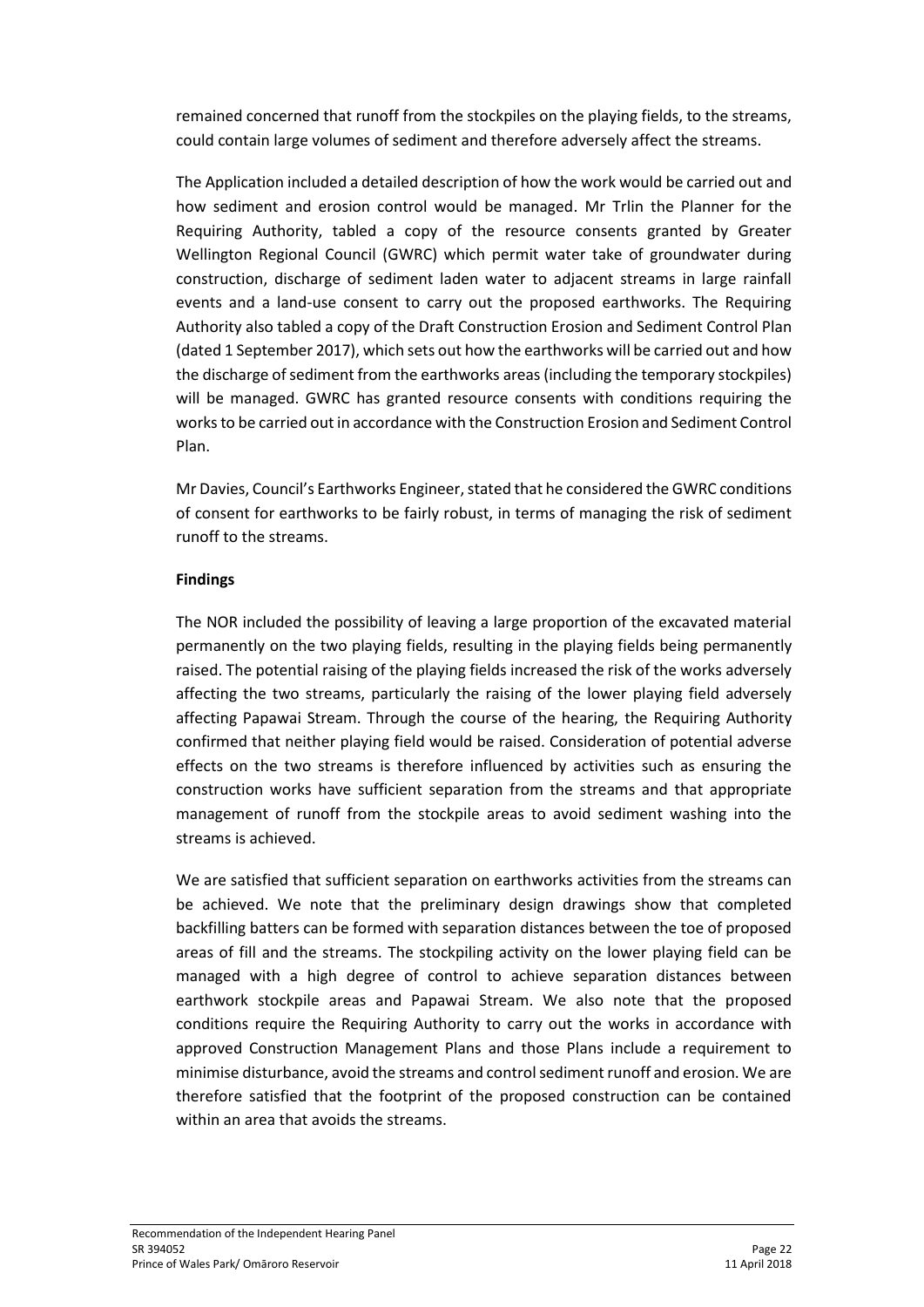We consider that the greatest risk of adverse effects on the streams is the potential occurrence of uncontrolled sediment laden water from the earthworks/stockpile areas to the streams during significant rainfall. We note that the erosion and sediment control systems proposed are designed for a specific rainfall event and events greater than the design event can result in sediment passing through the sediment retention ponds and on to the streams. However, the proposed sediment and erosion control meets the requirements of GWRC and GWRC have granted a consent for earthworks. We are therefore satisfied that appropriate industry standard controls will be employed on this site and enforced by way of both GWRC conditions and conditions agreed by the Requiring Authority on this NOR, to ensure that the risk of sediment release to the streams is sufficiently low to allow the proposed reservoir construction.

### **7.5 Earthworks Activities**

The earthworks excavation required to construct the reservoir is approximately 56,000 $\mathsf{m}^{3}.$ Approximately 35,000 $m<sup>3</sup>$  will be transported off-site and the remaining 25,000 $m<sup>3</sup>$  will be used as backfill material around and on top of the reservoir after construction. The Application presented a scenario where one or both playing fields might be raised several metres with excess excavated material to avoid transporting the excess material of site. During the hearing the Requiring Authority clarified that both playing field would not be raised, and all excess excavated material would be transported off-site.

Several submitters were concerned about the scale of the earthworks activity, the time duration of it, the impacts of trucks on Rolleston Street transporting the excess material from the site, potential impacts from the stockpiling activity on both playing fields, sediment runoff from the stockpiles and the excavation site and the potential nuisance from dust being blown from the earthworks area onto private property. Other significant concerns relating to earthworks activities such as traffic and noise are addressed in other sections of this recommendation report.

Ms Comber outlined the consultation process with the Requiring Authority and was pleased that the proposed raising of the playing fields was no longer proposed by the Requiring Authority. Ms D'Souza was concerned that the temporary stockpile on the lower playing field could lead to a slip or failure that could impact on her property. Stability matters are discussed in a separate section of this decision.

Mr David Tildesley, who lives next to the upper playing field in Hargreaves Street, was concerned about the potential raising of the playing field but felt more comfortable once he learnt that it was no longer proposed to raise the field.

Mr Edmonds for the Requiring Authority explained that they had assessed different reservoir shapes and positions to optimise the earthworks required and considered that the proposed position and size of the reservoir (height vs diameter) provided the best solution for this site. The resulting volume of excavation required could not be reduced without reducing the size of the reservoir as raising the reservoir was not an option, due to the need to have the top water level of the reservoir at the same height as the LLZ. In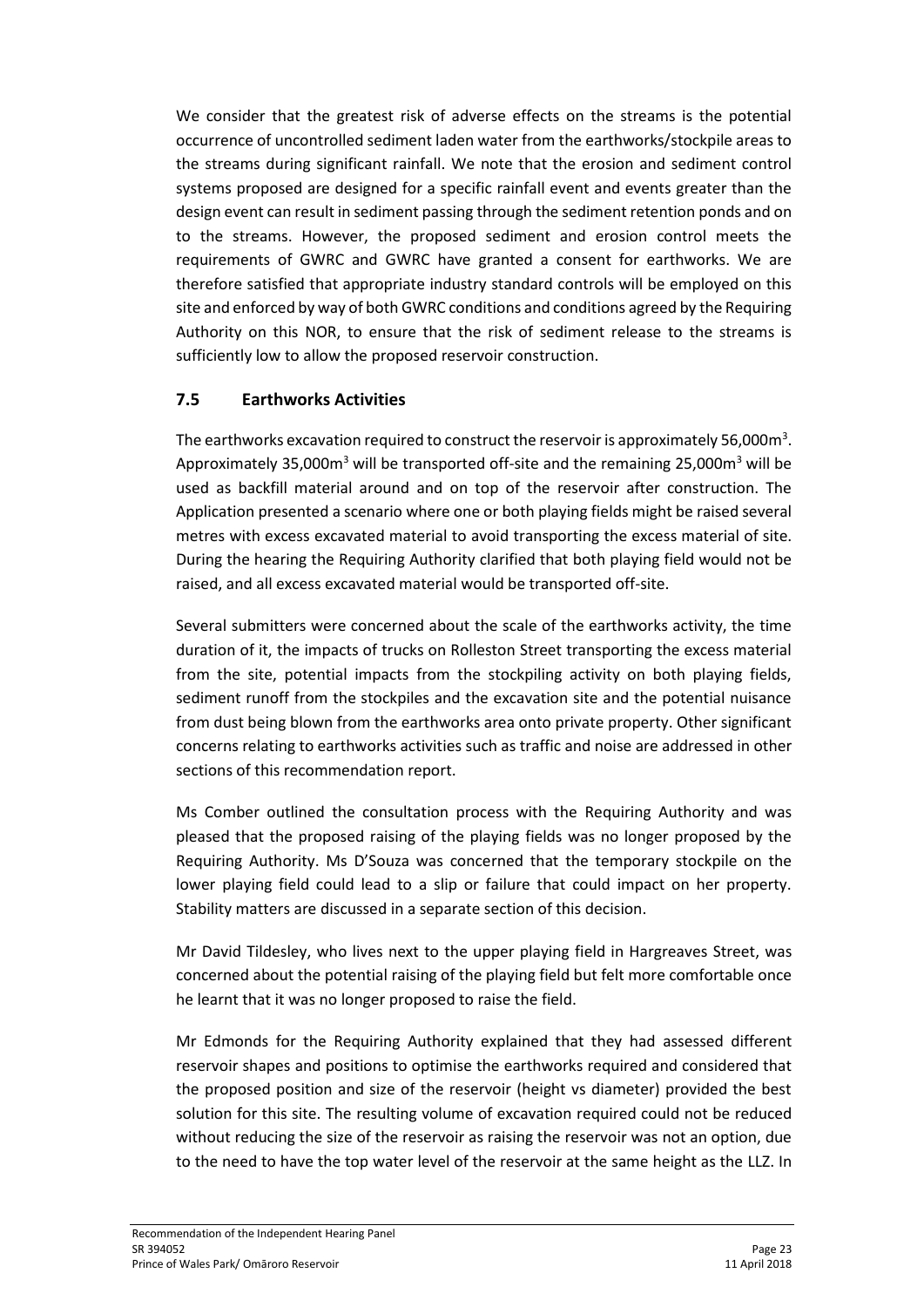addition, due to the constraints on the site in terms of the adjacent streams, it was not feasible to use more of the excavated material as backfill material.

Mr Edmonds explained that it was likely that the majority of the excavated material to be transported off-site would be double-handled as it was unlikely road trucks would be able to access the excavation site directly due to difficulties of gradient on the construction haul road and managing a clean load out area. He expected excavated material to be transported to the upper playing field stockpile, where it would then be loaded into road trucks for removal off site. Excavated material to be used as backfill would be stockpiled on the lower playing field and on the area of the upper playing field not required for other activities (such as materials handling area, a load-out/temporary storage area etc).

Mr Edmonds explained that good management of the material on the two playing fields would be essential to avoid problems with dust and sediment runoff. He envisaged the material for backfilling being placed in the temporary stockpile on the lower playing field, clear of the Papawai Stream and with the required minimum 10m clearance from the eastern boundary of the playing field. The stockpile would be stabilised with grass, metal or cloth (or a combination of these) and maintained until the material could be transported back on to the reservoir site for back filling. He noted that activity on the lower playing field included provision for a sediment retention pond and a parking area for construction staff.

Mr Edmonds explained the upper playing field area was a more active construction zone with temporary stockpiling for load out, an area for construction materials to be unloaded/stored, some storage of backfill material, a small carpark area for Rolleston Street residents, construction workers activities, a sediment retention pond and the minimum clearances from the northern and eastern boundaries required by the proposed designation conditions. Management of dust and sediment runoff from this working area would require constant focus due to the level of activity on the site.

Mr Davies, on behalf of Council, stated that there will need to be robust dust control measures employed on the site to avoid nuisance from dust and well-executed primary and secondary controls for erosion and sediment control.

#### **Findings**

We consider that the earthworks activities required for the construction of the reservoir will result in notable impacts, the greatest being construction noise and transportation effects on Rolleston Street. We are satisfied that the Requiring Authority has carried out a robust assessment of the earthworks required for the construction of the reservoir, including detailed survey, geotechnical investigations, detailed earthworks plans and has obtained consent for earthworks from GWRC. These steps give confidence that the scale of the earthworks are well defined. Notwithstanding this, the scale of the earthworks combined with the complexities of storage of backfill material on-site and load-out of excess material, on what is a relatively small construction zone, raises the risk of nuisance from dust and sediment discharge to the adjacent streams.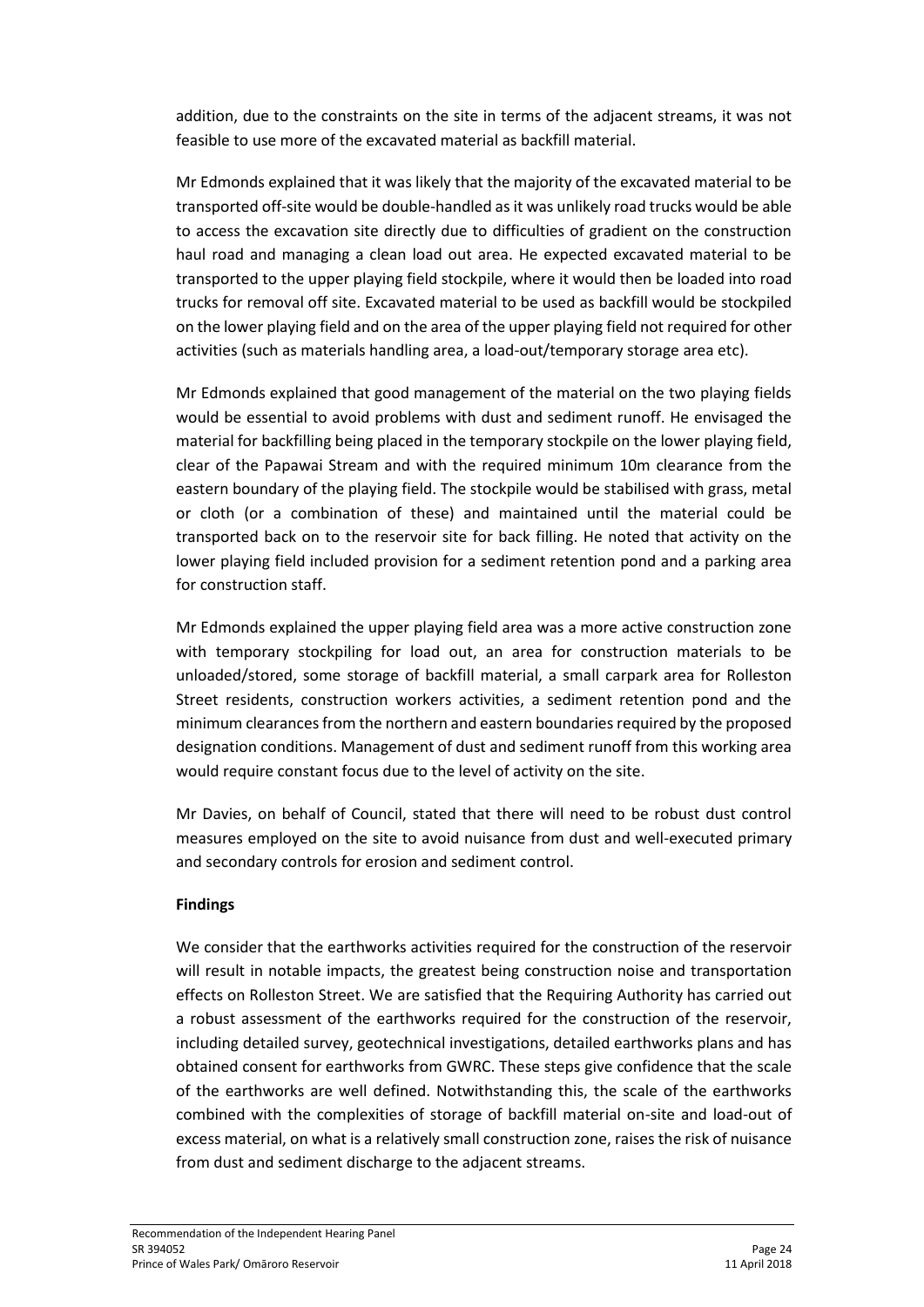We consider that the requirement to carry out the earthworks in strict accordance with approved Management Plans will go some way to minimising adverse effects associated with the earthworks activities. In addition, we note from the construction programme contained in the NOR, the excavation and removal off site of material from earthworks activities are programmed to be completed within a period of approximately 8 months. While this is a long period for the residents to endure the impacts of earthworks activity, it is a modest period in terms of the contractor maintaining the stockpiles in an appropriate manner to avoid nuisance from dust and erosion and sediment loss, given the conditions of the GWRC consent and the Management Plans requirements that the stockpiles be stabilised as soon as it is practical to do so.

We are therefore satisfied that the earthworks can be carried out in a manner that will minimise the risk of nuisance from dust and minimise adverse effects from erosion and sediment discharge to the streams, through the use of approved Management Plans and specific focus on these matters during construction. The proposed designation conditions provide for these outcomes.

### **7.6 Ecology**

Mr Stephen Fuller, consultant ecologist for the Requiring Authority, provided a comprehensive description of the sites terrestrial and aquatic ecological values supported by a map showing the current vegetation cover. In attributing significance to the values he identified, Mr Fuller made reference to an assessment methodology accepted by qualified ecologists and supported by Greater Wellington's Regional Policy Statement<sup>18</sup>. The evidence of Mr Fuller provided clear direction on protecting existing values, aquatic values in particular. Mitigation planting is to be undertaken where vegetation is removed or damaged during the construction of the reservoir. At the hearing Mr Fuller was able to elaborate on some of the more complex and controversial issues as well as respond to the concerns of submitters.

Mr Fuller's assessment was reviewed by Mr Keith Hamell, a qualified and experienced ecologist. Mr Hamell generally supported the findings of Mr Fuller's assessment and his suggested amendments were incorporated. Mr Fuller's assessment and recommendations were similarly endorsed by Wellington City Council's ecologist Jonathan Anderson. Mr Anderson picked up some of the concerns of submitters, in particular threats to bird habitat and nesting sites. Mr Anderson also raised the possibility of there being skinks and geckos on the site. The revised conditions provide for the concerns raised by Mr Anderson. The applicant has accepted a condition requiring a site survey to establish whether there are skinks or geckos before any work commences, and appropriate action should this prove to be the case. There will be no tree removal during the nesting season and all trees removed will be checked for nesting sites. Nesting boxes will be located in protected areas to provide alternative nesting sites.

<sup>&</sup>lt;sup>18</sup> Regional Policy Statement for the Wellington Region 2013 Policy 23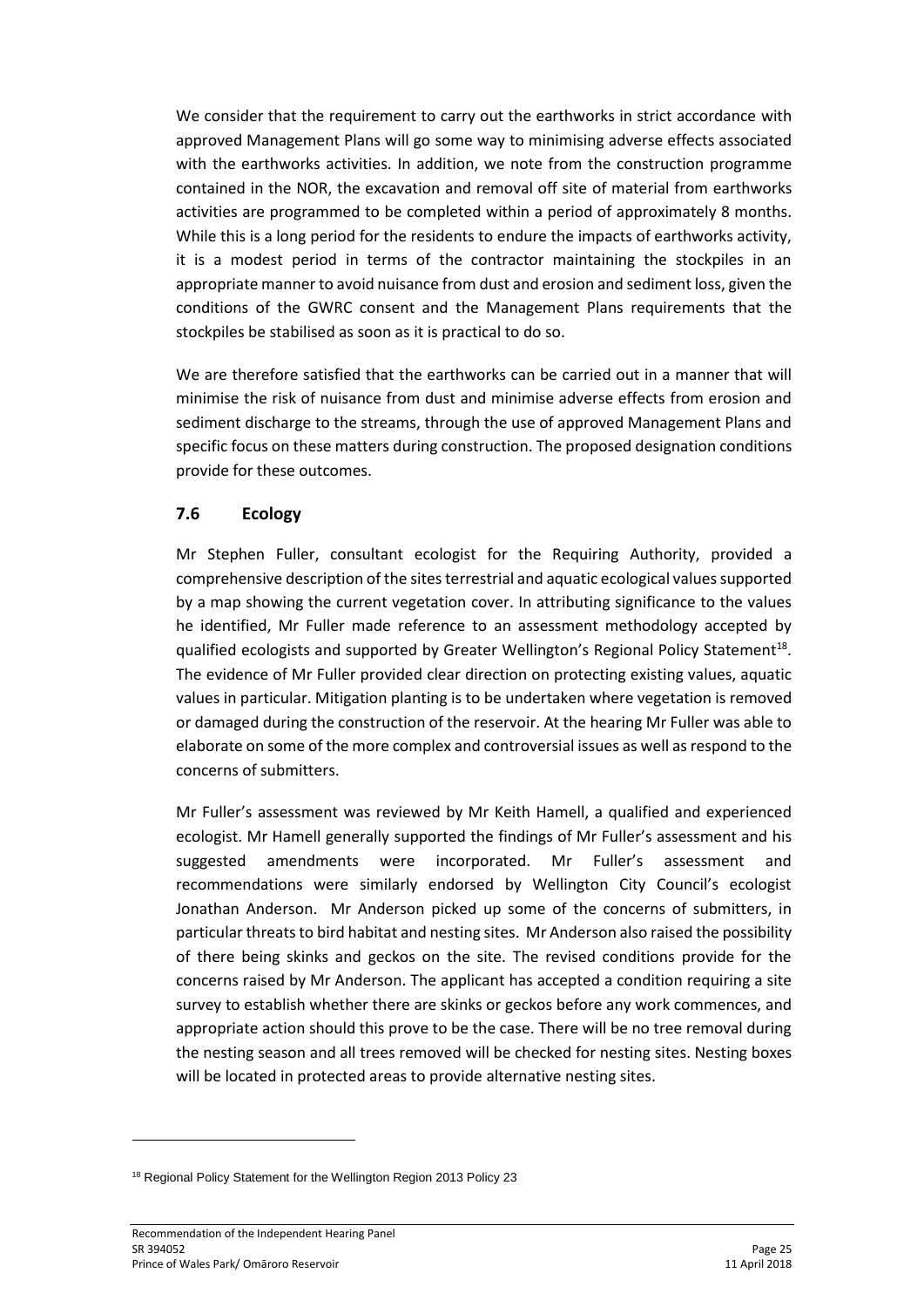A written statement from Dr Mike Joy, a well-known ecologist and Senior Lecturer in Ecology at Massey University, raised questions about the rigour of Mr Fuller's assessment methodology. Dr Joy believes a more quantitative measure of ecological values is needed in order to better mediate any offsets in the event of adverse effects resulting in a loss of vegetation. Mr Fuller's opinion was that quantification would not assist in providing direction to the protection and restoration proposed in conditions. Dr Joy's statement also called for more stringent monitoring during the construction process to ensure that adverse effects on aquatic environments were not occurring and, in the event that they were, what action was to be taken. The conditions set out by Greater Wellington Regional Council provide for this.

Dr Paul Blaschke, another well respected ecologist who is familiar with the site, endorsed the assessment of Mr Fuller, particularly his recognition of in stream values. Dr Blaschke drew attention to the recent discovery of a Galaxid in the Papawai stream. Koaro (Galaxis brevipinnis) is a threatened species and its presence is a very positive indicator of stream health recovery. Dr Blaschke has considerable experience in stream restoration and a number of submitters talked about the successful restoration work undertaken by community groups in the Papawai and Waitangi catchments.

The values of the streams in this section of the Town Belt are widely recognised. The Papawai and Waitangi streams are representative of waterways that would once have drained tall forest extending across the western hills of the city. Restoration work by community groups over the past decade, supported by Wellington City Council, has resulted in much enhanced in stream values, as evidenced by the return of species not found for many years. The requiring authority has recognised the commitment and work of the community and Mr Fuller is of the view that the protection afforded during earthworks and the planting following completion will result in enhanced terrestrial and aquatic habitats.

Mr Fuller provided a summary overview of ecological values in his assessment. The Indigenous seral forest is found to be both significant and of moderate ecological value. Other vegetation has ecological value including flowering eucalypts, some of which will be lost. Five species of bird with a national threat status that are present, or likely to be present, on the site are identified. The habitat values of the Papawai and Waitangi streams are acknowledged as high and moderate respectively. In the Requiring Authority's AEE the challenge of integrating the reservoir into the limited space between the two significant waterways is acknowledged:

In the Assessment of Ecological Effects<sup>19</sup> Mr Fuller concludes, on the basis of the values he ascribes to the various vegetation types and what will need to be removed (some 0.9 ha in total), that the effects will for the most part be negligible. The effects on planted native communities will however be moderate. Mr Andersons concerns were acknowledged with regard to birds breeding in taller trees destined for removal and

<sup>&</sup>lt;sup>19</sup> At Section 7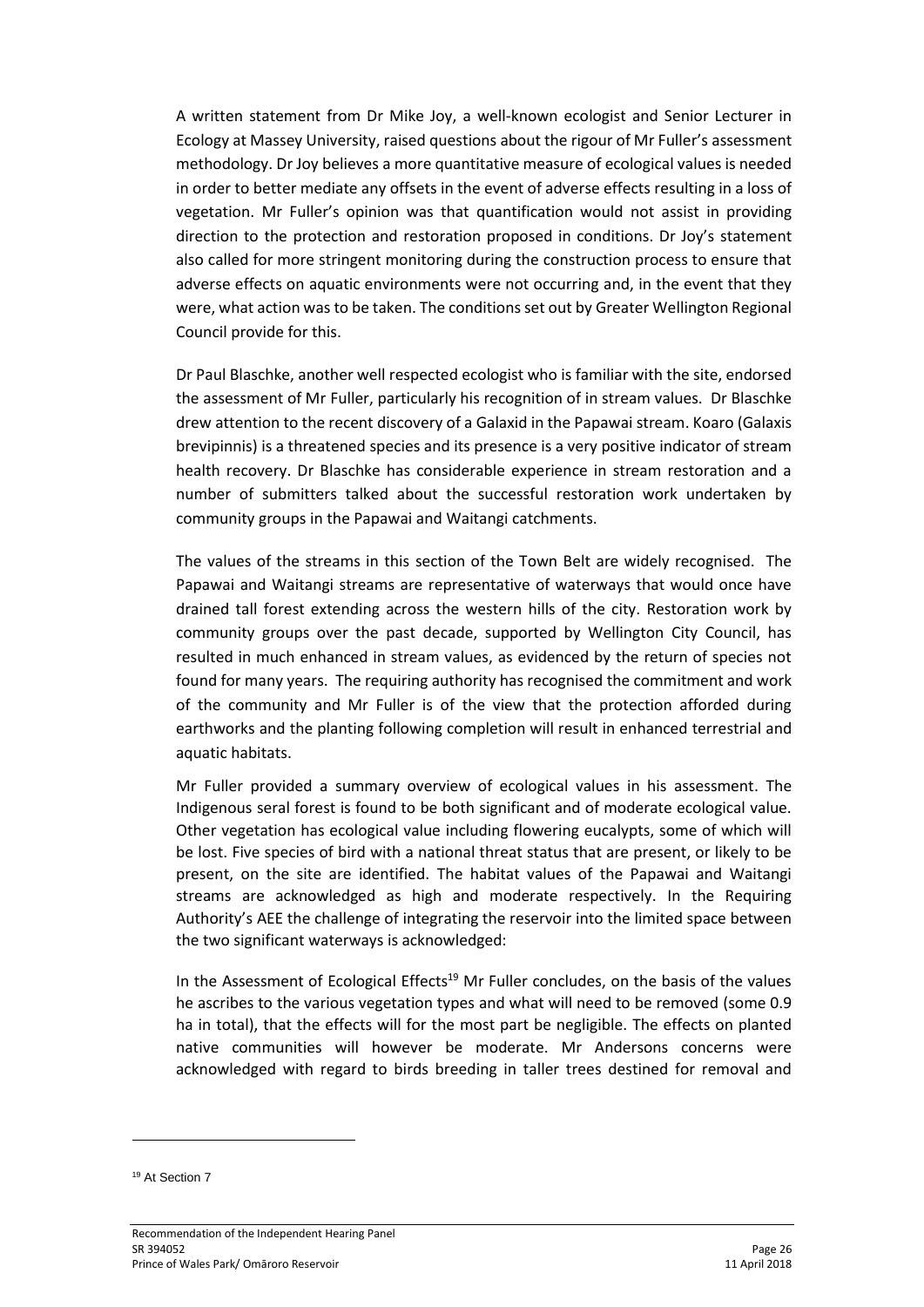suitable conditions proposed. A further recommendation was that any tree removal be carried out by a qualified arborist to minimise damage to surrounding vegetation.

With the proposed design Mr Fuller told us that there will not be any direct effects on streams, however, the toe of the batter slope comes into close proximity to the Waitangi Stream and the construction methodology will need to allow for protection of this waterway. With good sediment management he anticipates that any effects on streams will be negligible

#### **Findings**

In summary we accept Mr Fuller view that ecological effects will be acceptable and can be adequately managed. We agree with Mr Fuller's findings and the conditions he recommends. The boundaries of vegetation clearance will be clearly marked on the ground before any work commences and control measures will ensure that streams are protected from sedimentation.

A Landscape and Ecology Management Plan (LEMP) will be prepared and this will deal with the reinstatement and restoration of seral forest, the enhancement of riparian planting along the Papawai Stream, and the planting of winter flowering eucalyptus as a seasonal food supply for birds. Ecological effects will be managed through good practice and monitored through the conditions of consent.

### **7.7 Natural Character**

Landscape and visual matters were comprehensively traversed by Mr Rhys Girvan, consultant landscape architect, for the Requiring Authority. Mr Girvan's evidence was reviewed by Ms Julia Williams for Wellington City Council. Ms Williams generally endorsed the evidence of Mr Girvan but expressed reservations about some of the proposed planting.

Central to Mr Girvan's evidence is an acknowledgement of the significance of the proposed reservoir site within Wellington's Town Belt. The Town Belt Management Plan anticipates the location of a reservoir on the proposed site. Mr Girvan refers to Policy 8.4.3.4 of the plan and the requirement to:

*Ensure the proposed water reservoir is buried and remedial planting done to mitigate its impact on the Town Belt.<sup>20</sup>*

The implications of this requirement are discussed in his evidence where he noted the key features of the landscape character to be recognised and protected.

In his evidence Mr Girvan provided an overview of how the requirements of the Town Belt Management Plan are to be met  $21$ : He acknowledged that some batter slopes will be steeper than 1(h):2(v) and may require stabilisation with geotextile materials, or something similar.

**.** 

<sup>&</sup>lt;sup>20</sup> Girvan EIC s3.5.5

<sup>&</sup>lt;sup>21</sup> Girvan EIC s7.2.4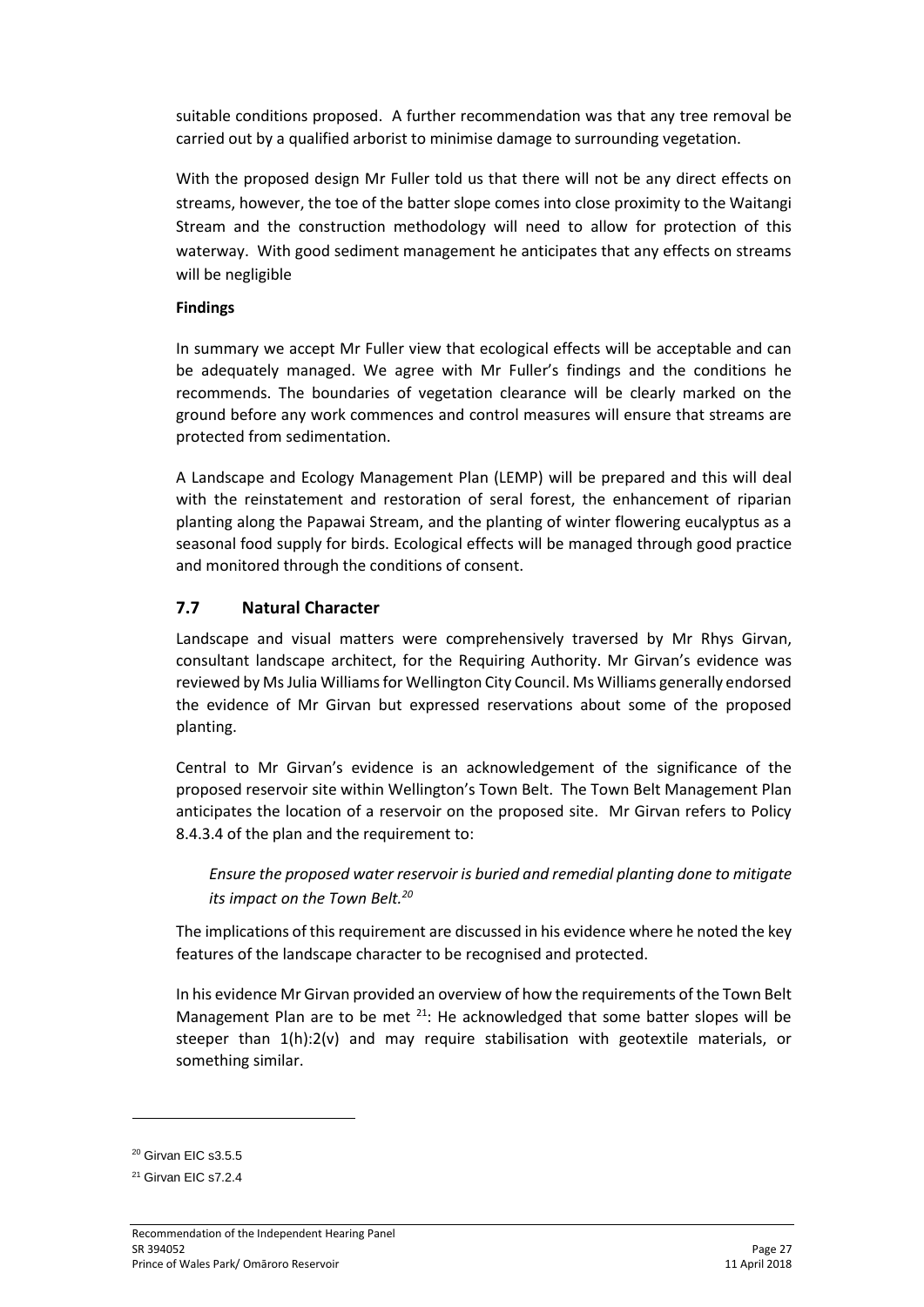In her review of Mr Girvan's evidence Ms Julia Williams raised concerns about whether the natural character of the area would be reinstated following completion of the planting proposed, and in particular, whether this planting would be appropriate on steeper slopes where geotextiles were incorporated into the batters to provide stability. Ms Williams was of the view that larger specimen trees may not grow through a geotextile mesh. This matter was discussed at the hearing, as were further concerns raised by Ms Williams regarding slope stability generally.

Ms Williams recommended a condition requiring an inspection of planting success, particularly on batter slopes, after three years, and if necessary, a review of planting strategies and species. She also recommended planting to create a variation in canopy height. A further recommendation was made to deal with wind fall in the event of forest edges being exposed due to vegetation clearance. These matters have been considered by Wellington Water and suitable conditions incorporated to address them.

Mr Frank Cook provided us with a three dimensional model he had produced that showed the differences between the existing natural form and the final form of the reservoir once completed. He noted that there was a significant amount of difference in terms of the natural form.

#### **Findings**

We were generally satisfied that the reservoir could be developed in a manner consistent with the requirements of the Town Belt Management Plan. Our main reservation related to the scale of the reservoir, both its depth and diameter. While we accept that the proposal 'buries' the reservoir, the form will remain clear for most of its circumference because there is a clear change in slope where the batters covering the sides of the reservoir fall away from the top. There is also some uncertainty about the steepness of the batters, whether they would reflect the natural topography, and their stability. Mr Girvan acknowledged in his evidence the possibility of some batters being steeper than ideal and requiring geotextile mesh or similar for stability.

It was clear from the evidence provided and from discussion with the various experts at the hearing that some sections of the fill slopes would be steeper than 1.7H: 1V. A proposed condition setting an absolute limit of 1.5H: 1V was not accepted by the applicant. We were however assured that fill on batter slopes would not fall away from the walls of the reservoir if suitable drainage and stability treatment was incorporated at the interface.

The objective of a requirement to bury the reservoir is to protect the natural character as perceived and enjoyed by the community. Mr Girvan was of the view that, with suitable planting, this can be achieved. While we accept that, given time, the form and scale of the reservoir will be softened and planting will generally reflect the naturally evolving patterns anticipated by the Town Belt Management Plan, we remain concerned that at least some batter slopes may not be well integrated into the existing topography and may not be suitable for the planting proposed. All of the parties support a condition requiring a Landscape Management Plan and this will need to address these matters in detail, along with ecological effects associated with earthworks and planting.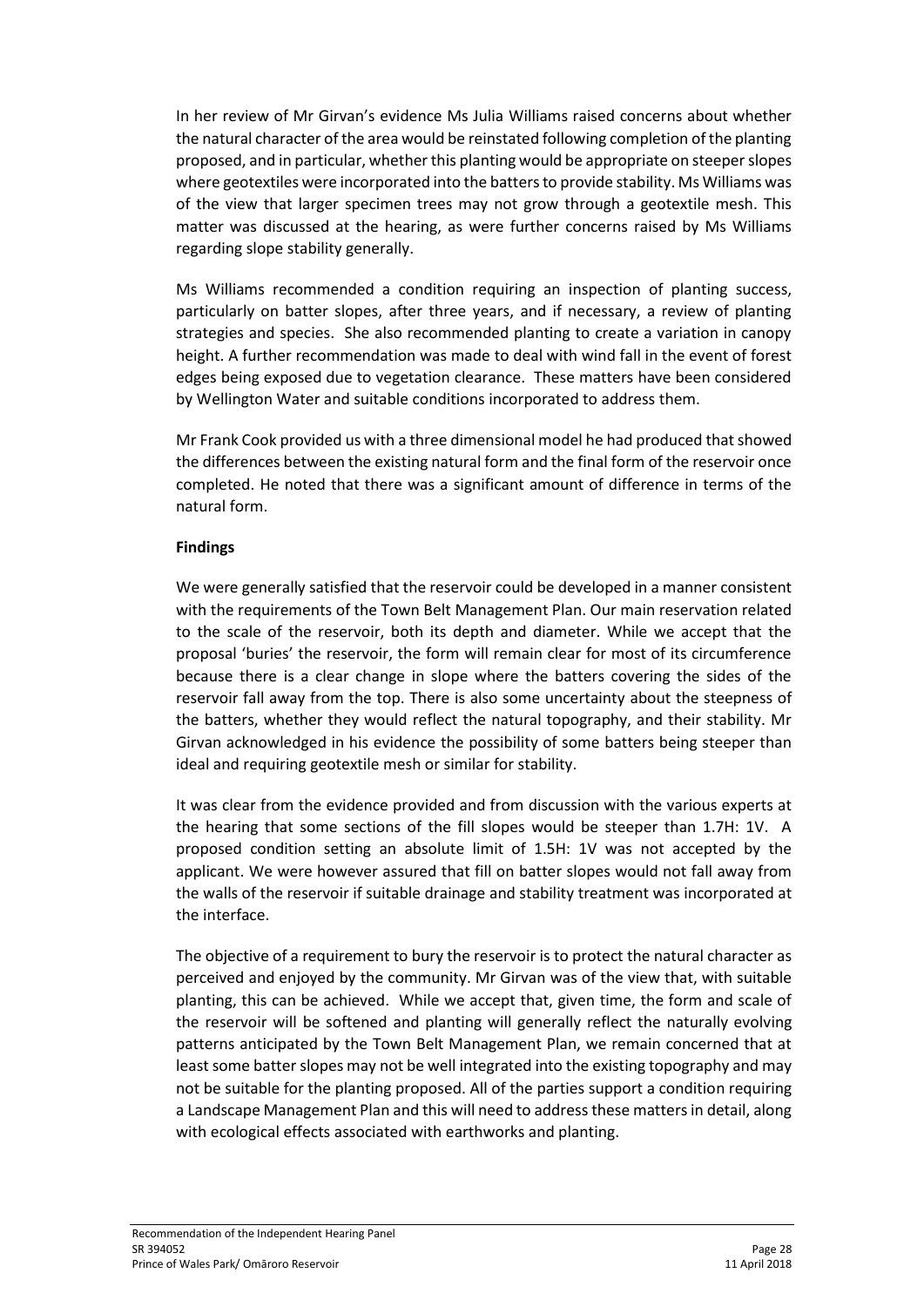# **7.8 Visual Effects**

Mr Girvan provided a very comprehensive assessment of the visual effects of the proposal, both during construction and following planting. Mr Girvan anticipated that the adverse effects from all of the viewpoints he assessed will be low or very low five years after planting is completed. Ms Williams was of the view that achieving the mitigation Mr Girvan expects in five years will take somewhat longer, perhaps ten years.

During the construction period the adverse visual effects for residents at the bottom of Dorking Street with views down onto the reservoir site were assessed as moderate by Mr Girvan. For some residents at the top of Rolleston Street and adjoining the park in Hargreaves Street, he however assesses the adverse effects tending towards moderatehigh. This is because views are directly onto the reservoir site and playing fields.

#### **Findings**

Since Mr Girvan completed his assessment the requiring authority advised that the playing fields would not be raised. They will however be used to store excavated material during construction, and restored once all of the earthworks have been completed. This means that many of the concerns raised by Ms Williams and submitters are no longer relevant. In the long term the visual effects for both neighbours and for viewers within the wider view-shed will be minimal. For those who live and walk in the immediate area of the reservoir the form of the structure and the entrance to the access tunnel will remain obvious but careful planting will eventually screen obvious structural elements and soften the visual impact of others.

Views from Dorking Road are from higher ground and tend to take in a broader vista within which Prince of Wales Park is a relatively minor component. Earthworks on the reservoir site will never the less attract attention in views from Dorking Road, especially the movement and sound of machines.

For residents along the eastern boundaries of the upper and lower playing fields who have views into the park the visual effects will vary. Stored material will dominate the foreground view but the mounds of dirt will be seen against the backdrop of vegetation across the slopes above the playing fields. A condition to contain the visual effects requires that stored material is set back at least 10 metres from the northern and eastern boundaries of the upper playing field, and 10 metres from the eastern boundary of the lower playing field. Mounding is not to exceed 5.5 metres on the upper playing field and 7.0 metres on the lower field.

The storage mounds are proposed to be stabilised to minimise dust and any sedimentation. Hydro-seeding will be the favoured option where storage is longer term. This will assist in reducing the visual prominence of mounding; the green cover will provide for some integration with the bush backdrop. For all viewers, the movement and sounds of machinery will draw attention to the earthworks. The same applies to those pursuing recreational activities in the area.

We accept that for some local residents, particularly those at the top of Rolleston and Hargreaves Streets, the visual effects of construction will be adverse and significant, and take some years to mitigate with planting. We consider it important that the Landscape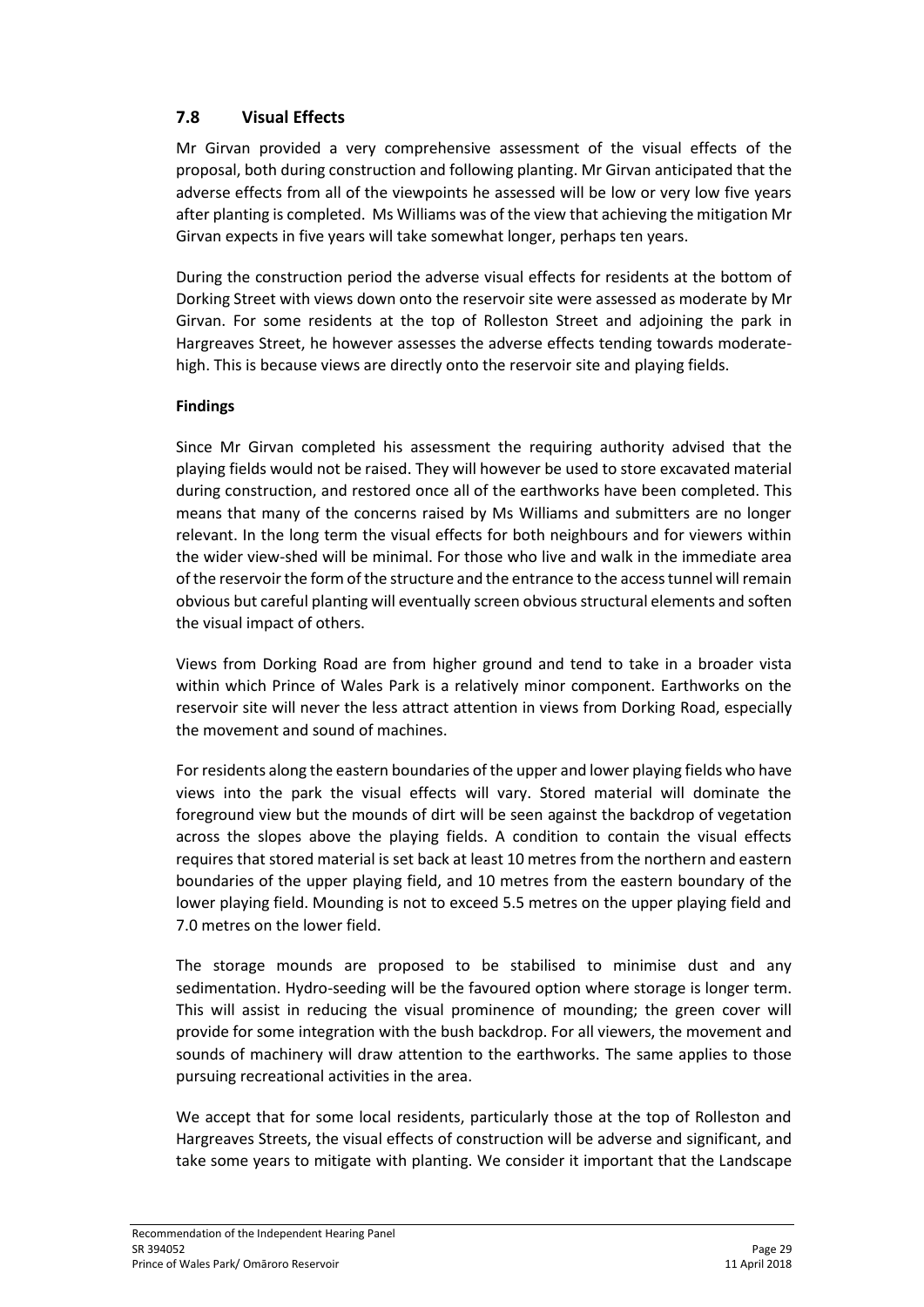and Ecological Management Plan (LEMP) pays particular attention to the early mitigation of visual effects along the northern and eastern flanks of the reservoir site. Larger 'specimen trees' must be planted to reduce the visual scale of the reservoir batters and break up, but not entirely screen, the geometric form of the upper edge where the walls meet the top of the structure. Detailed design is also required to ensure that the access tunnel and associated access road is suitably integrated into the natural ground form and softened with planting.

We are satisfied that in the longer term the visual effects of the reservoir can be suitably mitigated. We accept that during construction there will be significant and adverse visual effects that cannot be mitigated apart from ensuring that as much of the existing vegetation is retained as is possible.

We endorse the relevant revised conditions as outlined by the Requiring Authority following the hearing. We also support the Landscape and Ecology Management Plan (LEMP) being combined with the Playing Fields Management Plan to provide one integrated document. While ensuring a coherent approach to site restoration, this would also make community consultation more efficient and effective.

We note that Wellington Water has established an excellent relationship with the community and this needs to be protected and sustained. Importantly the conditions anticipate CLG input into any management plan including the Earthworks Management Plan (EMP). We agree that this input has been clearly provided for and the community can be engaged in all relevant planning and design matters. Specifically this shall include the EMP, as this will determine the opportunities and constraints in developing the LEMP which dictates the final outcome for the site, post construction.

# **7.9 Recreation Effects**

Ms Cheryl Robilliard, a registered Landscape Architect and experienced recreation planner, provided a comprehensive overview of values associated with the Prince of Wales Park, supported by information gathered in meetings and discussions with park users and people living in close proximity. Ms Robilliard did not appear at the hearing but we were satisfied that her written assessment of the effects of the proposal, as well as the thoughtful submissions we received, provided sufficient information for the purposes of our deliberations.

Ms Robilliard explored the values of the park for essentially three user groups; those who enjoy the park as natural open space, those who engage in organised sport, and those who enjoy walking through the park. In her assessment she explored the effects of the proposed reservoir development both during construction and following completion and restoration of the park.

It was noted that during the construction period the sports fields will be unusable. For other activities associated with the park the constraints will be relatively minor. Ms Robilliard anticipates access to the clubrooms will remain. Walkway access will be largely unaffected unless there are safety issues and it was noted that there will be temporary diversions during the construction period. The City to Sea Walkway and Te Araroa Trail will be redirected to the existing path from Bell Road to Dorking Road and through the Town Belt to the Scottish Athletics Clubroom where it rejoins the existing City to Sea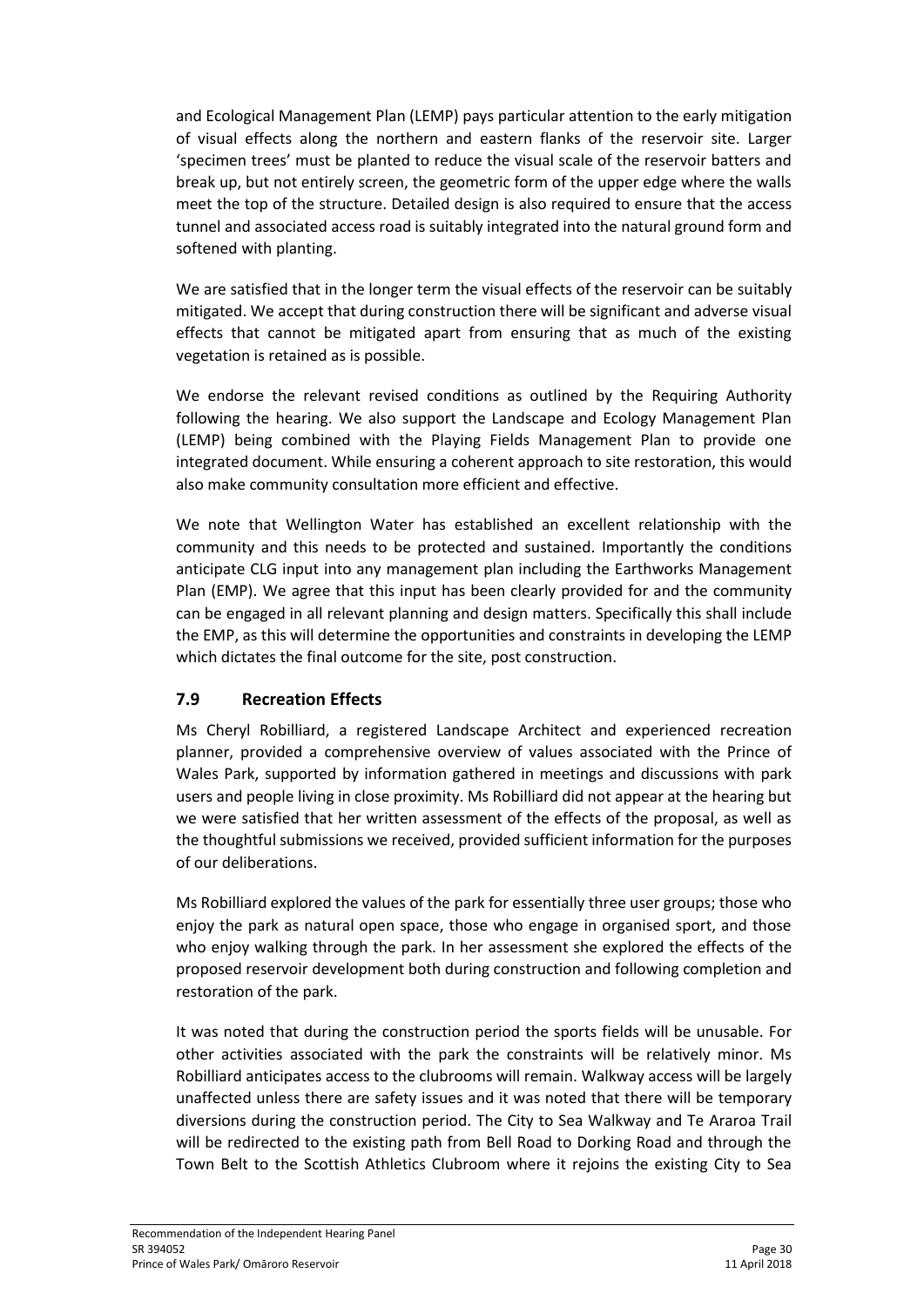Walkway and Te Araroa Trail. For regular users of walkways between Brooklyn and Wakefield/Taranaki Streets via Bidwell and Rolleston Streets there will be diversions to avoid the construction site

While there were many submitters that referenced the active and passive recreational benefits of the park, and the adjoining Town Belt, Craig Starnes was concerned that the tracks through the park will be closed during construction which will be an inconvenience for commuters and schools who use the park for cross countries. He also advised us that he is part of a group who have made 15 km of tracks from the top end of Aro Street to the south coast and that 100,000 trips are made over these tracks. He was of the view that the reservoir project was an opportunity to provide much better city tracks and could be a legacy project.

### **Findings**

The park is clearly valued by a very diverse range of users, is highly valued by locals as a gathering place and by visitors who engage in organised sport. As an integral part of the Town Belt, the Park is traversed by a number of walking tracks. The Requiring Authority advised that Wellington City Council can provide an assurance that alternative venues for organised sport will be able to accommodate current users for the two to three years during which the park is out of commission.

We were satisfied that the outcomes anticipated by Ms Robilliard can and will be achieved. We do note however that subsequent to her assessment the Requiring Authority decided not to raise the levels of the playing fields. Ms Robilliard anticipated that doing so would provide an opportunity to improve the drainage and that this would be a positive outcome. A number of submitters who appeared at the hearing were of a similar view; improved drainage would be a very positive outcome for both neighbours and for park users. We believe that such an outcome can be achieved without the fields being raised; reinstatement of the fields once they are no longer required for earth storage will include an improvement of drainage.

The mitigation measures recommended by Ms Robilliard will be incorporated into the Landscape and Ecology Management Plan and if necessary as a single document the Playing Fields Management Plan, as appropriate. In terms of Mr Starnes advocacy for a Grade 2 cycle track to be incorporated we consider that this is outside the scope of the NOR. While his suggestion may well have merit it may be better considered by WCC through another forum.

Throughout the hearing we were constantly reminded of the importance of the Prince of Wales Park for both the local residents and for users of the wider Town Belt recreational networks. We are satisfied that, accepting an interim and significant loss of access and amenity, in the longer term the values of the park will be reinstated, and potentially enhanced.

### **7.10 Traffic and Parking Effects**

The proposal relies on the use of Rolleston Street for heavy vehicle access. The greatest traffic effect identified being the noise and disruption caused by heavy vehicles particularly those removing excess excavated material from the site. We were advised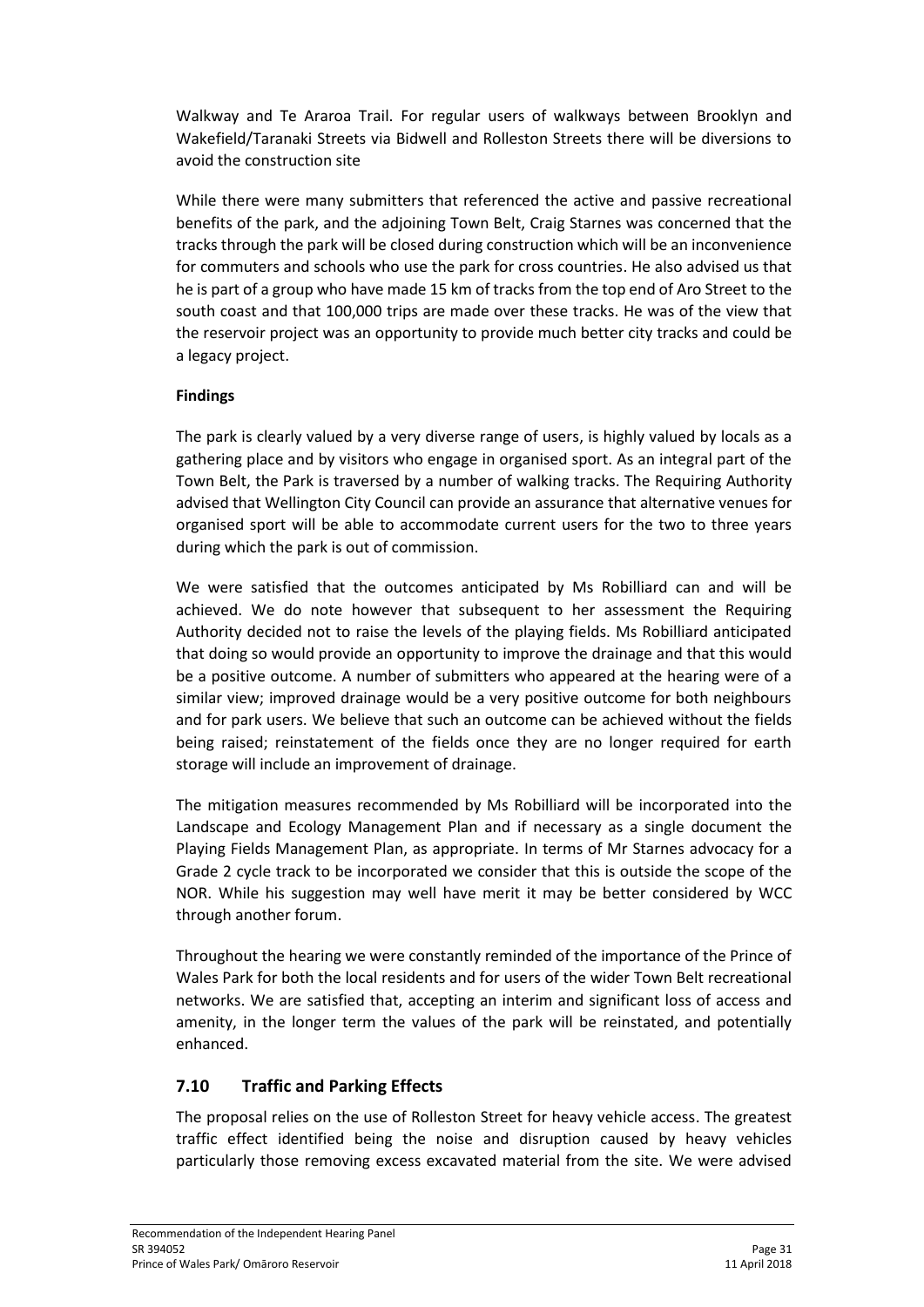that staff access will be via Salisbury Terrace and staff parking will be on the lower field to provide safe secure parking.

On Rolleston Street the proposal is to remove approximately 20 to 23 on street parking spaces in three areas. These are immediately adjacent to the Wallace Street intersection, at the bend on Rolleston Street, and at the end adjacent to the upper field of the Park. This is required to allow for heavy vehicles to travel safely into, out of, and along Rolleston Street.

The Requiring Authority in recognition of the parking disruption particularly in upper Rolleston Street have included a replacement residents carparking area consisting of 8 temporary carparking spaces with an undertaking within the proposed conditions to increase that number where space allows. In addition the existing combination of residents and coupon parking areas on Rolleston Street is proposed to be reinstated within one month of completion of construction activities.

The primary expert traffic evidence was presented by Mr Stephen Hewett. His role was to assess the traffic and transportation effects of the proposal which focused on the impacts of construction traffic. He also had a role with Mr Spargo in reviewing the previous work that was done in terms of site selection from a transportation perspective and assessing whether or not the use of Rolleston Street for heavy vehicles during construction of the reservoir was the optimum solution.

In terms of alternative access arrangements Mr Hewett was strongly of the view that Rolleston Street is the clear preferred option for access in terms of gradient and road width. He also advised that the intersection of Rolleston and Wallace Streets was very important and for heavy vehicles to turn left out from and turn right in to Rolleston Street, some parking would need to be removed to accommodate the turning manoeuvres.

Mr Bill Barclay, traffic engineer, who was advising Ms Steadman's s42A report was also of the view that Rolleston Street and Wallace Street could sufficiently assimilate the heavy vehicles required for construction activities.

Mr Alex Gray questioned the use of Rolleston Street as the preferred route for heavy vehicles to and from the site. He is a civil engineer and project manager, and informed us that he worked on the MacAlister Park reservoir in 1991, which is a 20 million litre reservoir. He observed that the use of the Rolleston Street access would have trucks going past 90 dwellings whereas at McAllister Park they went past 8. His preferred option was for trucks going into the site from Westland Road past three houses and out again down Salisbury Terrace past 40 houses.

Many submitters who live on Rolleston Street including Ms Hutt, Dr Anderlini and Mt Cook Mobilised and the Rolleston Street residents represented by Ms Comber at the hearing were concerned with the amount of heavy traffic and the resulting significant disruption to those who live in close proximity to the site of the proposed reservoir or in areas where on street parking further downhill was to be removed. This in their view was exacerbated by the considerable length of time that it would take for construction to occur.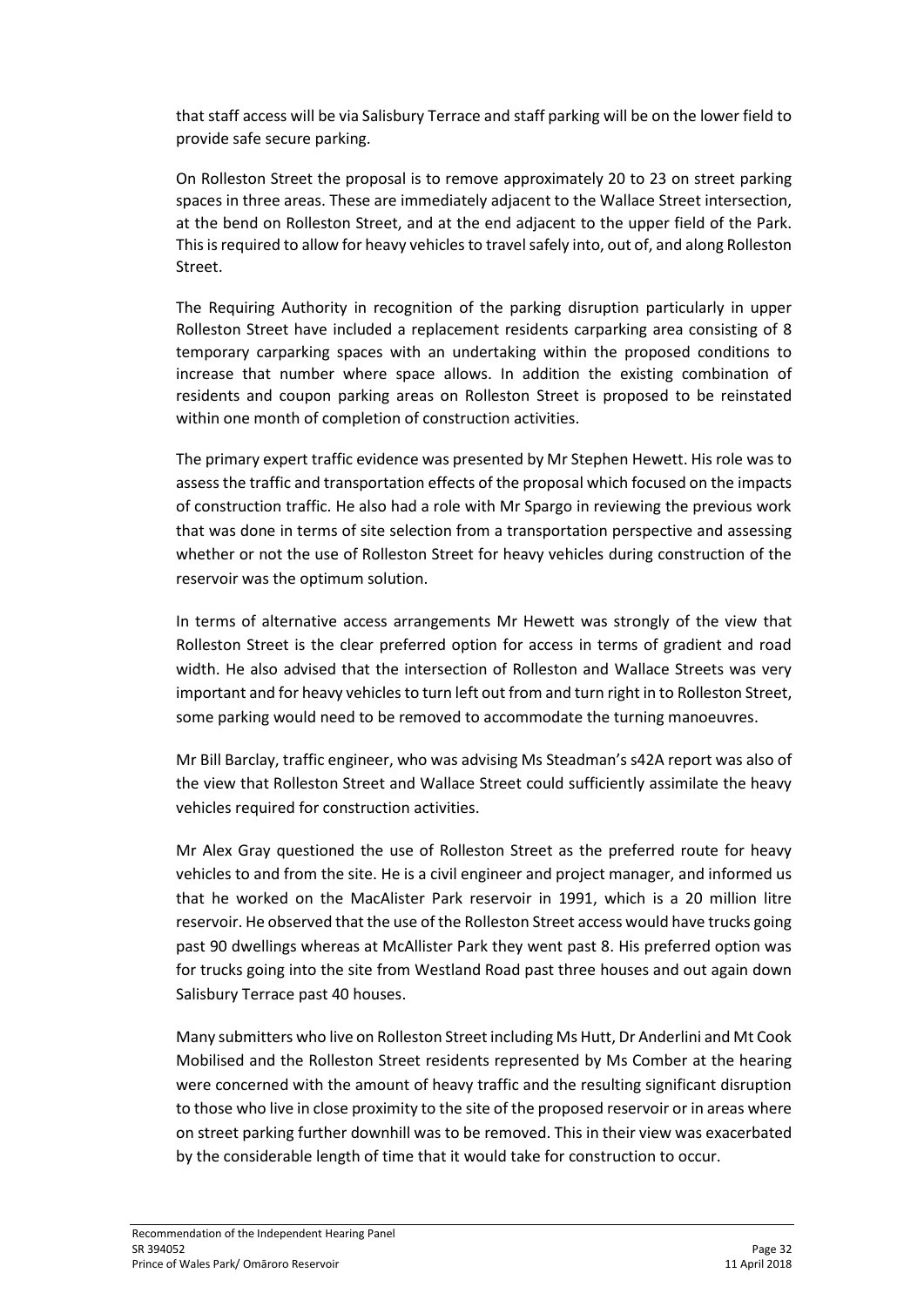In terms of traffic generation and the periods of time when construction would occur Mr Hewett provided a useful table<sup>22</sup> which is replicated below.

|                                               | <b>Initial</b><br><b>Excavation</b>                    | <b>Reservoir</b><br><b>Construction</b><br>+ Remaining<br><b>Excavation</b> | <b>Reservoir</b><br><b>Construction</b><br>+ Pre-Cast<br><b>Deliveries</b> | <b>Reservoir</b><br><b>Construction</b> | <b>Backfill</b>                                              |
|-----------------------------------------------|--------------------------------------------------------|-----------------------------------------------------------------------------|----------------------------------------------------------------------------|-----------------------------------------|--------------------------------------------------------------|
| Indicative<br>Construction<br><b>Timeline</b> | <b>Early Year</b><br>$1 - Mid$<br>Year 1 (5<br>months) | Mid Year $1 -$<br>Late Year 1                                               | Late Year 1-<br>Early Year 2                                               | <b>Early Year 2</b><br>- Late Year 2    | Late Year <sub>2</sub><br>$-$ Early<br>Year 3 (3)<br>Months) |
| Earth<br>moving<br>trucks                     |                                                        |                                                                             |                                                                            |                                         |                                                              |
| Concrete<br>trucks                            | ✓                                                      | ✓                                                                           | ✓                                                                          | ✓                                       |                                                              |
| <b>Pre Cast</b><br><b>Deliveries</b>          |                                                        |                                                                             | ✓                                                                          |                                         |                                                              |
| Other<br><b>Deliveries</b>                    | ✓                                                      | ✓                                                                           | ✓                                                                          | ✓                                       | ✓                                                            |
| <b>Staff</b>                                  | ✓                                                      | ✓                                                                           | ✓                                                                          |                                         | ✓                                                            |

Table 1 - Vehicles movement type by programme phase

We also note that in terms of traffic and transportation effects Mr Hewett concluded<sup>23</sup>:

*I consider that the proposed draft conditions will be sufficient to mitigate the traffic effects of the Project. In particular, the implementation of a Construction Traffic Management Plan will ensure that the impact on the traffic network, parking, vehicle access and pedestrian / cycling activity within the area can be managed appropriately.* 

*I consider that there should be specific provision in the conditions to ensure that:*

*a. Mechanisms are included to co-ordinate heavy vehicle movements to minimise instances where two construction vehicles meet at key intersections at the same time;*

**.** 

<sup>&</sup>lt;sup>22</sup> Hewett EIC Table 1.

<sup>23</sup> Hewett EIC Para 4.3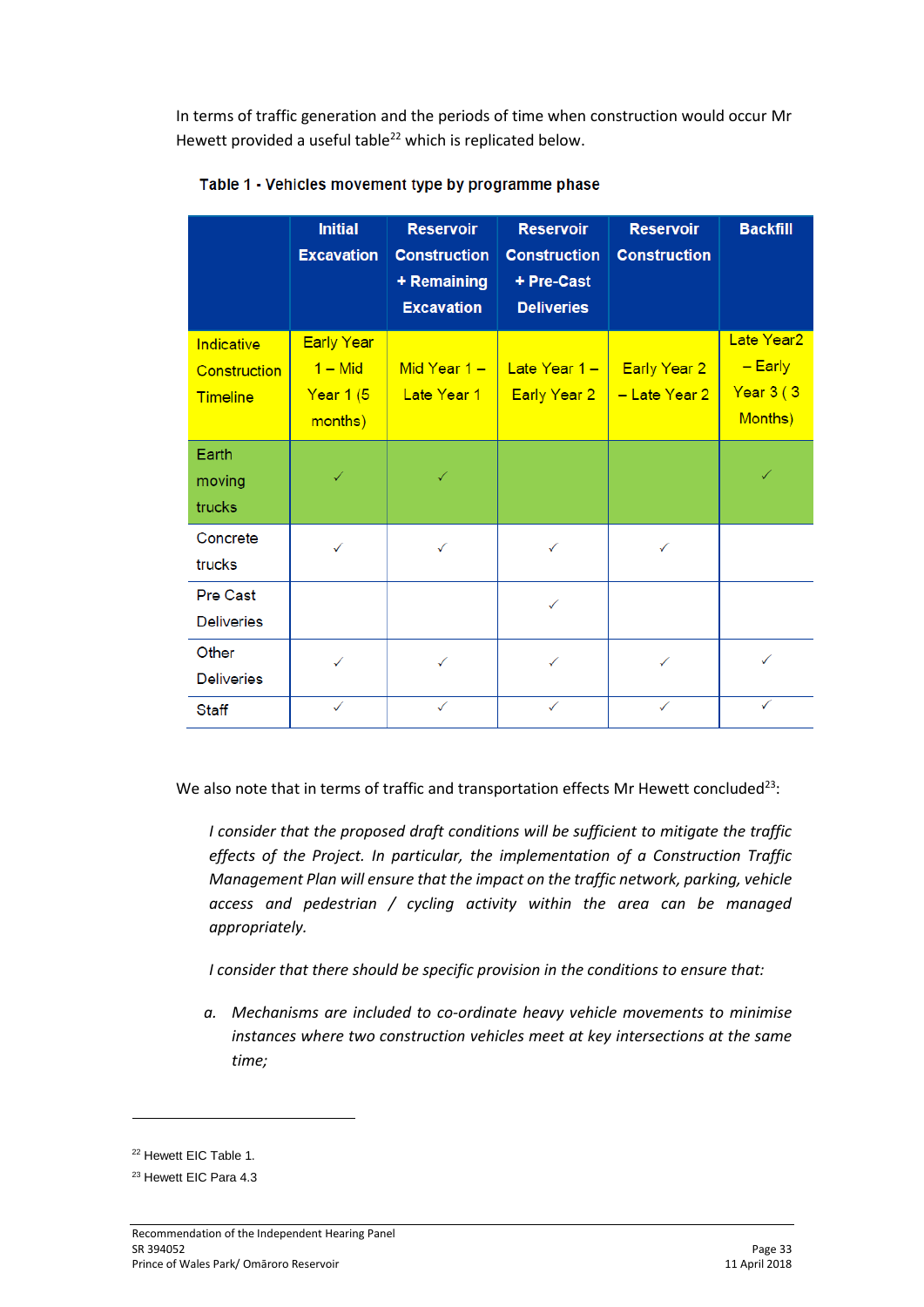- *b. The P10 carpark that is outside the dairy at the Rolleston Street / Wallace Street intersection is retained and is specifically considered in the Construction Traffic Management Plan; and*
- *c. On the completion of construction, the carparks on Rolleston Street removed to allow for heavy vehicle access should be restored so that there is no loss of onstreet and off-street public car parking.*

In his evidence Mr Hewett outlined the contents of a Construction Traffic Management Plan which also encompassed Site Specific Traffic Management Plans. He was confident that the use and implementation of such processes would ensure that traffic related effects from construction can be kept to a minimum.

As outlined WCC commissioned Mr Barclay to review the traffic assessment and provide a report that was included in Ms Steadman's wider s42A report. Mr Barclay also concluded that with the imposition of suitable conditions, the traffic effects could be appropriately managed.

Finally, due to the expected deterioration of the road surface the Requiring Authority agreed that Rolleston Street would be resurfaced once construction is complete as soon as practicable after the completion of construction.

### **Findings**

Construction traffic and the associated effects of heavy traffic noise and disruption to Rolleston Street is one of the key effects of the proposal in our view. It is clear that existing residents on Rolleston Street in particular, will be inconvenienced to a greater or lesser extent by the requirement to service the construction activities at the park. This is exacerbated by the 3 year proposed construction period although we note that traffic effects will vary from being relatively intense during the removal of excavated material to lesser volumes when no bulk earthworks are occurring.

We have also considered the evidence in relation to whether the Rolleston Street access is the most appropriate. As outlined at the hearing Mr Hewett was firmly of the view and that this was superior from a safety, practicality and efficiency perspective to other options identified by Mr Gray. This view was endorsed by Mr Barclay. We are therefore satisfied that alternative means of access have been more than adequately explored and it is a matter of mitigating adverse effects to the greatest degree possible.

The production of the Construction Traffic Management Plan and its subsequent implementation will be key. This shall include procedures to minimise inevitable disruption to some residents and other users to the greatest extent possible without compromising safety. In terms of disruption to residents it will be important that there is a clear line of communication between the contractor and the residents. As such the Community Liaison Group will be key to this success.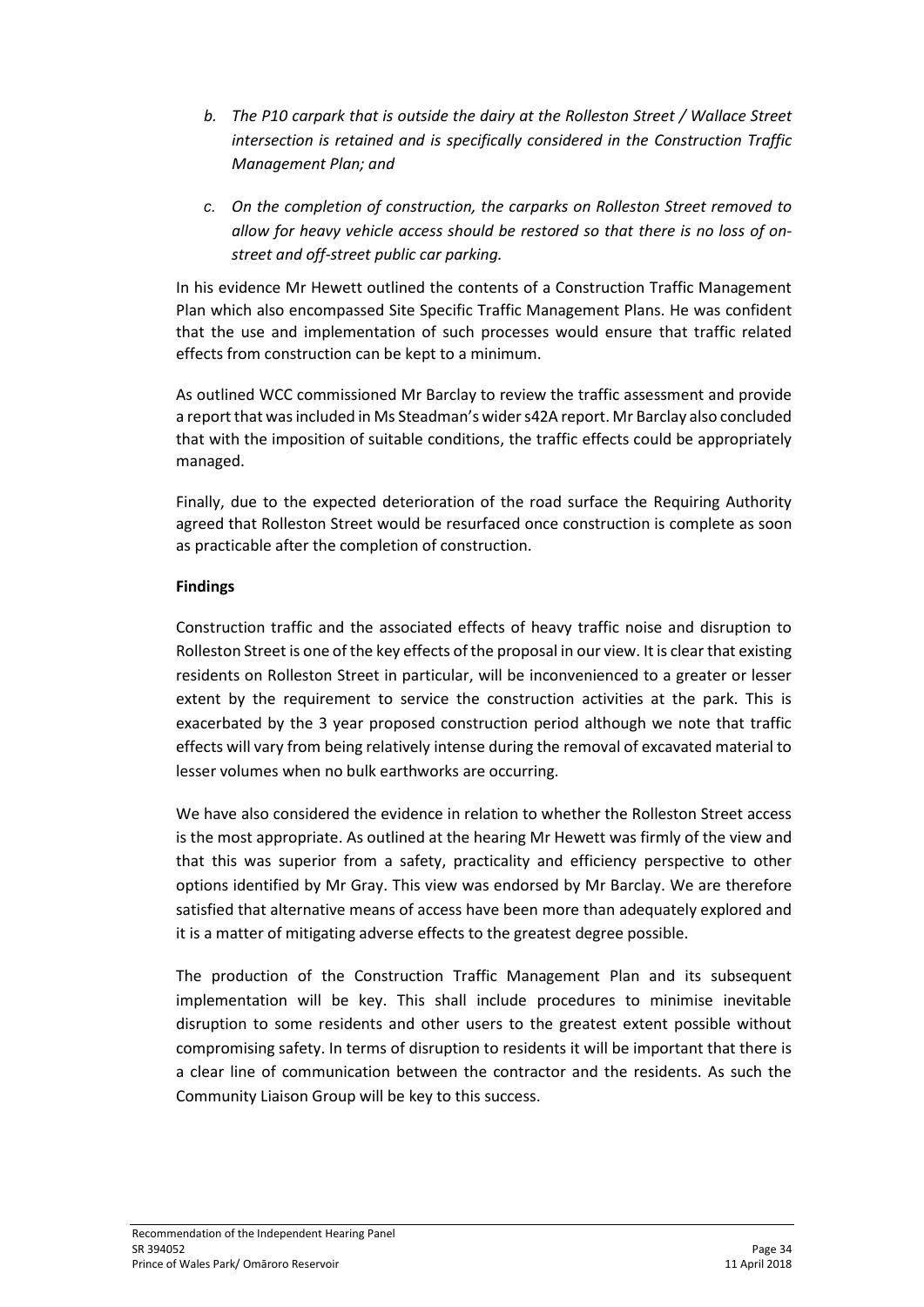We also note the best endeavours approach to providing alternative parking adjoining the construction site for residents in upper Rolleston Street and the requirement for reinstatement of existing parking once construction is completed.

In light of the extensive time for construction and the disruption this will cause, we put the option of a low noise final road surface to the Requiring Authority and this was strongly rejected. We accept that after construction is complete that Rolleston Street will return to a low noise environment as it currently is.

## **7.11 Noise and Vibration Effects**

There are two aspects to noise from construction activities noting that once the reservoir is completed, the noise environment will return to what it is currently. These aspects are:

- Noise and vibration from machinery carrying out the excavations, backfilling, the stockpiling of material and the reservoir construction at the site.
- Noise and vibration from heavy vehicles entering and leaving the construction site particularly along Rolleston Street.

As with traffic effects, noise was identified as being an acute issue for those who live closest to the reservoir site particularly at the top end of Rolleston Street. The Requiring Authority's noise adviser Mr Bill Wood, in referencing the New Zealand Standard for Construction Noise (NZS6803), outlined to us that the noise environment is currently quiet and that:

*Construction noise levels are predicted to be within, or to marginally exceed the NZS 6803 limits for the hours of 0730-1800 (70 dBA Leq and 85 dBA Lmax) at all assessment points. However, outside those hours, any exceedance for such activities could be higher, as the relevant noise limits reduce.*

*Were this to be a permanent activity, these noise levels would represent a severe adverse effect for the most exposed properties. However, it is noted in NZS 6803 that a community will usually tolerate higher noise levels for a temporary activity (such as construction) than would be tolerated for permanent activities. This is the basis for the limits set out in Table 2 of NZS 6803.*

*Regardless of compliance with any Standards, there is a general obligation in terms of section 16 of the RMA which, in summary, states that an activity shall adopt the best practicable option to ensure that the emission of noise does not exceed a reasonable level. Section 17 of the RMA also states that there is a duty to avoid, remedy or mitigate any adverse effect on the environment. I note that the RMA includes "vibration" under its definition of "noise".*<sup>24</sup>

-

<sup>24</sup> Wood EIC para 4.2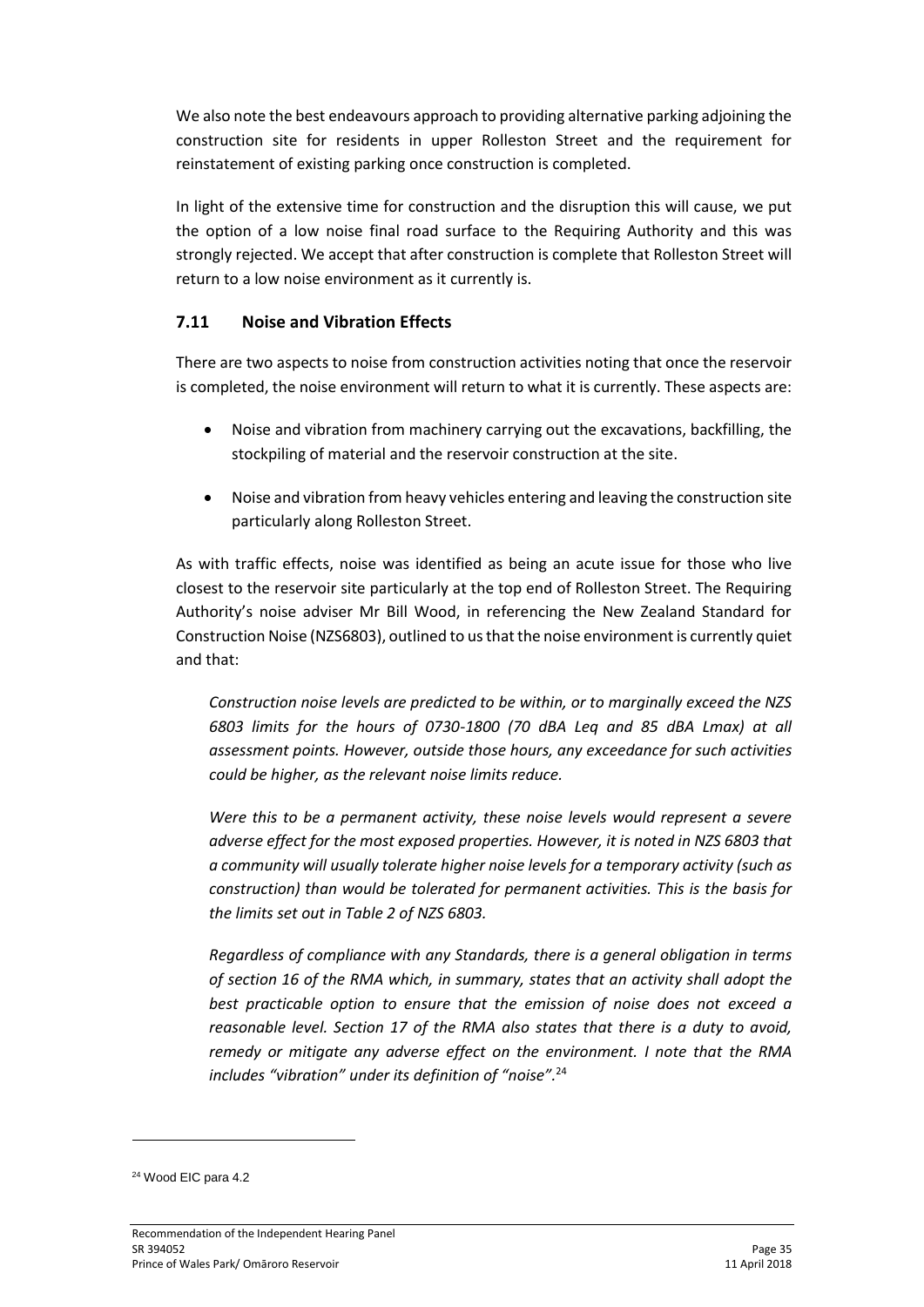Mr Wood was in favour of using the best practicable option for managing noise and this should be codified as part of the Construction Noise and Vibration Management Plan (CNVMP). This document providesin his view, the best mechanism to ensure construction noise and vibration will not exceed a reasonable level. There are contractor procedures to minimise noise such as careful machinery operators making less noise or the staging of activities so no two noisy activities are occurring at the same time.

Further Mr Wood was of the view that the closest houses could benefit from noise barriers as they are around the same height as the reservoir. If a noise barrier covers the line of sight it should reduce the noise.

Mr Wood also advised that there is no way to mitigate truck noise on Rolleston Street but it will not be a constant noise. There could be consideration of not using engine breaks and a 30km/hr limit in the street that would assist.

There was less discussion at the hearing on vibration effects but we note Mr Wood's conclusion that

*The proposed construction does not involve any activities which would typically generate high levels of vibration (such as piling or blasting). From my experience, I do not expect the vibration limits as set out my report to be exceeded, based on the proposed activities.*

*To that end, it is important that the Rolleston Street road surface is maintained in good condition, i.e., no holes or uneven surfaces. This will control vibration from construction traffic. I consider that a CNVMP should contain measures to ensure that the road surface is maintained in such a condition.<sup>25</sup>*

Alex Gray also stated that he worked as an acoustic engineer for a number of years and anticipated truck noise being deflected straight to the houses on Rolleston Street and therefore acoustic mitigation should be provided. He outlined that it was possible to put hush glass in houses which are 100 years old, noise will probably still get through the walls and ceilings.

We were advised in the  $s42A^{26}$  report that due to the construction period potentially extending to three years, the construction noise levels were assessed against the "long term duration" limits of New Zealand Standard NZS 6803:1999 Acoustics— Construction Noise, which are the most stringent of this construction noise standard. This approach was confirmed as appropriate by the Council's Senior Environmental Noise Officer, John Dennison, both in terms of the use of this standard and the approach taken.

**.** 

<sup>&</sup>lt;sup>25</sup> Wood EIC paras 7.8 and 7.9

<sup>26</sup> S42A Report para 57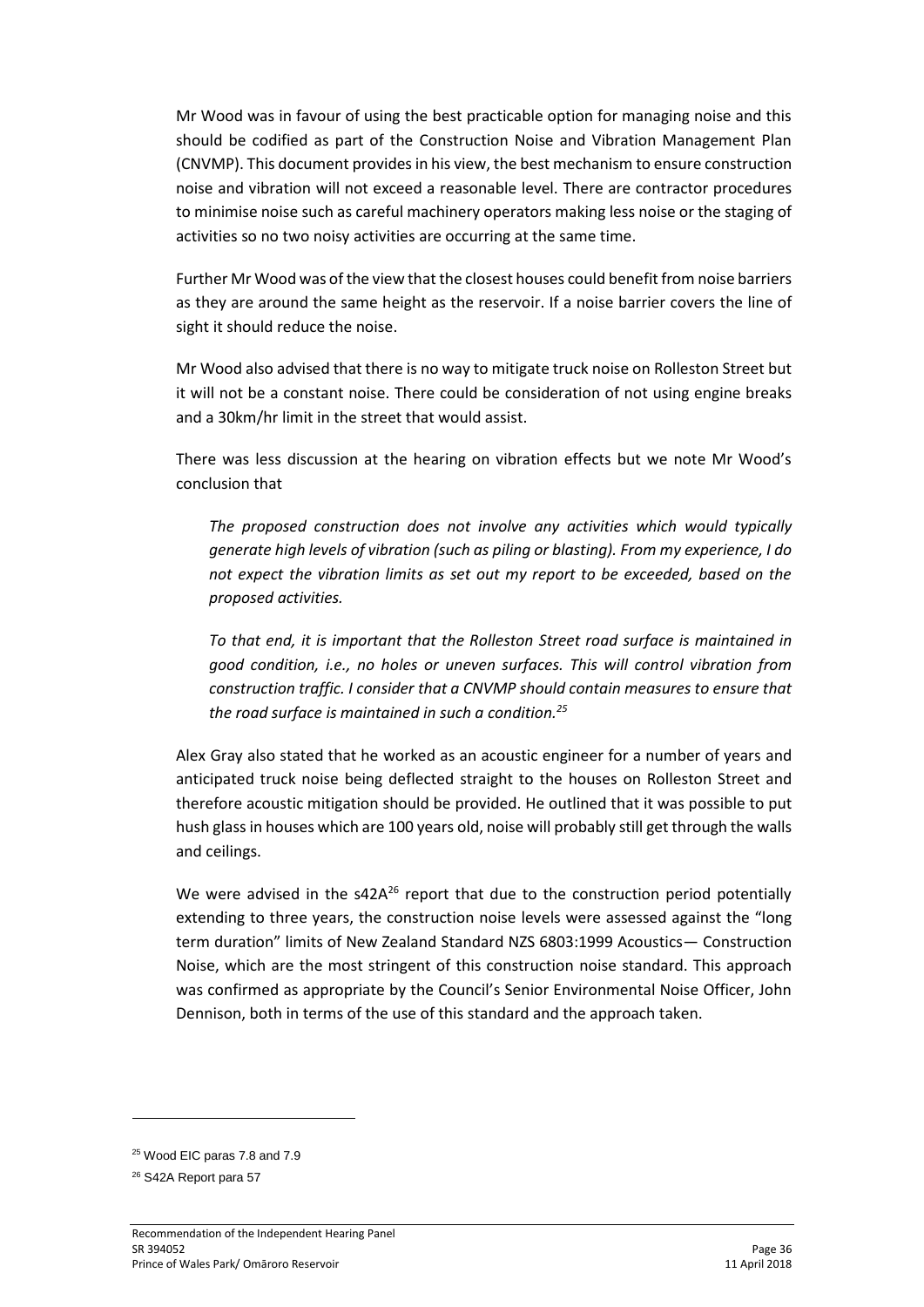Further Mr Dennison considered that the contractor should be briefed on mitigating noise as much as possible and that Council compliance officers will be both certifying the CNVMP and monitoring noise.

### **Findings**

From our site visit we agree with submitters that the noise environment is currently quiet, reflecting the sites' location in the Town Belt. Residential properties in close proximity are also distant from major roads or other sources of significant daytime noise. The construction of the reservoir will inevitably entail activities that are noisy including the use of heavy machinery, the transportation of material to and from stockpiles or offsite and the transportation of materials to the site.

We are of the view that the construction impact on neighbouring properties will vary from significant for the closest properties during the 7.30am to 6pm Monday to Friday (excluding public holidays), timeframe for general construction activities to more minor effects on residential amenity values the further an individual property is from the site. We also acknowledge that heavy traffic road noise from the transportation of material to and from the site may lead to a level of annoyance particularly due to the extended period of construction of up to three years. It should be noted that the off-site removal of bulk cut material is from 9.00am Monday to Friday.

Given that the noise effects are confined to the hours of operation specified in the conditions residents will get evening and night time respite. We also recognise that there will be times when construction noise may be higher than others depending on the particular construction activity at the time.

The requirement for a Construction Noise Management Plan is the most appropriate method of codifying the best practicable option approach to managing the adverse effects of construction noise. Much of the success of the noise minimisation measures is through good contractor behaviour and recognition that the contractor is part of an affected community. To this end and as noted by Mr Wood the Community Liaison Group is a key conduit between the contractor and the community.

# **8. Positive Effects to offset or compensate**

Under recent revisions to the Act a new s168A(3A) was inserted

*The effects to be considered under subsection (3) may include any positive effects on the environment to offset or compensate for any adverse effects on the environment that will or may result from the activity enabled by the requirement, as long as those effects result from measures proposed or agreed to by the requiring authority.*

We have identified that the primary adverse effects relate to disruption caused by a construction period of up to three years with other adverse effects relating to the change and subsequent rehabilitation of the site post construction. Other adverse effects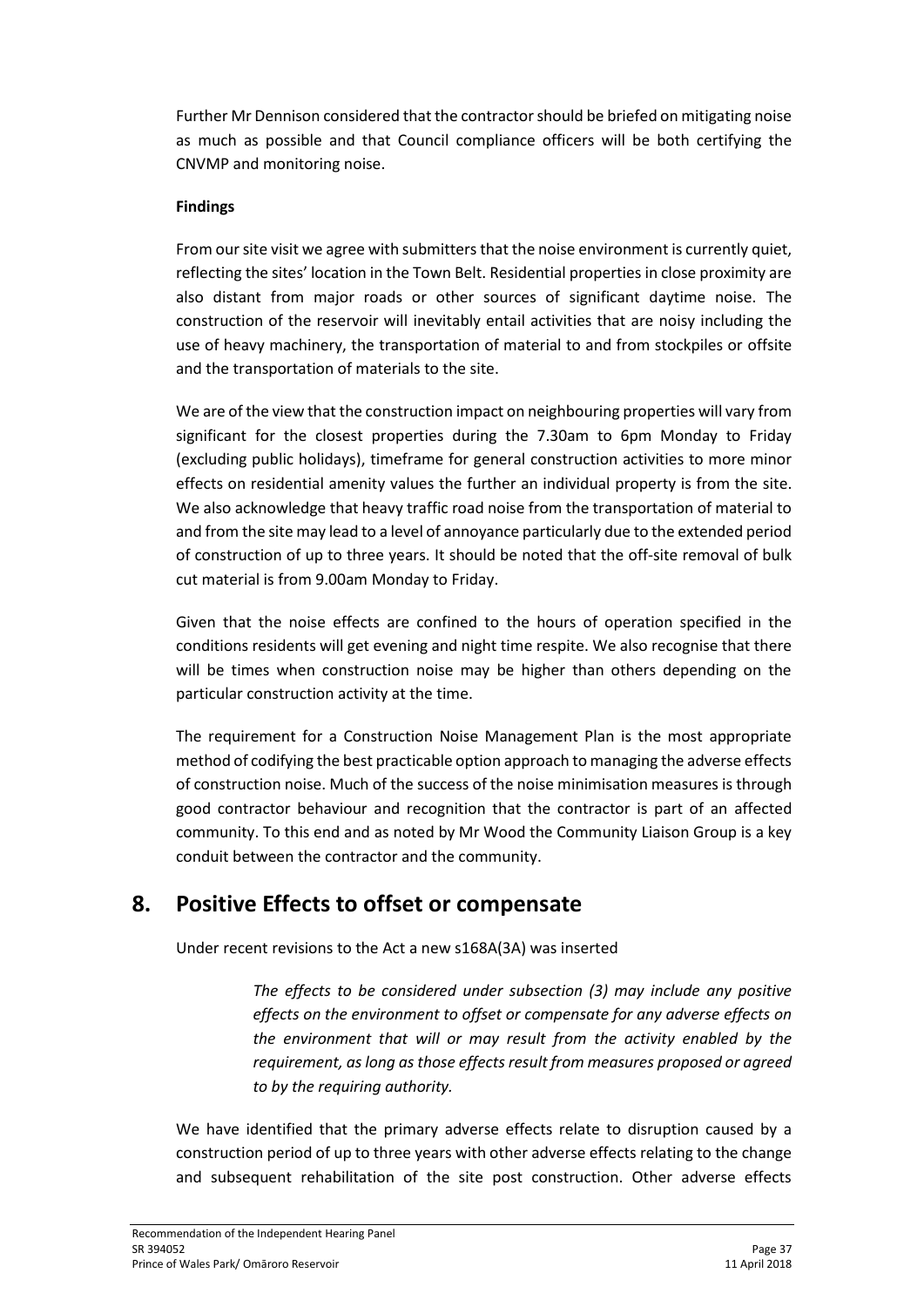including loss of vegetation, or effects on the Papawai Stream and the unnamed tributary of the Waitangi Stream can be managed through adherence to conditions, sound construction practices, good communication, and monitoring.

Positive effects for water supply and resilience to the Wellington Community are outlined above under our assessment of s168A(c) being reasonable necessity for the project. Positive effects to the community are all post construction with a rehabilitated site including some enhancements to the stream environment and improved paying field surfaces.

We note that implementation of the Town Belt Management Plan 2017 also has a number of initiatives designed to benefit the open space and recreation values of the Town Belt. Acknowledging that these are outside the ambit of this NOR, some of these initiatives will provide local benefit in time.

In making our recommendation we consider that the adverse effects can be managed through best practice construction methods and implementation of the management plans as best they can. The wider benefits of the project are tangible and while they are potentially positive local positive effects, they do not become realised for a considerable period of time.

# **9. Consultation and Community Liaison**

At the hearing Mr Ulvi Salayev, the Project Director for WWL, gave an outline of the efforts WWL have made to engage with the potentially affected Mount Cook residents. This has consisted of public open days, information sessions and street meetings. He advised us that experts on traffic and seismic issues attended to answer questions from the community.

Mr Salayev confirmed to us that the option of raising the playing fields was 'not on the table' initially, it was brought up to reduce vehicle movements. He also confirmed that as a result of a petition from Rolleston Street residents the Requiring Authority would no longer be raising the playing fields.

At the hearing some submitters, particularly Ms Comber on behalf of Mount Cook Mobilised and the Rolleston Street residents were complimentary about the level of community engagement that has been carried out to date. We observe that this is not always the position of affected communities when there is a large project with potentially adverse effects on a locality.

We have already identified that continued and ongoing community liaison will be important and note that a Community Liaison Group was to be established through the Town Belt Easement process that was carried out in advance of notification of the NOR. Mr Salayev advised that in respect of the Community Liaison Group, a terms of reference has been agreed in principle with the Friends of the Town Belt. The group would meet as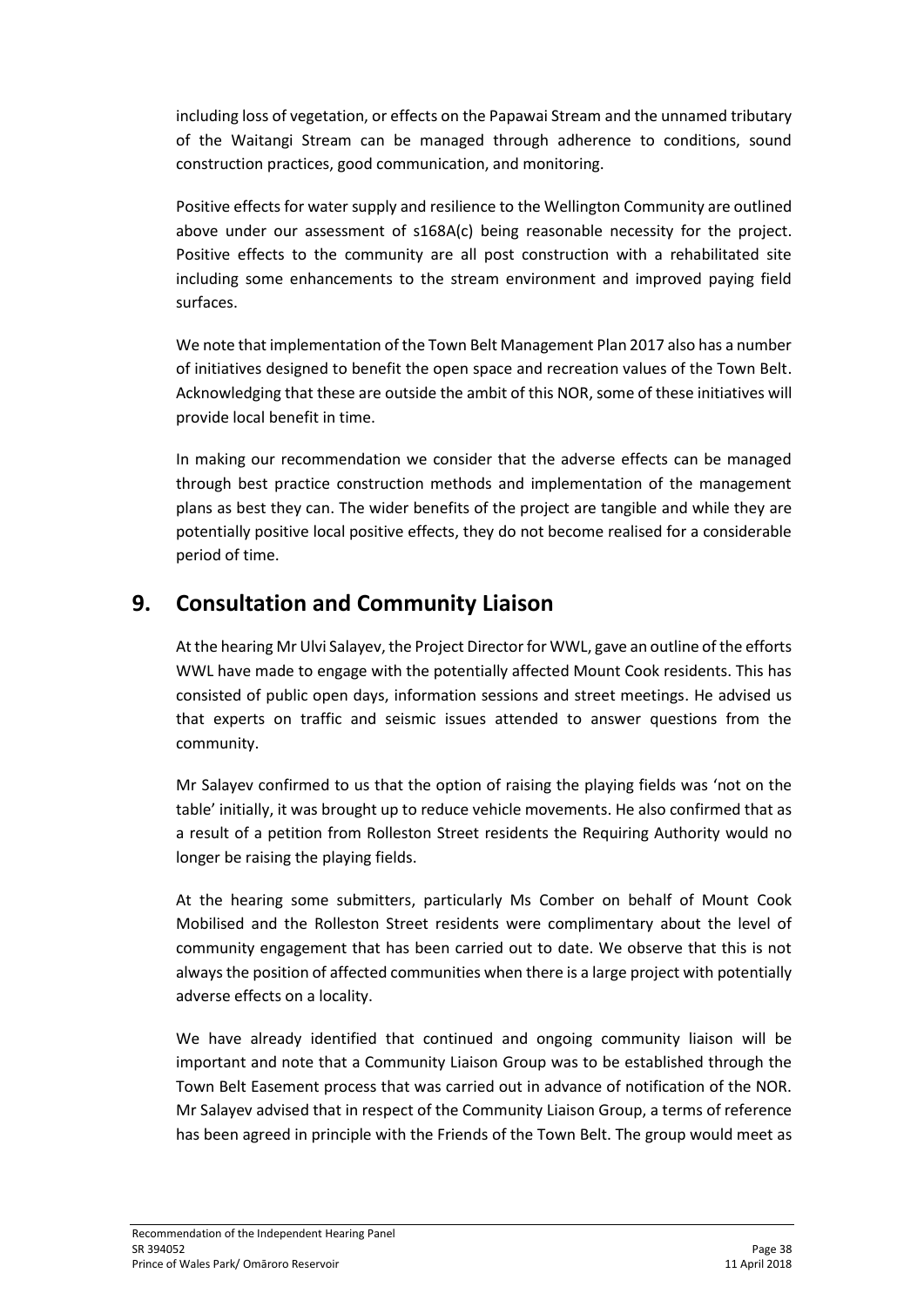required to deal with key milestones post RMA process and during construction. The CLG will be a forum to get feedback from the community.

During the hearing it became clear to us that the relationship between the Requiring Authority, its' nominated contractor, and the affected community will be critical in achieving a successful outcome. This was endorsed by both the Requiring Authority's evidence and by submitters. We also note that there are specific conditions proposed including several actions such as contractor briefings and a 'one stop shop' where any complaints that are received can be resolved.

We also consider that the Community Liaison Group should have input into the various Management Plans proposed by the Requiring Authority prior to submission to WCC compliance officers for certification. Mr Salayev advised that he expected that an employee from WWL and perhaps two representatives from the contractor would be community liaison officers depending on the stage of project.

# **10. Analysis of Statutory Instruments**

The resource management planners who presented evidence to the hearing (Mr Trlin for the Requiring Authority and Ms Steadman for WCC), provided an analysis of the relevant planning instruments which the proposal is required to be assessed against. These were included in the AEE as notified and commented on by Ms Steadman in her s42A report and Mr Trlin in his evidence.

We note that there was little discussion or contention about the contents of the planning instruments during the hearing. In our view the key matters relate to the necessity for the Project and management of adverse effects on the environment.

For completeness we note the evidence of Mr Trlin<sup>27</sup> who identifies the following matters as being relevant in terms of our consideration of the NOR and in particular the matters to be considered under s168A(3)(a). These instruments are:-

- a. The New Zealand Coastal Policy Statement ('NZCPS');
- b. The National Policy Statement on Urban Development Capacity ('NPSUDC');
- c. The National Policy Statement for Freshwater Management ('NPS-FM');
- d. Wellington Regional Policy Statement;
- e. Wellington City District Plan.

We note that the operative Regional Plans and the proposed Natural Resources Plan are not included in the list, rather they are relevant matters in relation to the resource consents for the Project already granted by Greater Wellington Regional Council. Mr Trlin

-

<sup>&</sup>lt;sup>27</sup> Trlin EIC para 10.2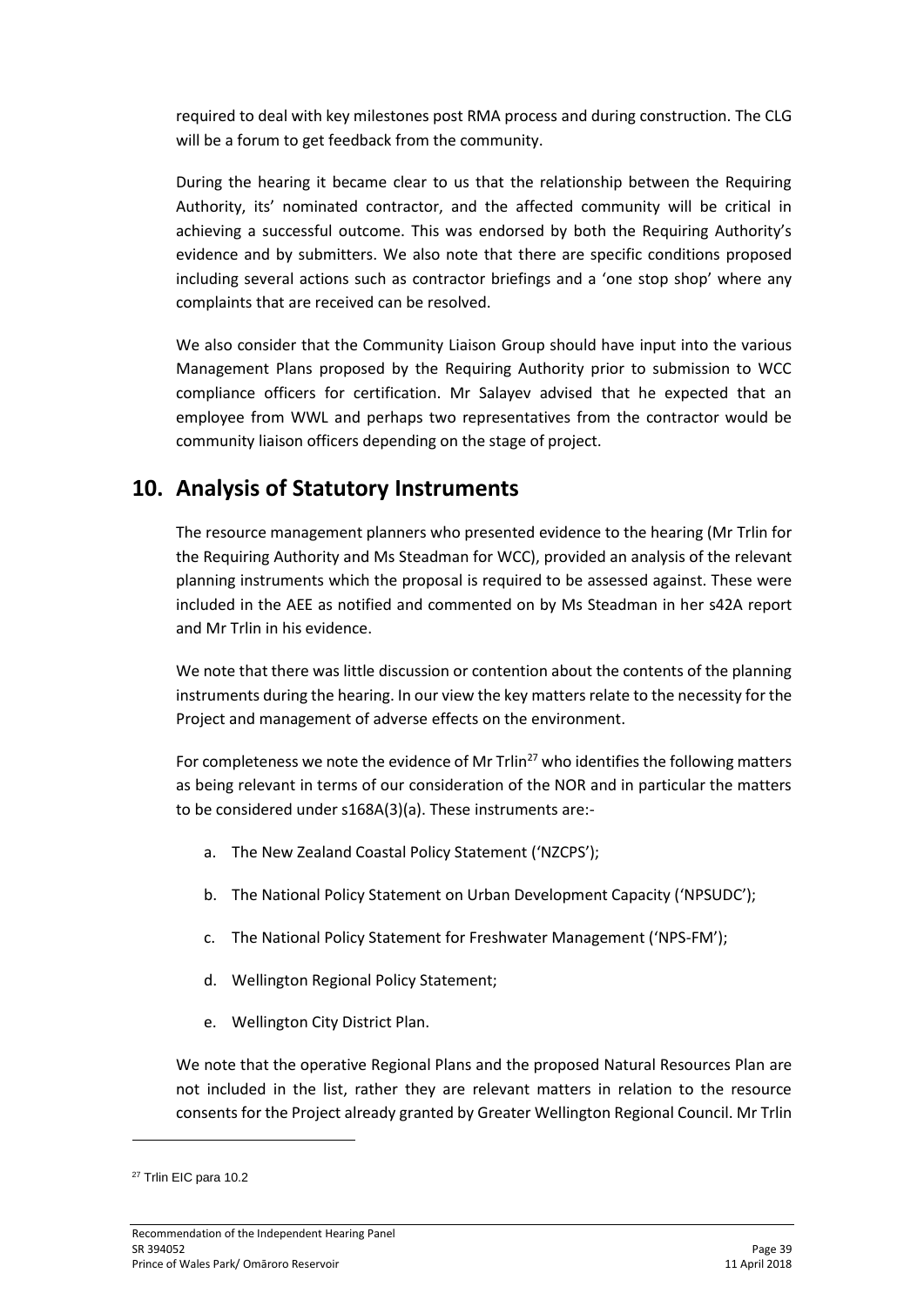also identifies the Wellington Town Belt Act 2016 and the Wellington Town Belt Management Plan 2017 as being relevant other matters in terms of s168A(3)(d) of the Act.

## **10.1 National Policy Instruments Statements**

In respect of the New Zealand Coastal Policy Statement, the National Policy Statement on Urban Development Capacity and the National Policy Statement for Freshwater Management we agree with Mr Trlin's synopsis of these in his evidence<sup>28</sup>.

*Discharges from the site during construction will enter freshwater (Papawai Stream and the unnamed tributary of the Waitangi Stream) and eventually the coastal environment. The erosion and sediment controls required by the regional resource consents will appropriately manage the potential for discharge of sediment from bulk earthworks and effects on fresh and coastal water quality are expected to be less than minor. Overall, I consider that the proposal is consistent with the relevant objectives and policies of the NZCPS and the NPS-FM.*

*The proposed reservoir will improve WCC's water supply network with the network management, operational and hazard resilience, and growth and well-being benefits set out in section 2.3 of the AEE. Overall, I consider that the proposal is consistent with the relevant objectives and policies of the NPSUDC and will support future urban growth.*

We do not consider in terms of the recommendation that we are making that these instruments are overly directive but support both the 'reasonably necessary' and effects conclusions that we have made.

# **10.2 Wellington Regional Policy Statement 2013 (RPS)**

We note that the RPS is a broad document as it also provides direction to regional and district plans on the coastal, air, land and the freshwater resource in the Wellington region. The s42A report identifies the key matters for consideration. In the context of this NOR we note that 'local authority water supply network and water treatment plants' is listed as a component of regionally significant infrastructure.

We note Ms Steadman's outline<sup>29</sup> of the relevant Objectives and Policies which are as follows.

*Table 14 of the NOR includes an assessment against the relevant objectives and policies of the RPS. Objective 10 and Policies 7 and 39 of the RPS relate to recognising the benefits of, and protecting regionally significant infrastructure. The proposed* 

**.** 

 $28$  Trlin EIC paras 10.4 and 10.5

<sup>29</sup> S42A report paras 129-131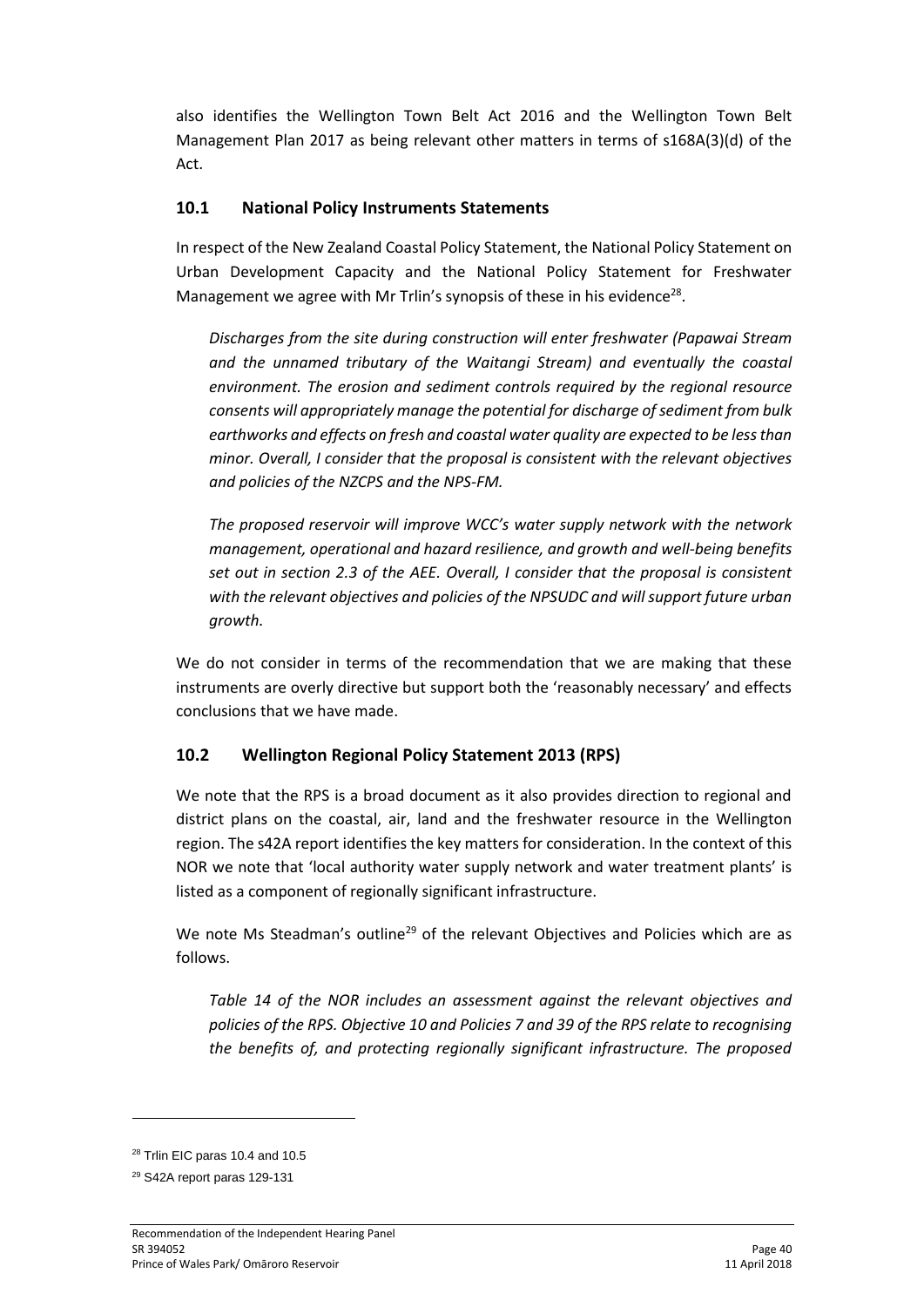*reservoir will be a key component in the water supply network, and as such is considered to be regionally significant infrastructure.* 

*The NOR also identifies a number of other objectives and policies of the RPS which relate to air quality (dust during construction), coastal environment (silt management during construction), waste (cleanfill), fresh water (stormwater management and vegetation clearance), landscape (visual amenity), natural hazards (resilience), tangata whenua, soils and minerals (during construction). The conclusion within the NOR is that overall the proposed works are consistent with the RPS. I concur with this conclusion.*

*Table 14 also identifies Objective 16 and Policies 23, 24 & 47 which relate to indigenous ecosystems. Policy 23 determines that any indigenous vegetation that occurs on a Land Environment classified as 'At-Risk' (20-30% indigenous cover remaining) is significant. The areas of seral native forest and scrub within the Prince of Wales Park are therefore "areas of significant indigenous vegetation and significant habitats of indigenous fauna". Neither the native planted communities nor the introduced exotic communities (including pohutukawa) are considered significant under Policy 23. Areas of vegetation that are significant under Policy 23 must be assessed against Policy 47. This assessment is provided in Section 10 of the Ecological Impact Assessment (Appendix G), which concludes that the reservoir construction will have low to very low effects in the short term and will have mid to long term benefits. This conclusion is also reached by Mr Anderson.* 

We therefore adopt the above and note that Mr Trlin also supported Ms Steadman's view that the proposal is consistent with the relevant components of the RPS.

### **10.3 Wellington City District Plan**

There are three chapters of the District Plan which are relevant being Chapter 22 - Utilities, Chapter 16 – Open Space and Chapter 29 – Earthworks. These have been extensively outlined in the AEE, the s42A report and in Mr Trlins evidence.

### **10.3.1 Utilities**

In her s42A report Ms Steadman outlines<sup>30</sup>:

*This chapter identifies the importance of utilities to ensure the successful functioning of a city. These provisions apply to utilities throughout all parts of the City. The area based objectives, policies and rules do not apply with the exception of those that relate to noise, dust, lighting, electromagnetic radiation and hazardous substances.*

*…*

-

<sup>30</sup> s42A report paras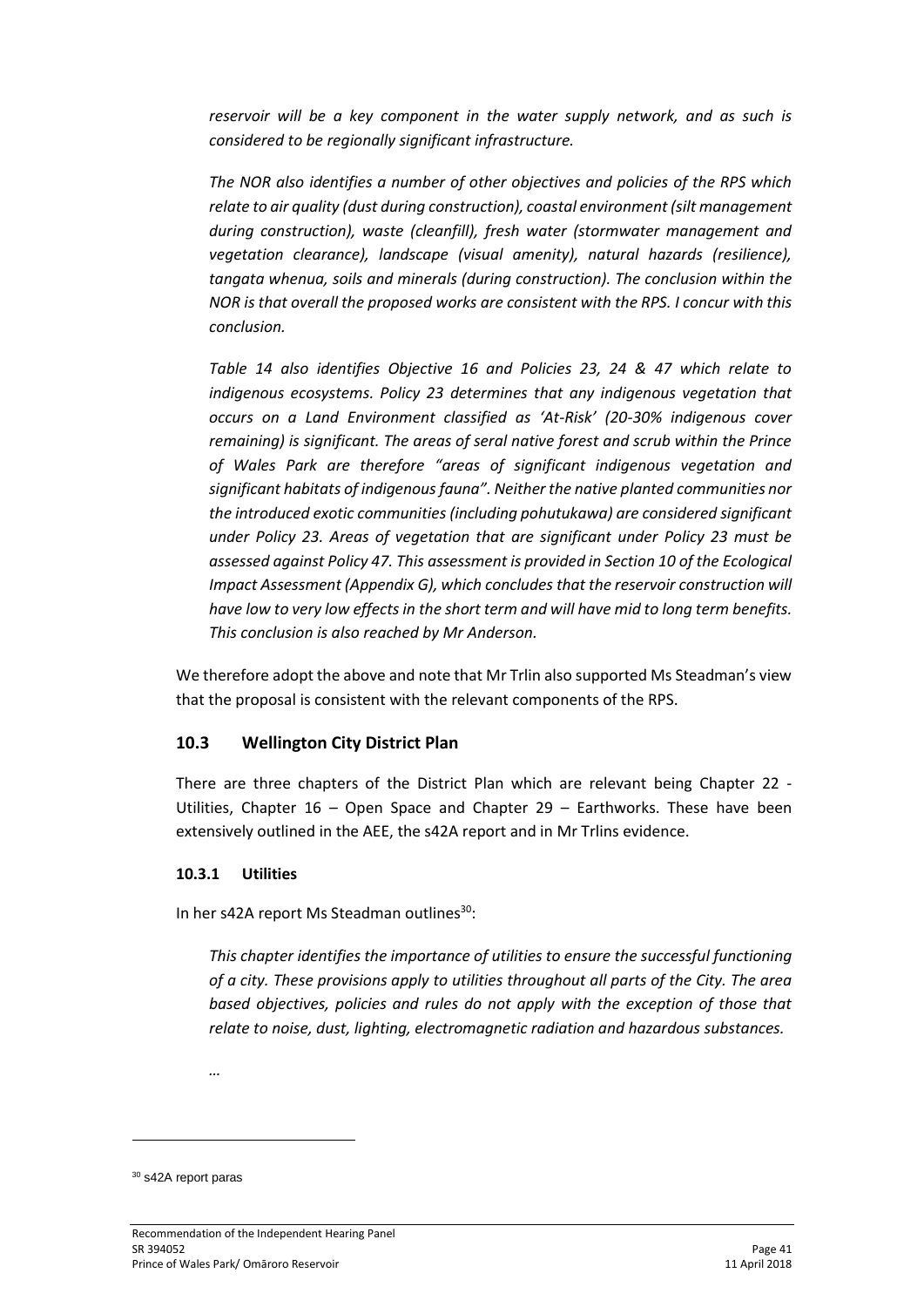*I do note that a key policy which is relevant to the NOR is Policy 22.2.1.1B which states that utilities are generally discouraged within the Open Space B and C land, unless there are no reasonable siting alternatives and where adverse visual effects can be appropriately mitigated. As discussed previously, the adverse visual effects can be appropriately mitigated, although the timeframes for achieving full mitigation through the use of vegetation may take decades. The potential alternative sites for the reservoir are outlined and assessed within Appendix E of the NOR. Based on this assessment, it appears there are no reasonable siting alternatives for a reservoir of this size*

We agree with Ms Steadman on the key policy 22.2.1.1B generally discouraging utilities on Open Space land. However we are satisfied that the Requiring Authority has been able to demonstrate that feasible alternatives have been considered and this is the only site that can achieve the Requiring Authority's objectives.

### **10.3.2 Open Space**

While the utilities chapter applies in all parts of the city, consideration of Open Space objectives and policies is also required. We agree with Ms Steadman's conclusions below $31$ .

*Table 16 of the NOR<sup>32</sup> outlines the relevant Objectives and Policies within the Open Space chapter. I concur that Table 16 identifies the relevant objectives and policies. The key matter is whether the proposal will preserve the special quality of the town belt for the benefit of future generations. The burial of the reservoir, the proposed contouring and landscaping / planting will minimise the impacts of the proposal. Overall I am satisfied that once the construction works have been completed and all remediation / planting have become established, the proposal will be consistent with these objectives and policies.*

We acknowledge the significant but temporary effects on Open Space values during construction that cannot be avoided. However, we also consider that the proposal once complete will achieve open space values of the site and will then be consistent with these policies.

### **10.3.3 Earthworks**

We have extensively considered overall earthworks effects under our assessment of effects and consider that the conditions can minimise adverse effects to the extent possible. Like Ms Steadman and Mr Trlin we are confident that proposal is consistent with the District Plan Objectives and Policies relating to earthworks that are largely around excavation management as well as minimising effects to natural character and to the natural environment.

**.** 

<sup>&</sup>lt;sup>31</sup> s42A Report para 140

<sup>32</sup> Section 10.5, Page 75 of NOR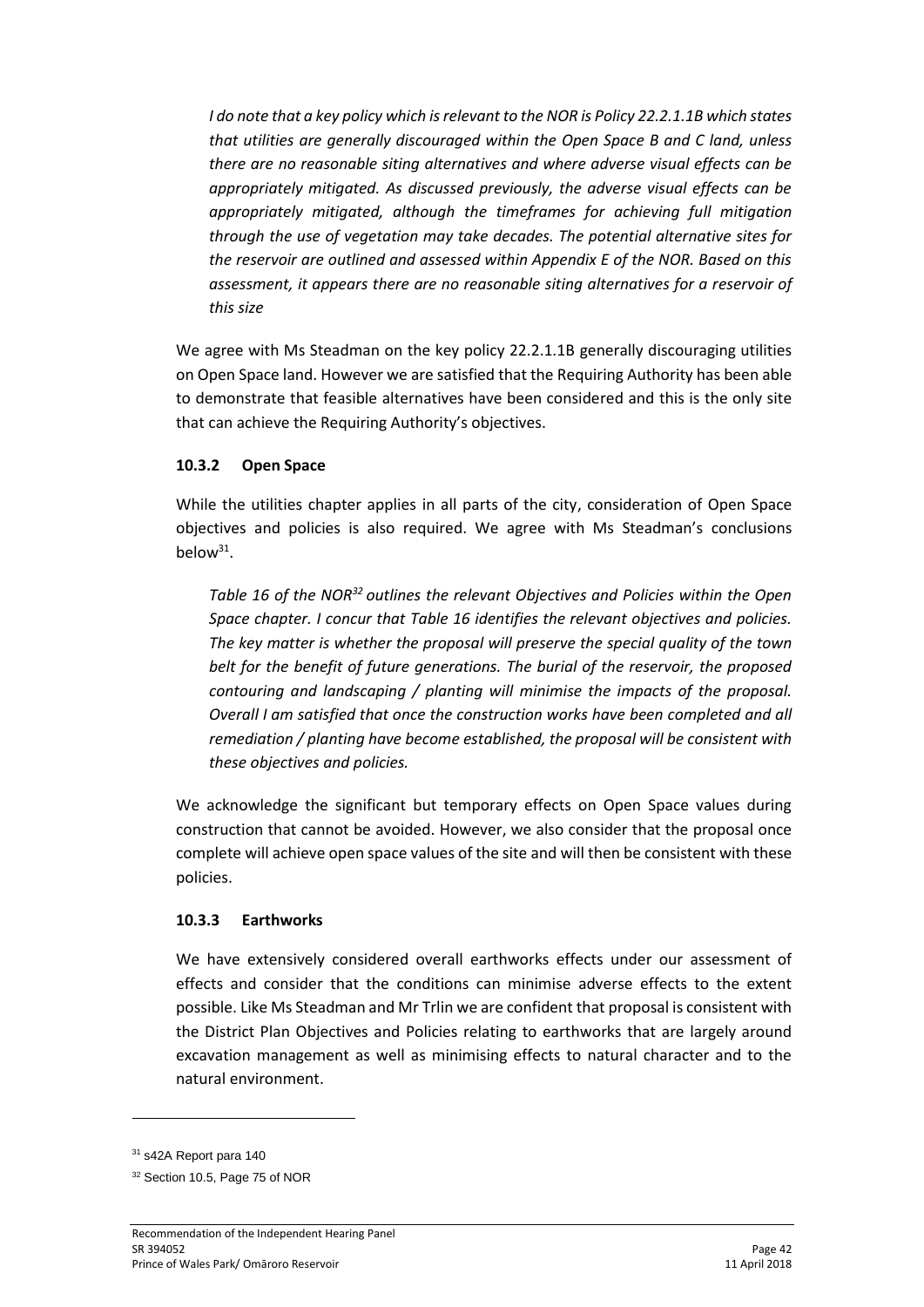We note that there is significant crossover between the regional consents granted in relation to earthworks activities and the earthworks provisions of the District Plan and are satisfied that there is no inconsistency between them.

# **11. Other Matters**

We have considered whether there were any other matters that were significant to our recommendation. While other matters were raised such as the Wildlife Act provisions and the Wellington City Resilience Strategy we do not consider that these were overly helpful to our deliberations.

However as outlined in the s42A report the Wellington Town Belt Act 2016 and the Town Belt Act 2017 are considered to be particularly applicable.

# **11.1 Wellington Town Belt Act 2016 and Management Plan 2017**

We note that this recommendation to the Requiring Authority is not the only formal approval process with WCC approving an easement under the Town Belt Act 2016 last year.

Ms Steadman in discussing the Town Belt Management Plan further explains $33$ 

*The Town Belt Management Plan provides for the Council to grant rights over the Town Belt for "public services". The Prince of Wales Park is identified as being within Sector 4 – Brooklyn Hills. Within section 8.4 of the Town Belt Management Plan, Prince of Wales Park is identified as containing two sports fields and the Wellington Harriers Club Building. It also states "There is one small reservoir at Bell Road, with a much larger one proposed for the spur about Prince of Wales Park…" Policy 8.4.3.4 states "Ensure the proposed water reservoir is buried and remedial planting done to mitigate its impact on the Town Belt". As such, noting the intention to bury the reservoir and undertake remedial planting, the proposal is in alignment with the Town Belt Management Plan.*

We recognise that the Wellington Town Belt Management Plan 2017 acknowledges the proposed reservoir location at Prince of Wales Park as well as other initiatives beyond Prince of Wales Park. While we consider the main issue to be construction and landscape effects we do agree that the proposal is consistent with this component of the Town Belt Management Plan.

# **12. Conditions**

As our recommendation is for the Requiring Authority to confirm the requirementsubject to conditions, the conditions are a fundamental part of avoiding, remedying or mitigating adverse effects on the environment and as such have been given due consideration.

-

<sup>&</sup>lt;sup>33</sup> S42A Report para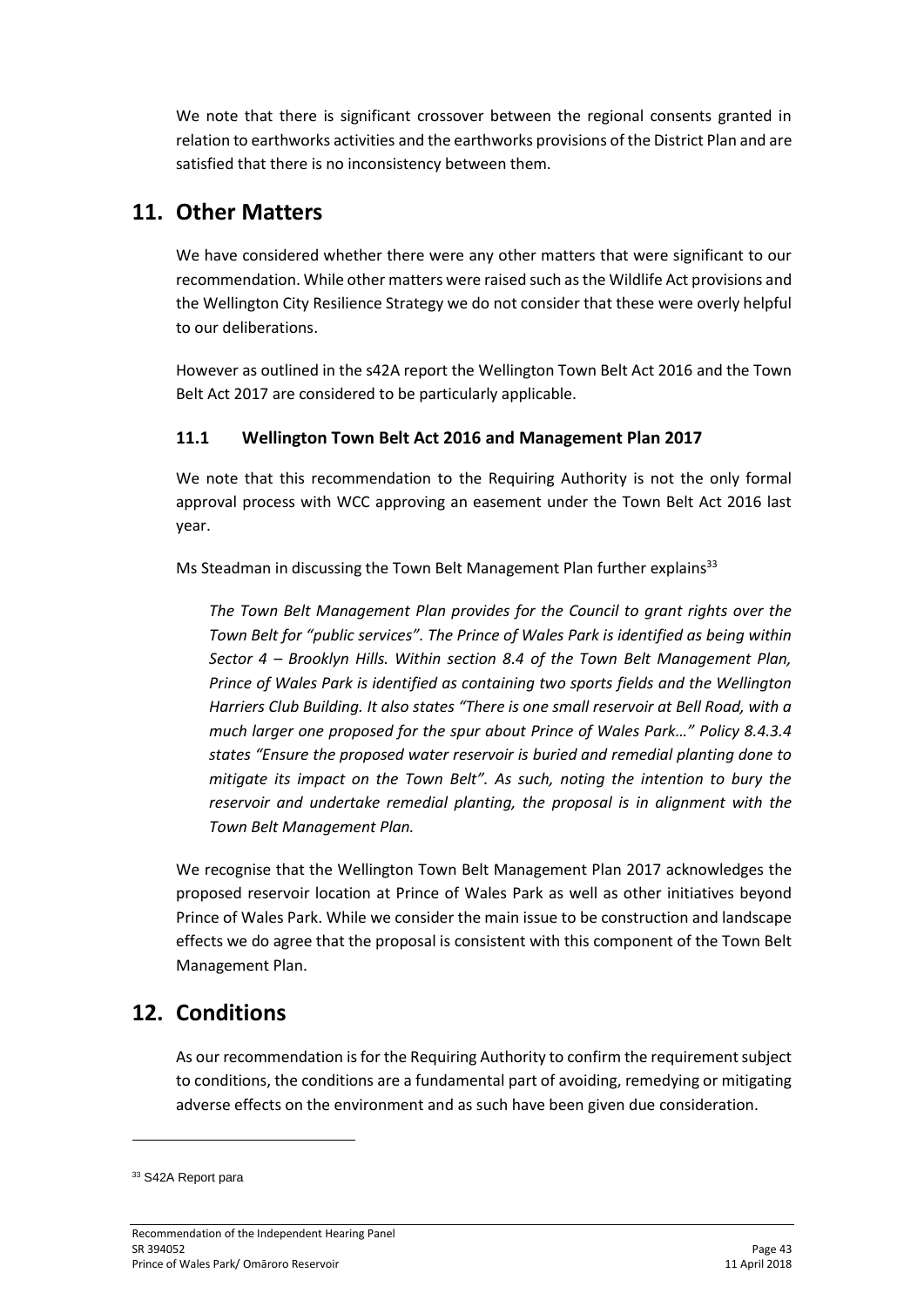The Requiring authority's closing included an agreed set of conditions between Ms Steadman and her advisers and the Requiring Authority. Apart from my making minor formatting edits the Conditions attached as Appendix 2 have been adopted and recommended to be imposed on the NOR.

# **13. Part 2 Consideration**

In terms of whether the proposal represents the sustainable management purpose of the Act we have outlined our findings on the principal matters and constituent parts of s168A above. As s168A is subject to Part 2 we have also considered Part 2.the following are our findings.

### **13.1.1 Section 5**

s5 defines the purpose of the Act as being *'… to promote the sustainable management of natural and physical resources.'* 

In terms of the clauses in s5(2) we comment as follows.

*5(2) In this Act, sustainable management means managing the use, development, and protection of natural and physical resources in a way, or at a rate, which enables people and communities to provide for their social, economic, and cultural well-being and for their health and safety while—*

We consider that the proposed reservoir will enable the wider Wellington community to provide for its social, economic, and cultural well-being and for their health and safety. In particular, the reservoir enables significantly greater operational and post disaster event resilience for people and communities within the Wellington City Lower Level Zone.

> *(a) sustaining the potential of natural and physical resources (excluding minerals) to meet the reasonably foreseeable needs of future generations; and*

The water reservoir project is also about sustaining the potential of the natural and urban components of Wellington City by proving more reliable water storage and this will provide for the reasonably foreseeable needs of future generations.

> *(b) safeguarding the life-supporting capacity of air, water, soil, and ecosystems; and*

The project also seeks to safeguard the life supporting capacity of water in an urban community. Effects on terrestrial, freshwater and avian ecology can be managed through the conditions of consent in particular through the management plan requirements.

> *(c) avoiding, remedying, or mitigating any adverse effects of activities on the environment.*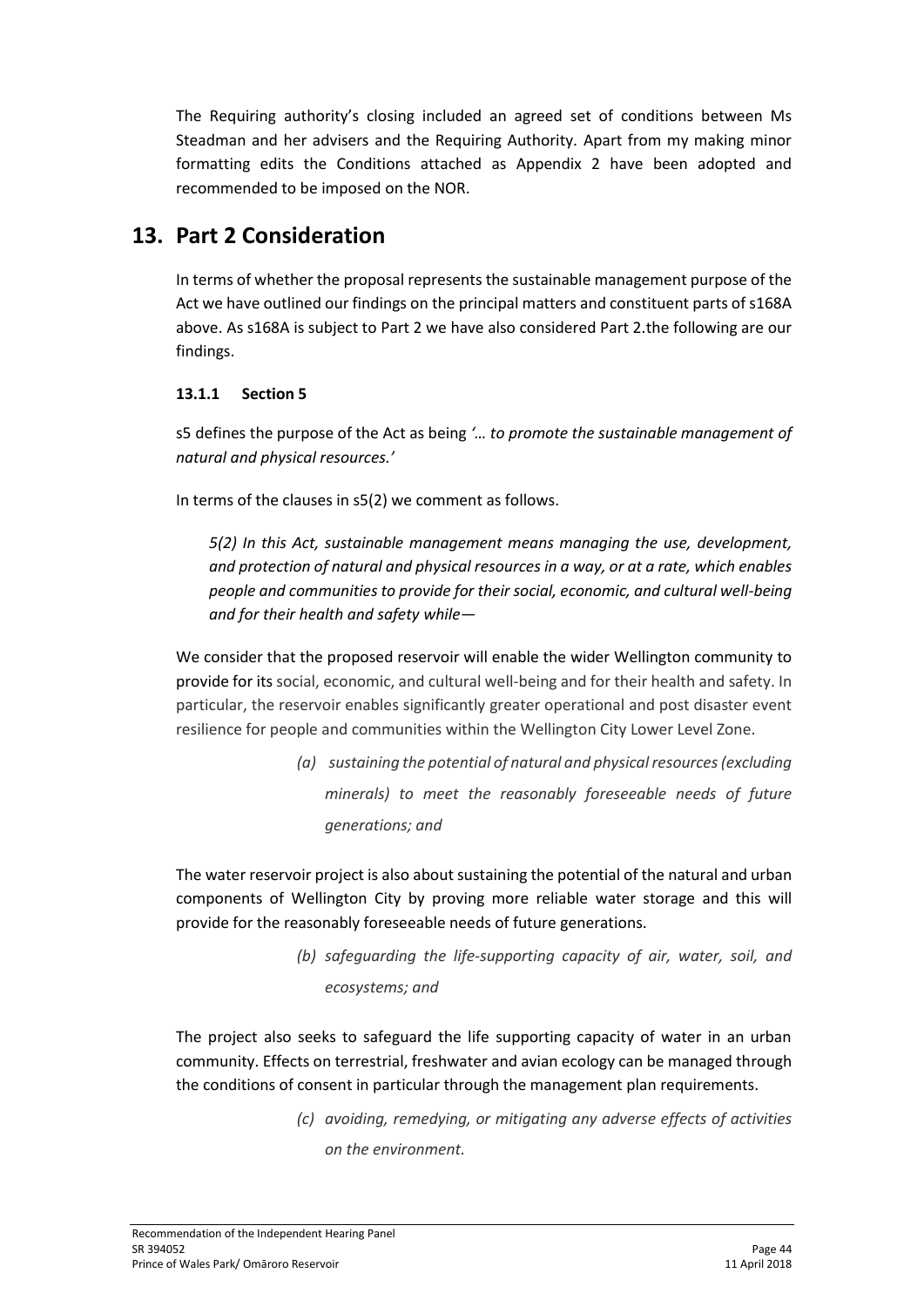As has been stated construction effects of a project of this size and time scale need to be minimised to the extent reasonably possible. There will be times when construction activities cause potential noise, dust and traffic annoyance to nearby residents. However we consider that the implementation of conditions represents the best way to avoid, remedy or mitigate the effects. The success of this project will be measured by the use of good practice, a clear set of outcomes encompassed in a set of Management Plans as well as effective and community engagement and communication.

### **13.1.2 Section 6**

In respect of s6 all persons exercising functions and powers under it, in relation to managing the use, development, and protection of natural and physical resources, shall recognise and provide for matters of national importance.

In terms of the identified s6 matters we comment as follows:

*6(a) The preservation of the natural character of the coastal environment (including the coastal marine area), wetlands, and lakes and rivers and their margins, and the protection of them from inappropriate subdivision, use and development;* 

The final form of the reservoir will be different to the existing landform however it will be buried and landscaped. In terms of the Papawai Stream and the unnamed tributary of the Waitangi Stream we are confident that any adverse effects can be managed and consider that there will be an improvement to the existing stream environment with riparian planting.

*6(c) The protection of areas of significant indigenous vegetation and significant habitats of indigenous fauna;*

We are satisfied that with careful management there will be a no more than minor effect on significant indigenous vegetation and habitats of indigenous fauna.

*6(d) The maintenance and enhancement of public access to and along the coastal marine area, lakes and rivers;*

The park will be a working construction site until the reservoir project is completed. For health and safety reasons as well as security, public access to the park and it's stream environment will be restricted. After completion of construction public access will be at least maintained in this location.

*6(e) The relationship of Maori and their culture and traditions with their ancestral lands, water sites, waahi tapu, and other taonga;* 

The Cultural Impact Report and attached correspondence does not give us any reason to consider that there are any s6(e) matters of particular significance in this location.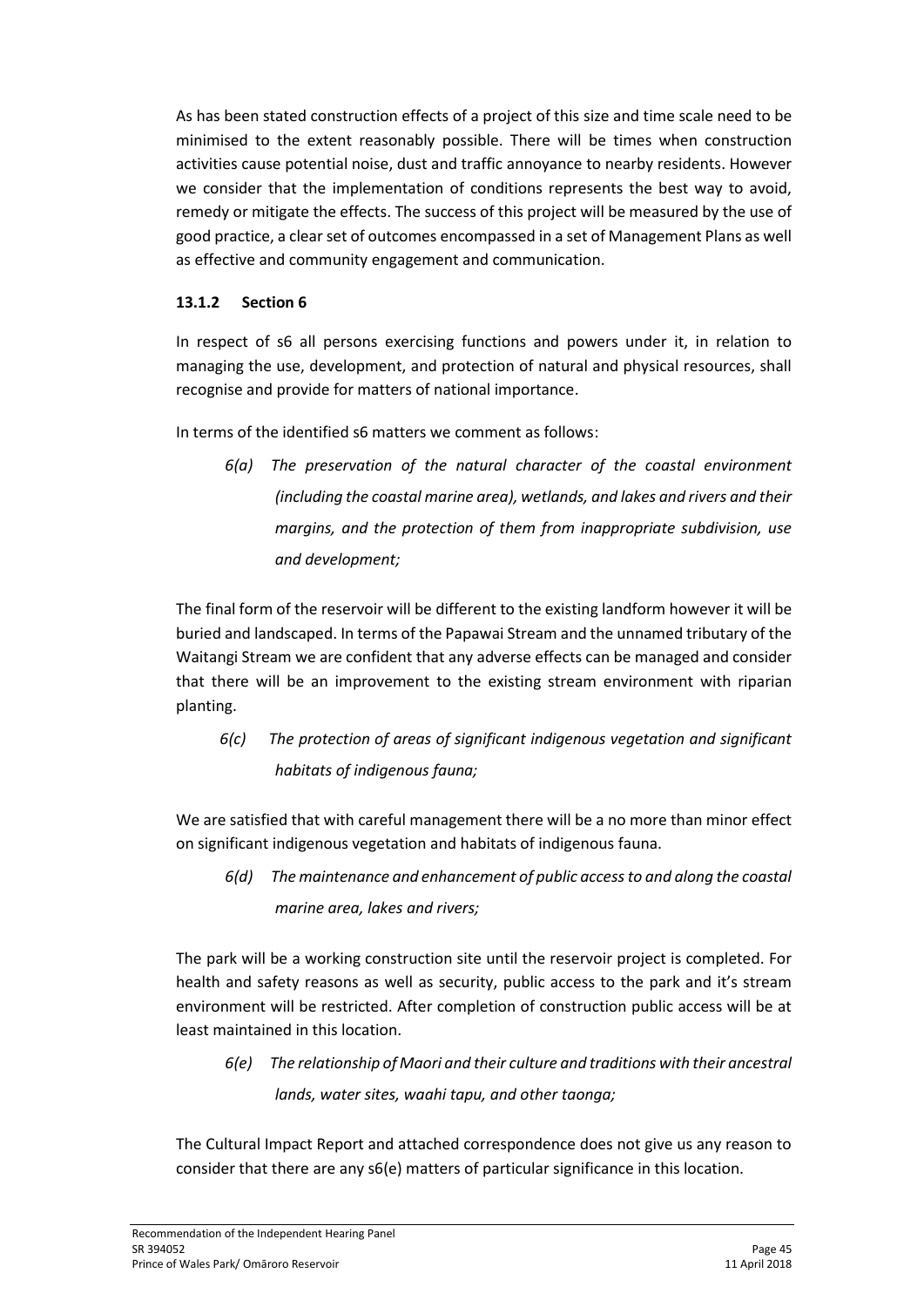### **13.1.3 Section 7**

Section 7 includes additional matters that particular regard must be given to. Again we agree with Ms Steadman that a number of these Section 7 matters are of relevance to this proposal, which are:

*Section 7(aa) The ethic of stewardship;*

As with s6(e) the proposal does not raise any s7(aa) matters.

*Section 7(b) The efficient use and development of natural and physical resources;*

The Requiring Authority has explained the reasonable necessity for the NOR and why the water storage project is an efficient us and development of natural and physical resources being the water resource for the Wellington community. It was also demonstrated that utilising the Town Belt location is the optimum solution due to its height above sea level, and the lack of suitable alternatives.

*Section 7(c) The maintenance and enhancement of amenity values;*

This is a key matter and for some particularly those in closest proximity, construction effects will be adverse. It will be important that the site is actively managed through the conditions of consent to maintain amenity levels to the extent reasonably possible.

*Section 7(d) Intrinsic values of ecosystems;*

We consider that the intrinsic values of ecosystems can be maintained during construction and enhanced post construction.

*Section 7(f) Maintenance and enhancement of the quality of the environment;*

While there are localised effects during construction these in our view can be manged. Upon completion of construction the local environmental qualities can be maintained and enhanced. There is definitely an improvement to the Wellington community's quality of the urban environment by having a more resilient water supply.

*Section 7(g) any finite characteristics of natural and physical resources*

We have considered the existing landforms which have been modified to an extent through the flattening out of the playing fields. Although the completed reservoir will present as a more regular landform we are satisfied that it is appropriate in this location.

*Section 7(i) the effects of climate change*

Managing the effects of climate change is a key matter for the Requiring Authority. Security of sources of supply of potable water is a key driver for this Project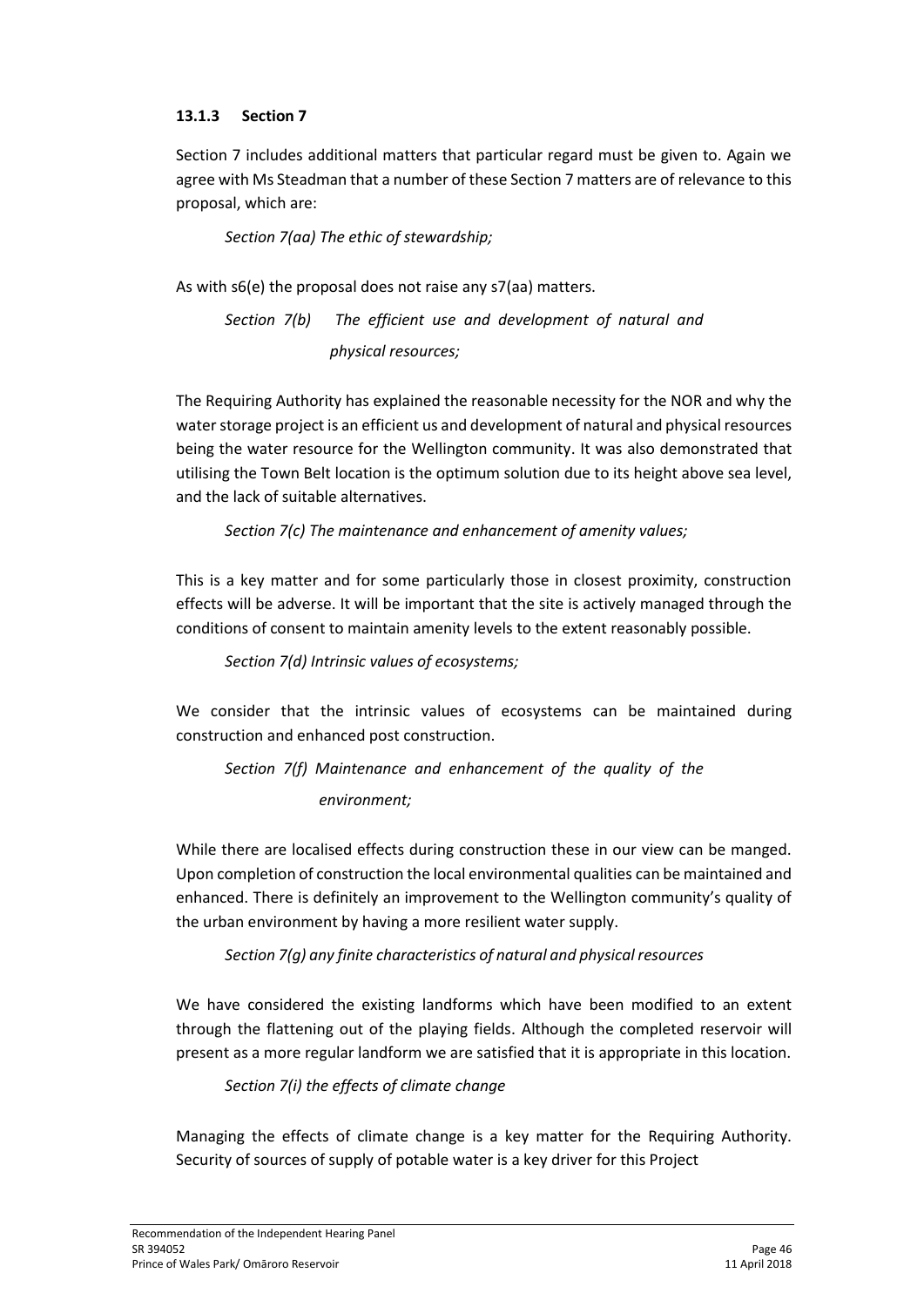### **13.1.4 Section 8**

There are no particular s8 matters that we need to take into account.

# **14. Recommendation**

In accordance with the authority delegated to us by the Wellington City Council as regulatory authority, and pursuant to section 168A of the Resource Management Act 1991, we recommend to Wellington City Council as Requiring Authority that it **confirms the requirement** for a designation for the construction, operation and maintenance of a water supply reservoir within the Prince of Wales Park, Mount Cook, Wellington subject to the conditions set out in Appendix 2 (Council reference SR No. 394052).

| Lindsay Daysh (Chair) | Ray O'Callaghan | <b>Clive Anstey</b> |
|-----------------------|-----------------|---------------------|

#### **Independent Commissioners**

**For the Wellington City Council**

Recommendation dated **11 April 2018** at Wellington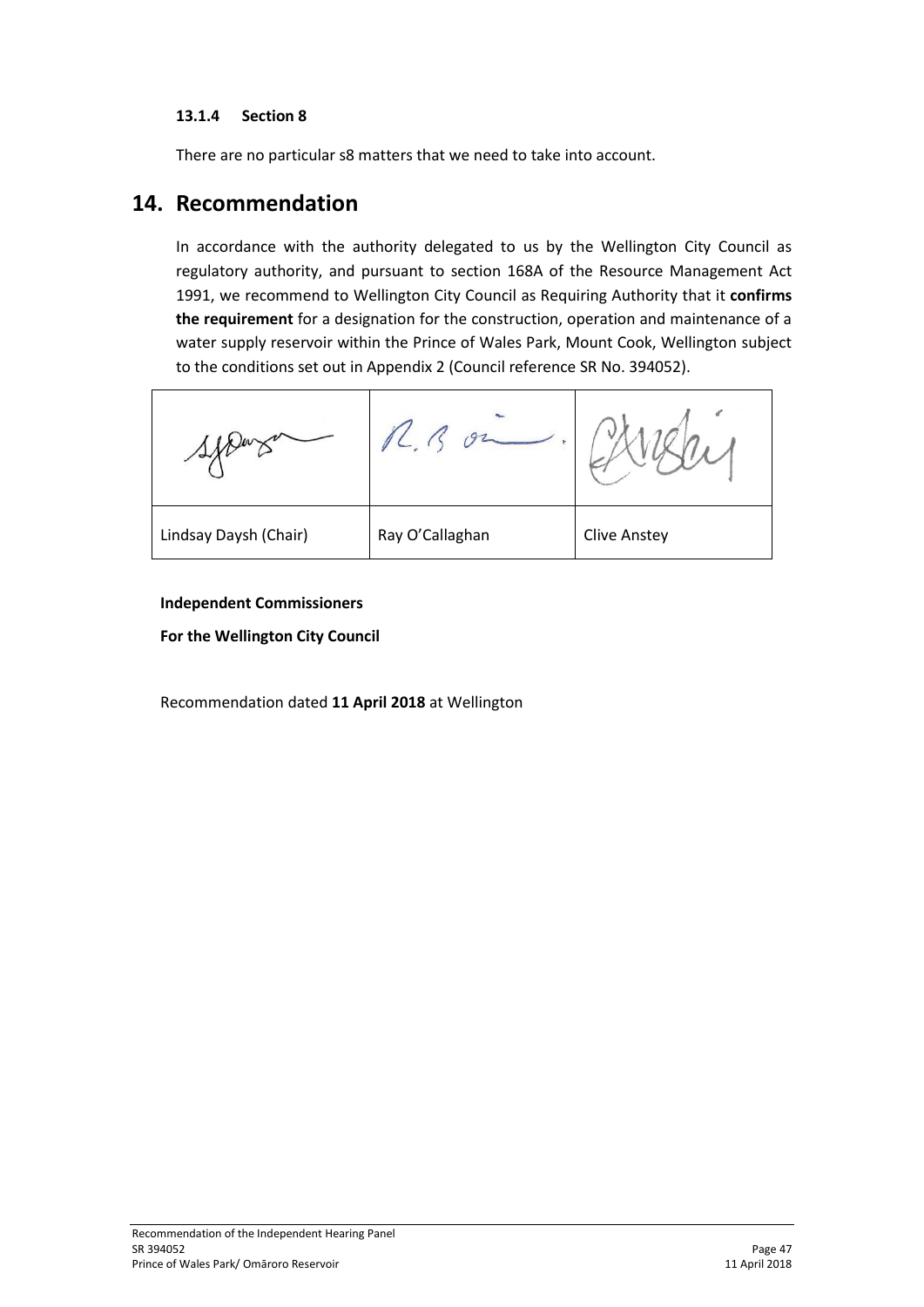Appendix 1

# **Persons who attended and presented evidence or submissions at the hearing**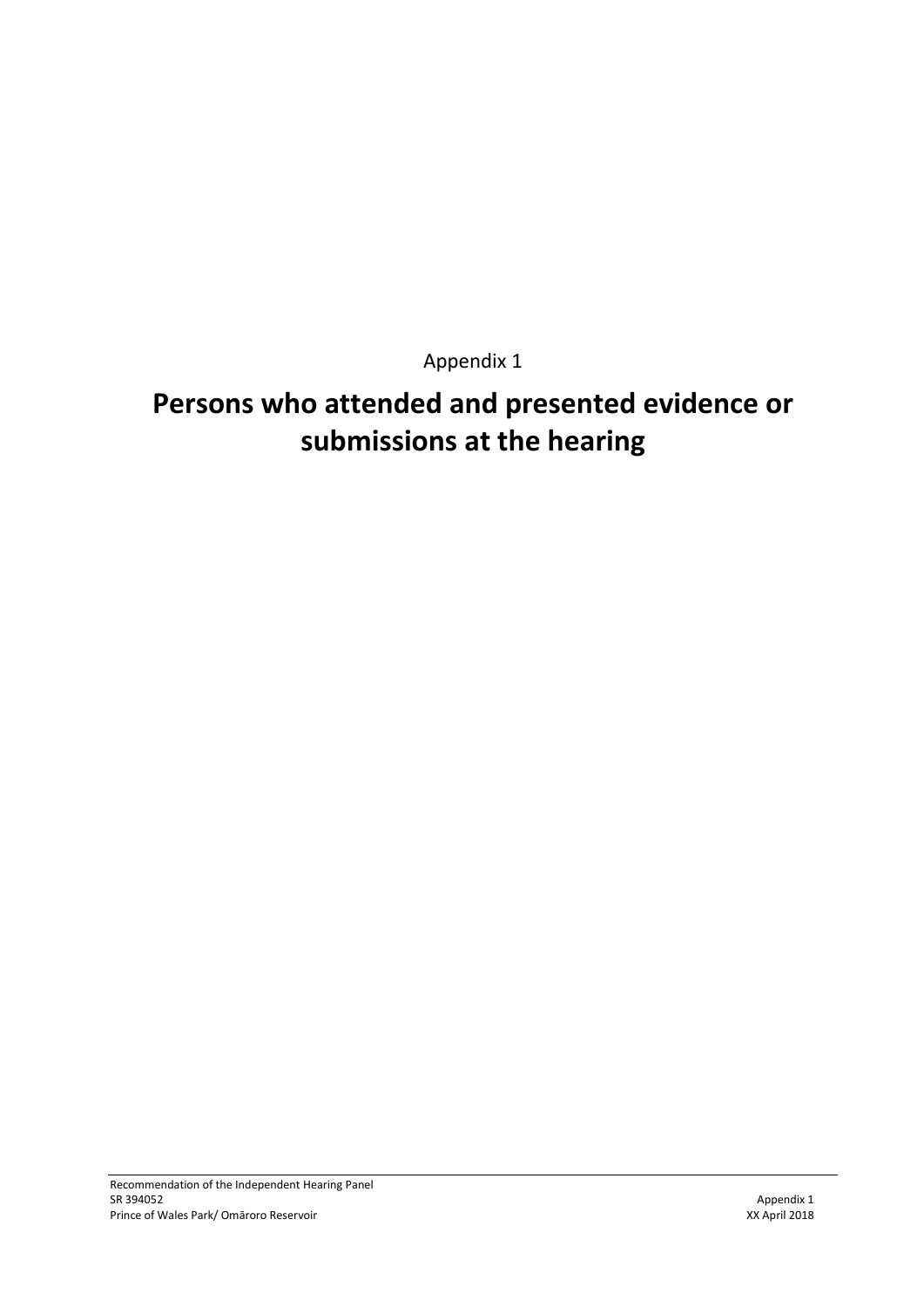#### **Requiring Authority Advisors**

- Nicola McIndoe/ Akane Sandom, Kensington Swan Legal Counsel;
- Laurence Edwards, acting Chief Advisor Potable Water at Wellington Water Limited Project Need and Objectives;
- Ulvi Salayev Wellington Water Limited Project Director;
- Graham Spargo, Beca Site Selection;
- Simon Edmonds, Beca Engineering Matters;
- Rhys Girvan, Boffa Miskell Landscape Architecture;
- Bill Wood, Marshall Day Noise and Vibration
- Stephen Hewett, Beca Traffic Engineering;
- Stephen Fuller Boffa Miskell Ecology; and
- Matthew Trlin, Beca Planning.

#### **Submitters**

- Marina Smith:
- Judith Hutt;
- Victor Anderlini;
- Frank Cook;
- Carol Comber on behalf of Mt Cook Mobilised and Rolleston Street Residents
- Craig Starnes;
- Amanda D'Souza;
- Robert Avson:
- Pru Dryburgh;
- Mary Hutchinson;
- Colin Taylor; and
- David Tildesley.

#### **WCC Advisors**

- Stephanie Steadman, WCC Senior Planner;
- Bill Barclay, Barclay Traffic Planning Traffic Engineering
- Julia Williams, Drakeford Williams Ltd Landscape Architecture -
- Jonathan Anderson, WCC Terrestrial Ecology;
- John Davies, WCC Earthworks Engineer.
- John Dennison WCC Senior Environmental Noise Officer
- Krystle Leen, WCC Organisational and Administrative support.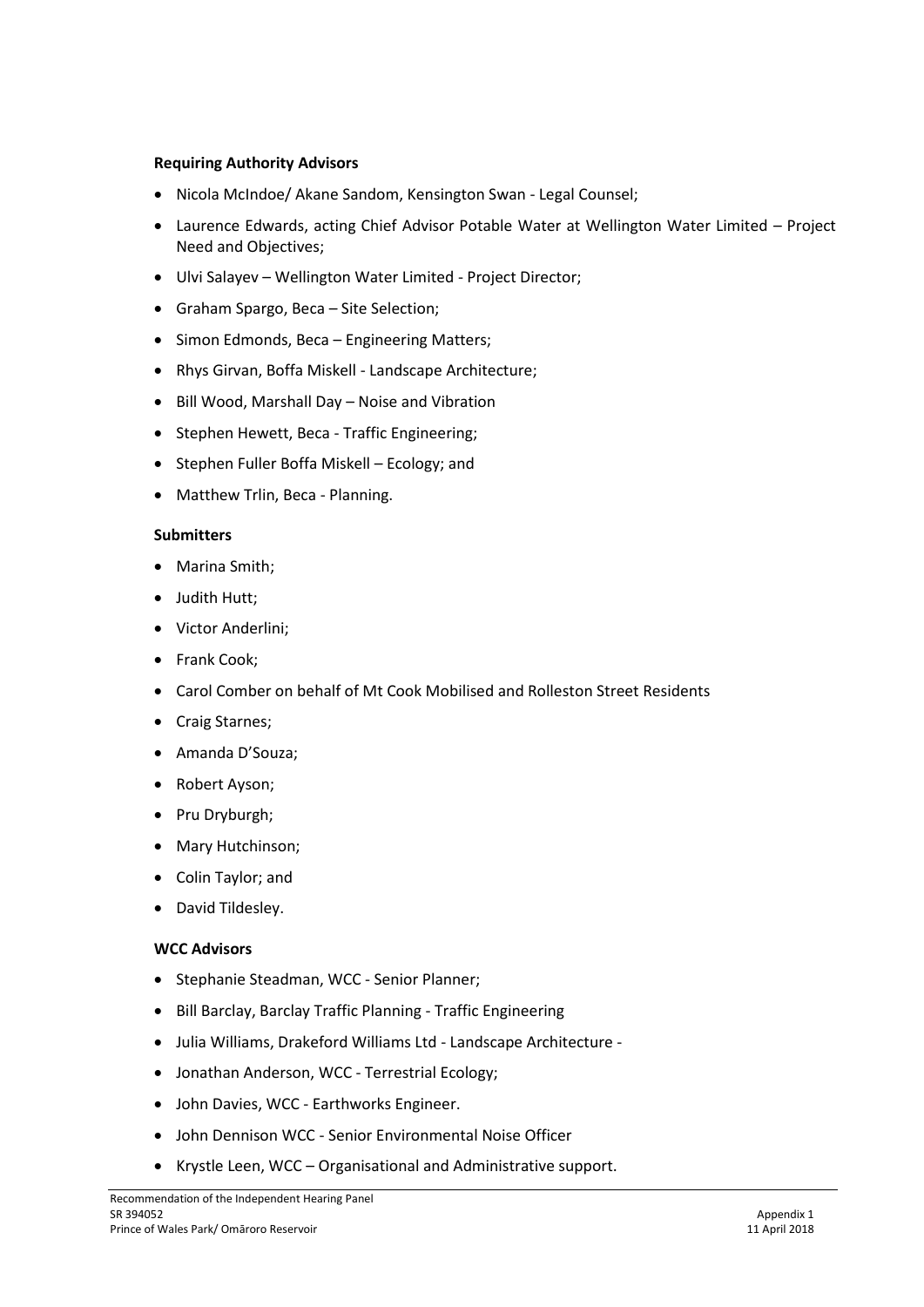Appendix 2

# **Conditions**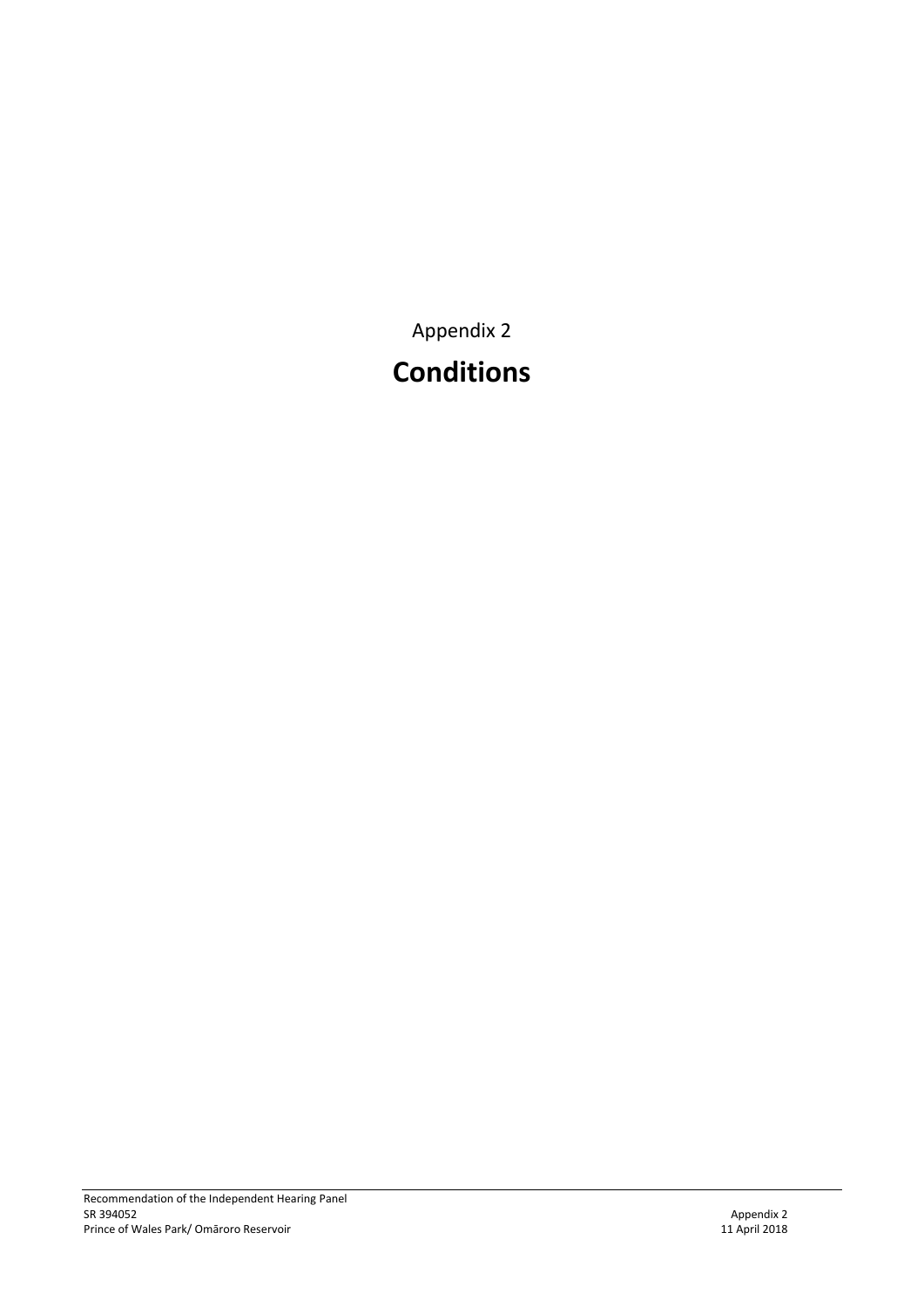### **SR 366241 - Recommended Conditions**

### **Definitions, abbreviations, acronyms and terms**

| <b>Term</b>                      | <b>Definition</b>                                                                                                                                                                                                                                 |
|----------------------------------|---------------------------------------------------------------------------------------------------------------------------------------------------------------------------------------------------------------------------------------------------|
| <b>AEE</b>                       | Assessment of Environmental Effects for the Prince of Wales / Omaroro<br>Reservoir Project                                                                                                                                                        |
| <b>CMP</b>                       | <b>Construction Management Plan</b>                                                                                                                                                                                                               |
| <b>CLG</b>                       | <b>Community Liaison Group</b>                                                                                                                                                                                                                    |
| <b>CLP</b>                       | <b>Community Liaison Person</b>                                                                                                                                                                                                                   |
| CMO                              | Wellington City Council's Compliance Monitoring Officer                                                                                                                                                                                           |
| <b>CNVMP</b>                     | <b>Construction Noise and Vibration Management Plan</b>                                                                                                                                                                                           |
| <b>CRG</b>                       | <b>Community Reference Group</b>                                                                                                                                                                                                                  |
| <b>CTMP</b>                      | <b>Construction Traffic Management Plan</b>                                                                                                                                                                                                       |
| Commencement<br>of construction  | The time when the Works that are the subject of this designation (including<br>any enabling works) start                                                                                                                                          |
| Completion<br>of<br>construction | Completion of reservoir earthworks, restoration of the reservoir site<br>and sports fields, and completion of planting (not including any further<br>planting that may be required as part of the maintenance and<br>monitoring period)           |
| <b>EMP</b>                       | Earthworks Management Plan                                                                                                                                                                                                                        |
| <b>Enabling works</b>            | Works that may be carried out in advance of bulk earthworks that<br>include site establishment, vegetation clearance, fencing, and installation<br>of accesses and erosion and sediment control measures.                                         |
| Geotechnical<br>Professional     | A Chartered Professional Engineer (CPEng) with specialist geotechnical<br>skills and experience in the design and construction of excavation and<br>retaining works on steep slopes similar to those proposed and in similar<br>ground conditions |
| <b>GWRC</b>                      | Greater Wellington Regional Council, including any officer of Greater<br><b>Wellington Regional Council</b>                                                                                                                                       |
| <b>LEMP</b>                      | Landscape and Ecology Management Plan                                                                                                                                                                                                             |
| <b>Outline Plan</b>              | An Outline Plan prepared in accordance with section 176A of the Resource<br>Management Act 1991                                                                                                                                                   |
| <b>PFMP</b>                      | Playing Fields Management Plan                                                                                                                                                                                                                    |
| Project                          | The design, construction, maintenance, and operation of the Omaroro<br>Reservoir as in the AEE and these designation conditions                                                                                                                   |
| <b>SSTMP</b>                     | Site Specific Traffic Management Plan                                                                                                                                                                                                             |
| <b>WCC</b>                       | <b>Wellington City Council</b>                                                                                                                                                                                                                    |
| Work or Works                    | The construction, maintenance, or operation of the Project, including<br>where relevant any stage or partthereof                                                                                                                                  |
| Working day                      | Has the same meaning as under Section 2 of the Resource Management<br>Act 1991                                                                                                                                                                    |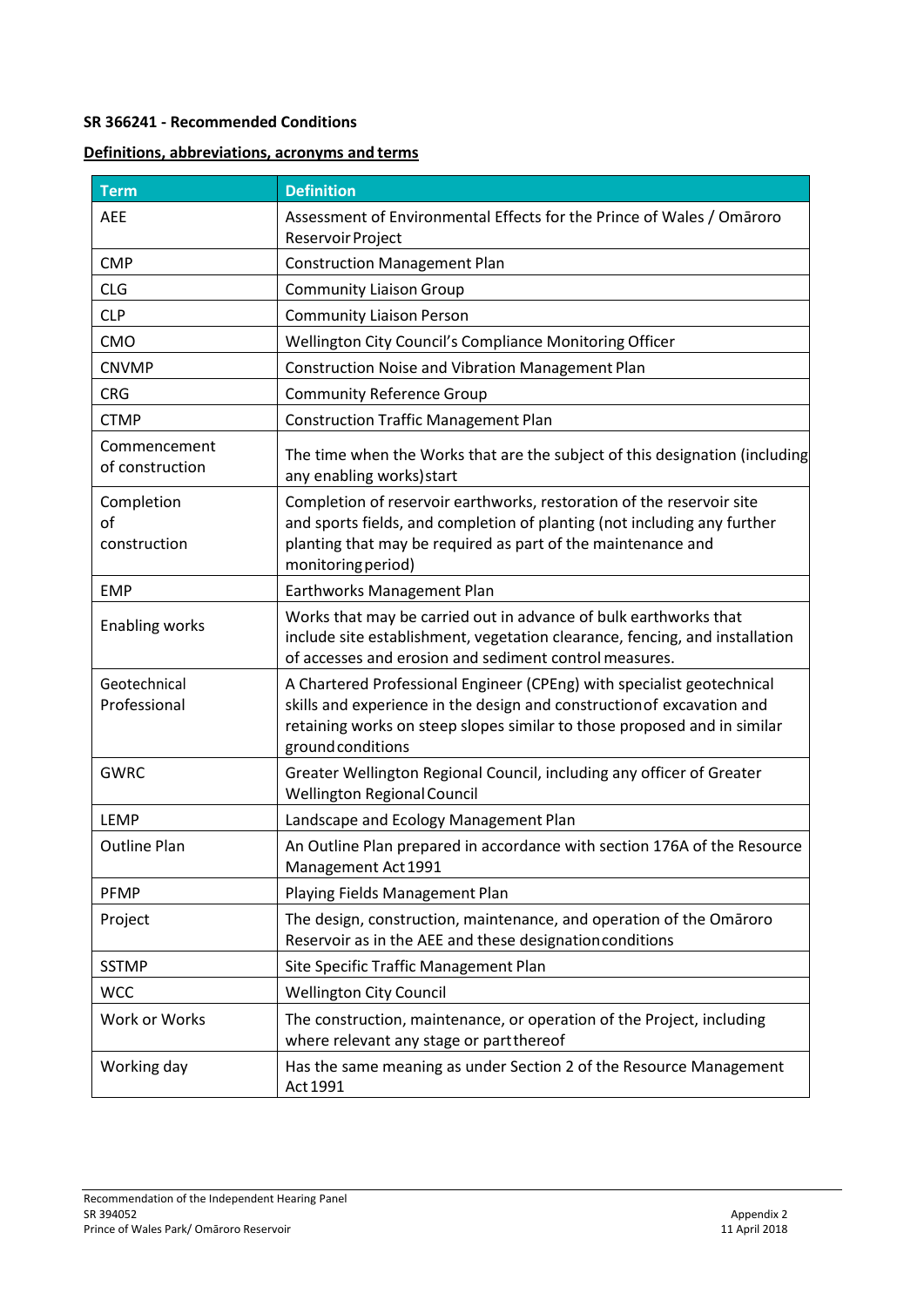# **Proposed conditions**

| No.         | <b>Proposed designation condition</b>                                                                                                                                                                                                                                                                                                                                 |  |  |
|-------------|-----------------------------------------------------------------------------------------------------------------------------------------------------------------------------------------------------------------------------------------------------------------------------------------------------------------------------------------------------------------------|--|--|
|             | <b>General conditions and administration</b>                                                                                                                                                                                                                                                                                                                          |  |  |
| DC.1        | a) Except as modified by the conditions below, and subject to final design and<br>Outline Plan(s), the Project shall be undertaken in general accordance with the<br>information provided by the Requiring Authority in the Notice of Requirement<br>and supporting documents being:                                                                                  |  |  |
|             | AEE Report, dated 15 September 2017<br>i)                                                                                                                                                                                                                                                                                                                             |  |  |
|             | Notice of Requirement Update, dated 29 January 2018<br>ii)                                                                                                                                                                                                                                                                                                            |  |  |
|             | b) Where there is conflict between the documents listed above and these<br>designation conditions, these conditions shall prevail.                                                                                                                                                                                                                                    |  |  |
|             | NOTE: The conditions of this designation have been specifically prepared to manage the<br>construction of the Project. With the exception of DC.1 a) all conditions will expire,<br>and may be removed from this designation in accordance with s182 of the RMA, upon<br>completion of the Works.                                                                     |  |  |
| <b>DC.2</b> | As soon as reasonably practicable following the completion of construction of the<br>Project, the Requiring Authority shall:                                                                                                                                                                                                                                          |  |  |
|             | Review the area designated for the Project<br>a)                                                                                                                                                                                                                                                                                                                      |  |  |
|             | Identify any areas of designated land that are no longer necessary for the on-<br>b)<br>going operation or maintenance of the Project or for ongoing mitigation measures                                                                                                                                                                                              |  |  |
|             | c) Give notice to WCC in accordance with section 182 of the RMA seeking the removal of<br>those parts of the designation identified in DC.2 b) above                                                                                                                                                                                                                  |  |  |
| DC.3        | The designation shall lapse if not given effect to within 10 years from the date on which<br>it is included in the District Plan under section 175 of the RMA                                                                                                                                                                                                         |  |  |
| DC.4        | The Requiring Authority shall submit to the Council's Compliance Monitoring Officer<br>(CMO) at least 2 months prior to commencement of construction, a detailed<br>programme outlining:                                                                                                                                                                              |  |  |
|             | The proposed staging of the works<br>a)                                                                                                                                                                                                                                                                                                                               |  |  |
|             | The anticipated submission dates of the management plans and outline plans<br>b)<br>required by these conditions                                                                                                                                                                                                                                                      |  |  |
| DC.5        | Prior to commencing any construction works, the Requiring Authority shall arrange and<br>conduct a pre-construction site meeting with the contractor (at a minimum the Project<br>Manager and Site Manager) undertaking the works and invite, with a minimum of 10<br>working days' notice, WCC's CMO and any other key WCC representatives determined by<br>the CMO. |  |  |
|             | Note: In the case that any of the invited parties, other than the representative of the<br>Requiring Authority and the contractor, do not attend this meeting, the Requiring<br>Authority will have complied with this condition, provided the invitation requirement<br>is met.                                                                                      |  |  |
| DC.6        | An Outline Plan/s shall be submitted to the Territorial Authority for each stage of works,<br>unless a waiver for this requirement is provided in writing by the WCC Resource Consents<br>Team.                                                                                                                                                                       |  |  |
|             | <b>Community liaison</b>                                                                                                                                                                                                                                                                                                                                              |  |  |
| DC.7        | Prior to commencement of construction, the Requiring Authority shall appoint an                                                                                                                                                                                                                                                                                       |  |  |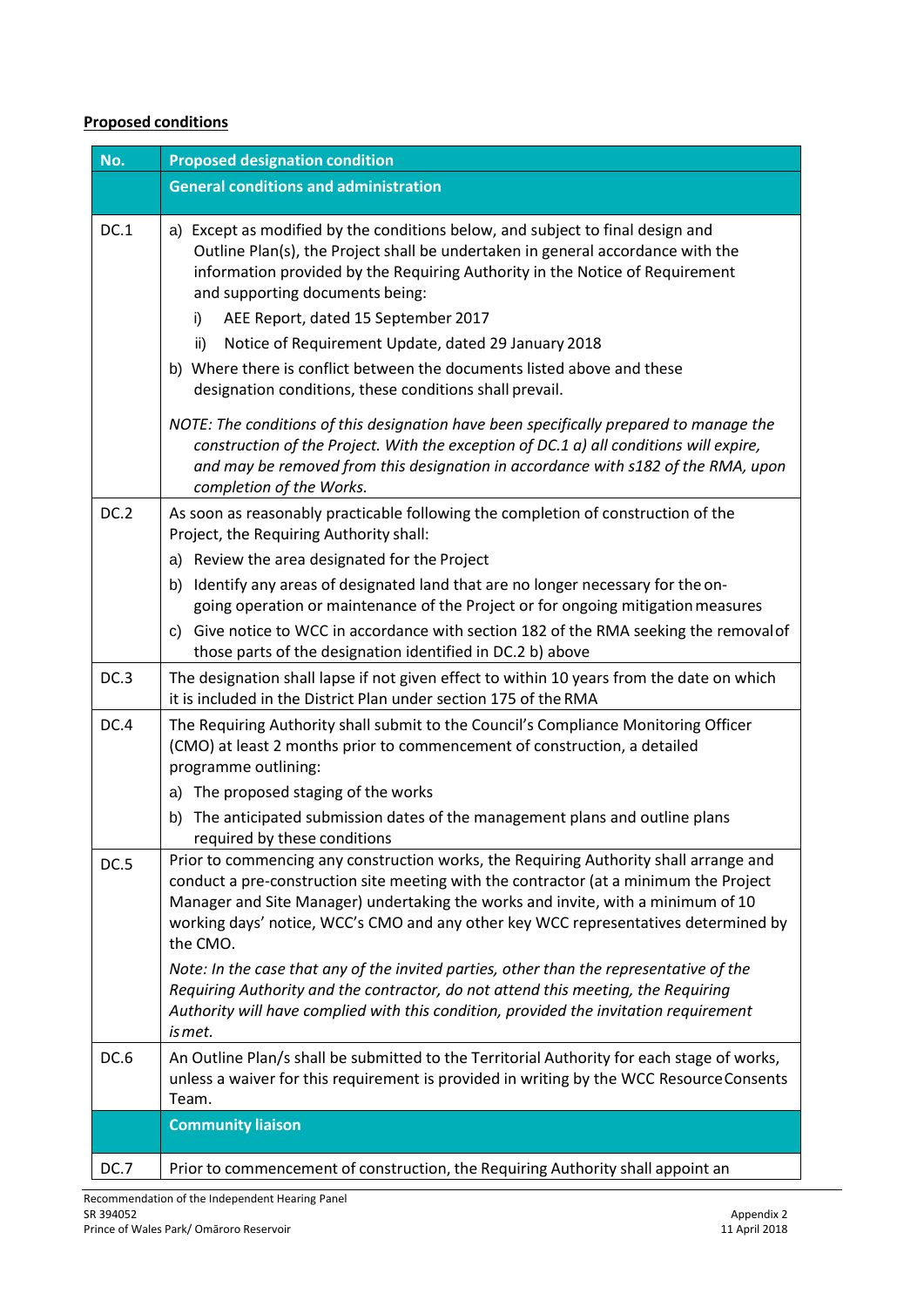|      | appropriately qualified Community Liaison Person (CLP) in accordance with the<br>following provisions: |        |                                                                                                                                                                                                                                                                                                                                   |
|------|--------------------------------------------------------------------------------------------------------|--------|-----------------------------------------------------------------------------------------------------------------------------------------------------------------------------------------------------------------------------------------------------------------------------------------------------------------------------------|
|      | a)                                                                                                     |        | The CLP shall be appointed in consultation with the CMO (the CMO may consult with<br>other parties within Wellington City Council as appropriate).                                                                                                                                                                                |
|      | b)                                                                                                     |        | Notwithstanding conditions DC7(c) and (d), the CLP shall be responsible for<br>proactively engaging with stakeholders and the community throughout the<br>construction phase of the reservoir, including by arranging a community BBQ with<br>residents, Project staff and contractors prior to the commencement of construction. |
|      | C)                                                                                                     |        | Where a Community Reference Group (CRG) for the Prince of Wales/Omaroro<br>reservoir project is established under the Wellington Town Belt Act, the CLP shall:                                                                                                                                                                    |
|      |                                                                                                        |        | (i) attend CRG meetings, and                                                                                                                                                                                                                                                                                                      |
|      |                                                                                                        |        | (ii) be responsible for presenting draft management plans to the CRG for feedback,<br>prior to submission to the CMO                                                                                                                                                                                                              |
|      |                                                                                                        |        | (iii) be responsible for working with the CRG to identify opportunities for the Project<br>to create education opportunities associated with the Project.                                                                                                                                                                         |
|      | d)                                                                                                     |        | Contact details of the CLP shall be made readily available to the CMO, other<br>stakeholders and the community surrounding the subject site.                                                                                                                                                                                      |
|      | e)                                                                                                     |        | The CLP shall be engaged until the completion of construction.                                                                                                                                                                                                                                                                    |
|      |                                                                                                        |        | Note: For the avoidance of doubt the CLP shall be an individual person and the Requiring<br>Authority shall be responsible for meeting all costs associated with this role.                                                                                                                                                       |
|      |                                                                                                        |        | <b>Community Liaison Group</b>                                                                                                                                                                                                                                                                                                    |
|      |                                                                                                        |        |                                                                                                                                                                                                                                                                                                                                   |
| DC.8 |                                                                                                        |        | <b>Community Liaison Group Formation</b>                                                                                                                                                                                                                                                                                          |
|      | a)                                                                                                     |        | In the event that a CRG for the Prince of Wales/Omaroro reservoir Project is not<br>established under the Wellington Town Belt Act, or that it is disestablished prior to                                                                                                                                                         |
|      |                                                                                                        |        | completion of construction, the Requiring Authority shall be responsible for the<br>establishment and coordination of an alternative Community Liaison Group (CLG) and<br>shall appoint an independent chairperson for the CLG in consultation with the CMO.                                                                      |
|      | b)                                                                                                     |        | Where a CRG has not been established, a CLG shall be formed prior to the lodgement<br>of any management plan/s or any outline plan/s.                                                                                                                                                                                             |
|      | c)                                                                                                     |        | Where a CRG was formed but has been disestablished, invitations to establish a CLG<br>shall be sent to prospective CLG members within 1 month, and an establishment<br>meeting held as soon as reasonably practicable.                                                                                                            |
|      |                                                                                                        |        | <b>Community Liaison Group Membership</b>                                                                                                                                                                                                                                                                                         |
|      | d)                                                                                                     |        | Where a CLG is required the CLG shall include as a minimum the following parties:                                                                                                                                                                                                                                                 |
|      |                                                                                                        | (i)    | A representative from WCC's Compliance Monitoring Team                                                                                                                                                                                                                                                                            |
|      |                                                                                                        | (ii)   | A representative from WCC's Parks, Sports and Recreation Group                                                                                                                                                                                                                                                                    |
|      |                                                                                                        | (iii)  | The CLP                                                                                                                                                                                                                                                                                                                           |
|      |                                                                                                        | (iv)   | The Requiring Authority's Project Manager                                                                                                                                                                                                                                                                                         |
|      |                                                                                                        | (v)    | The Construction/Site Manager                                                                                                                                                                                                                                                                                                     |
|      |                                                                                                        | (vi)   | A representative from Mt Cook Mobilised                                                                                                                                                                                                                                                                                           |
|      |                                                                                                        | (vii)  | A representative for Rolleston Street residents                                                                                                                                                                                                                                                                                   |
|      |                                                                                                        | (viii) | A single representative for residents for the Hargreaves Street,<br>Westland Road, Salisbury Terrace, Salisbury Avenue and Wright<br>Street areas, and                                                                                                                                                                            |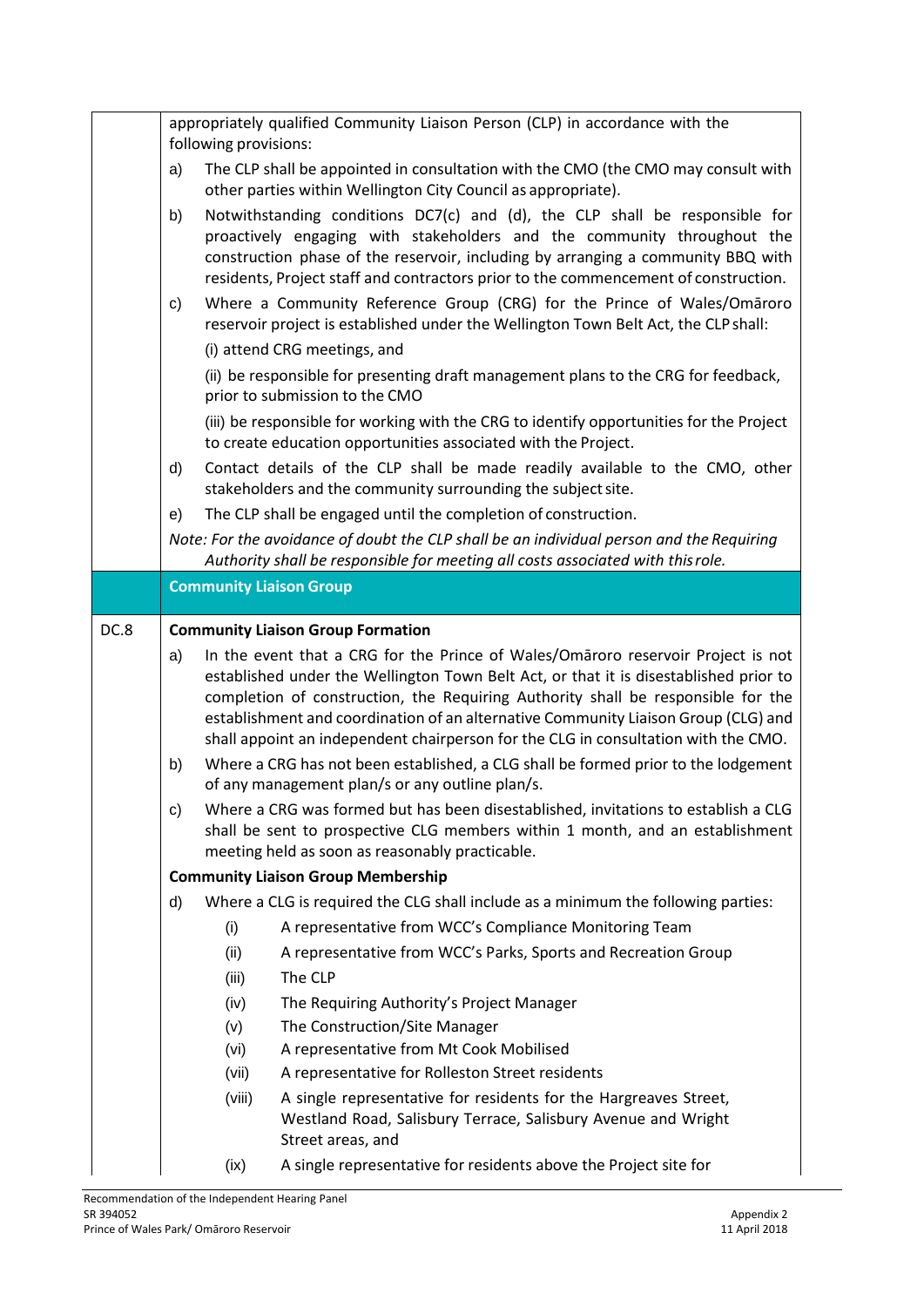|    |          | the Asquith Terrace and Dorking Road areas.                                                                                                                                                                                                                   |
|----|----------|---------------------------------------------------------------------------------------------------------------------------------------------------------------------------------------------------------------------------------------------------------------|
| e) |          | Where a CLG is required the Requiring Authority shall also invite representatives from                                                                                                                                                                        |
|    |          | the following parties to join the membership of the CLG:                                                                                                                                                                                                      |
|    | (i)      | Greater<br>Wellington<br>Regional<br>Council<br>Compliance<br>A<br>representative                                                                                                                                                                             |
|    | (ii)     | Port Nicholson Block Trust                                                                                                                                                                                                                                    |
|    | (iii)    | Te Rūnanga o Toa Rangātira Inc.                                                                                                                                                                                                                               |
|    | (iv)     | A representative from the users of the Scottish Harriers Building                                                                                                                                                                                             |
|    | (v)      | A representative from the Friends of the Town Belt                                                                                                                                                                                                            |
|    | (vi)     | A representative for the local business community                                                                                                                                                                                                             |
|    | (vii)    | In consultation with WCC's PSR group a representative for<br>sports field users.                                                                                                                                                                              |
|    | (viii)   | A representative from the Papawai Reserve Group.                                                                                                                                                                                                              |
|    |          | <b>Community Liaison Group Purpose</b>                                                                                                                                                                                                                        |
| f  |          | Where a CLG is required the purpose of the CLG will be as follows:                                                                                                                                                                                            |
|    | (i)      | To provide a forum for community and stakeholder involvement<br>through which any issues of community interest or concern can<br>be raised and responded to in relation to the construction of the<br>reservoir.                                              |
|    | (ii)     | To provide a forum for the Requiring Authority to inform the CLG<br>and its members about progress with management plans and to<br>provide an opportunity for feedback on any draft management<br>plan or outline plan prior to submission to the CMO or WCC. |
|    | (iii)    | To consider issues relating to compliance with designation<br>conditions, including management plans and outline plans.                                                                                                                                       |
|    | (iv)     | To consider education opportunities associated with the project.                                                                                                                                                                                              |
|    |          | <b>Community Liaison Group Meetings</b>                                                                                                                                                                                                                       |
| g) |          | Where a CLG is required the CLG meetings shall be held at times and locations that<br>maximise representation and attendance.                                                                                                                                 |
|    |          | <b>Community Liaison Group Costs</b>                                                                                                                                                                                                                          |
| f) |          | The Requiring Authority shall be responsible for any direct costs in running the CLG<br>and CLG meetings.                                                                                                                                                     |
|    |          | <b>Community Liaison Group Attendance</b>                                                                                                                                                                                                                     |
| g) |          | Where a CLG is required the Requiring Authority shall not be in breach of conditions<br>DC.8a)-g) and j), if any one or more of the CLG parties either do not wish to be<br>members of the CLG or do not attend particular meetings.                          |
|    |          | <b>Community Liaison Group Terms of Reference</b>                                                                                                                                                                                                             |
| h) | include: | Where a CLG is required the CLG shall formulate its terms of reference that will                                                                                                                                                                              |
|    | (i)      | Defined roles and responsibilities of its members to achieve the<br>purpose of the CLG                                                                                                                                                                        |
|    | (ii)     | Procedural matters for the running and recording of any meetings<br>including recommendations from the CLG to the Requiring<br>Authority relating to draft management plan/s and outline plan/s                                                               |
|    | (iii)    | Determining the frequency of meetings.                                                                                                                                                                                                                        |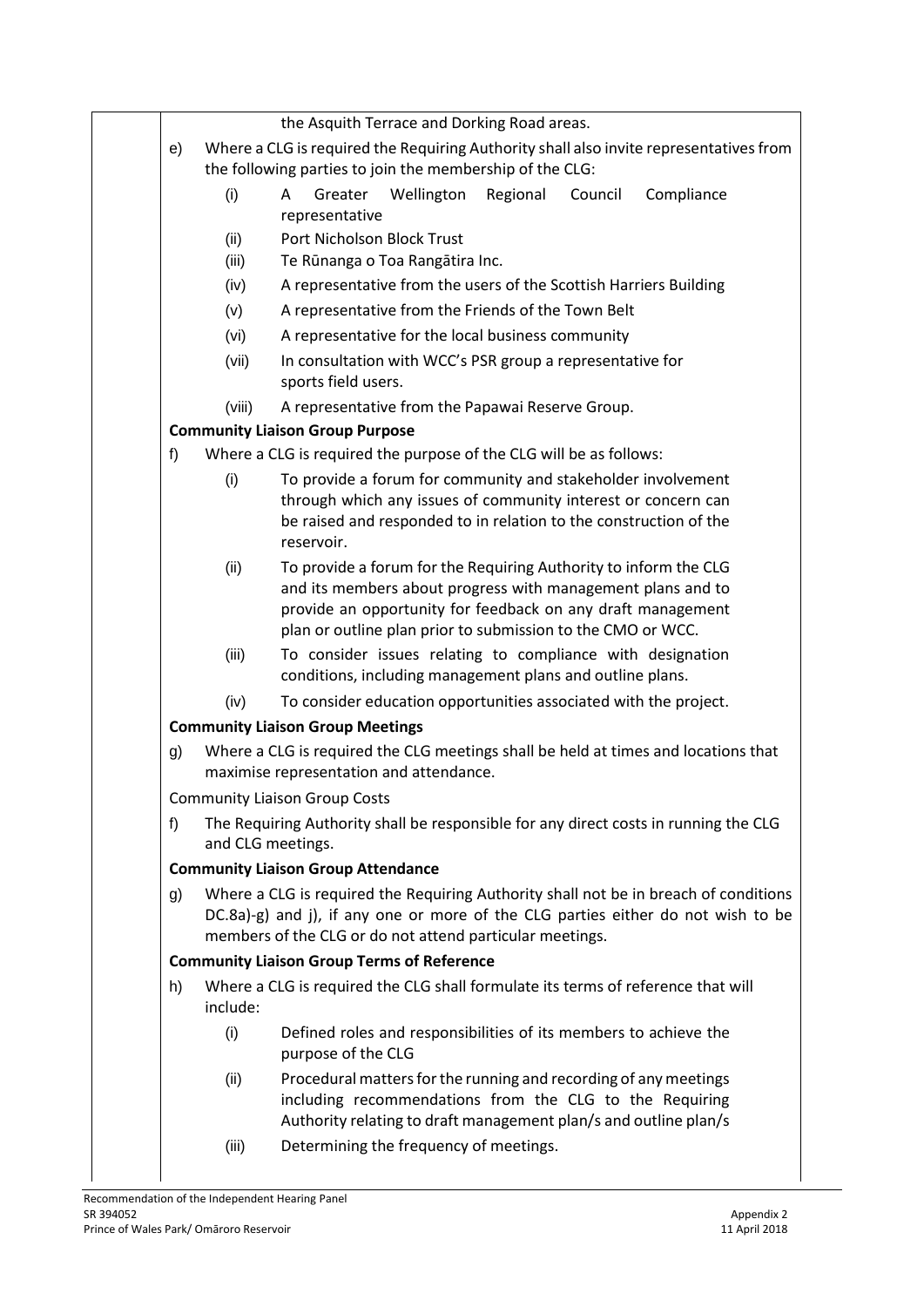|       | <b>Community Liaison Group Dis-establishment</b>                                                                                                                                                                                                         |                                                                                                                                                                                                                                                                           |  |  |  |
|-------|----------------------------------------------------------------------------------------------------------------------------------------------------------------------------------------------------------------------------------------------------------|---------------------------------------------------------------------------------------------------------------------------------------------------------------------------------------------------------------------------------------------------------------------------|--|--|--|
|       | Where a CLG is required the CLG shall be dis-established following the completion of<br>construction and the expiry of any related defect liability and landscape/planting                                                                               |                                                                                                                                                                                                                                                                           |  |  |  |
|       | maintenance period associated with the Project.                                                                                                                                                                                                          |                                                                                                                                                                                                                                                                           |  |  |  |
|       | <b>Complaints</b>                                                                                                                                                                                                                                        |                                                                                                                                                                                                                                                                           |  |  |  |
| DC.9  |                                                                                                                                                                                                                                                          | a) At all times during the Works, the Requiring Authority shall maintain a<br>permanent register of any complaints received alleging adverse effects from, or<br>related to, the Works. As far as practicable the register shall include:                                 |  |  |  |
|       | i)                                                                                                                                                                                                                                                       | The name and address (where this has been provided) of the complainant                                                                                                                                                                                                    |  |  |  |
|       | ii)                                                                                                                                                                                                                                                      | The nature of the complaint                                                                                                                                                                                                                                               |  |  |  |
|       | iii)                                                                                                                                                                                                                                                     | Location, date and time of the complaint and also of the alleged event                                                                                                                                                                                                    |  |  |  |
|       | iv)                                                                                                                                                                                                                                                      | Weather conditions at the time of the event and including wind direction<br>and approximate wind strength if the complaint relates to air quality or<br>noise                                                                                                             |  |  |  |
|       | V)                                                                                                                                                                                                                                                       | The outcome of the Requiring Authority's investigation into the complaint                                                                                                                                                                                                 |  |  |  |
|       | vi)                                                                                                                                                                                                                                                      | Measures taken to respond to the complaint                                                                                                                                                                                                                                |  |  |  |
|       | vii)                                                                                                                                                                                                                                                     | Any other activities in the area, unrelated to the construction, which may<br>have contributed to the complaint (such as non-Project construction, fires,<br>traffic accidents or unusually dusty conditions generally)                                                   |  |  |  |
|       | b)                                                                                                                                                                                                                                                       | The Requiring Authority shall:                                                                                                                                                                                                                                            |  |  |  |
|       | i)                                                                                                                                                                                                                                                       | Acknowledge the complaint within 2 Working Days                                                                                                                                                                                                                           |  |  |  |
|       | ii)                                                                                                                                                                                                                                                      | Promptly investigate, identify the urgency associated with the complaint<br>and communicate that to the complainant                                                                                                                                                       |  |  |  |
|       | iii)                                                                                                                                                                                                                                                     | Take reasonable steps to remedy or mitigate the matters giving rise to the<br>complaint if there are reasonable grounds for the complaint within 10<br>Working Days of receiving the complaint or such sooner time as may be<br>reasonably necessary in the circumstances |  |  |  |
|       | iv)                                                                                                                                                                                                                                                      | Maintain a record of its responses and any remedial actions undertaken                                                                                                                                                                                                    |  |  |  |
|       | V)                                                                                                                                                                                                                                                       | This record shall be maintained on site and shall be made available to the CMO<br>and GWRC upon request                                                                                                                                                                   |  |  |  |
| DC.10 | The complaints process outlined in condition DC.9 shall continue until the completion of<br>construction. Any complaints received after this period shall be managed by the<br>Requiring Authority in accordance with its standard complaints procedures |                                                                                                                                                                                                                                                                           |  |  |  |
|       |                                                                                                                                                                                                                                                          | <b>Management Plans</b>                                                                                                                                                                                                                                                   |  |  |  |
| DC.11 | a)                                                                                                                                                                                                                                                       | The following Management Plans shall be submitted to the CMO for<br>certification either at the same time or post-acceptance of outline                                                                                                                                   |  |  |  |
|       |                                                                                                                                                                                                                                                          | plans associated with the construction of the Omaroro Reservoir:                                                                                                                                                                                                          |  |  |  |
|       | i)                                                                                                                                                                                                                                                       | <b>Construction Management Plan (CMP)</b>                                                                                                                                                                                                                                 |  |  |  |
|       | ii)                                                                                                                                                                                                                                                      | Earthworks Management Plan (EMP)                                                                                                                                                                                                                                          |  |  |  |
|       | iii)                                                                                                                                                                                                                                                     | <b>Construction Traffic Management Plan (CTMP)</b>                                                                                                                                                                                                                        |  |  |  |
|       | iv)                                                                                                                                                                                                                                                      | Site Specific Traffic Management Plan (SSTMP)                                                                                                                                                                                                                             |  |  |  |
|       | V)                                                                                                                                                                                                                                                       | Construction Noise and Vibration Management Plan (CNVMP)                                                                                                                                                                                                                  |  |  |  |
|       | vi)                                                                                                                                                                                                                                                      | Landscape and Ecology Management Plan (LEMP)                                                                                                                                                                                                                              |  |  |  |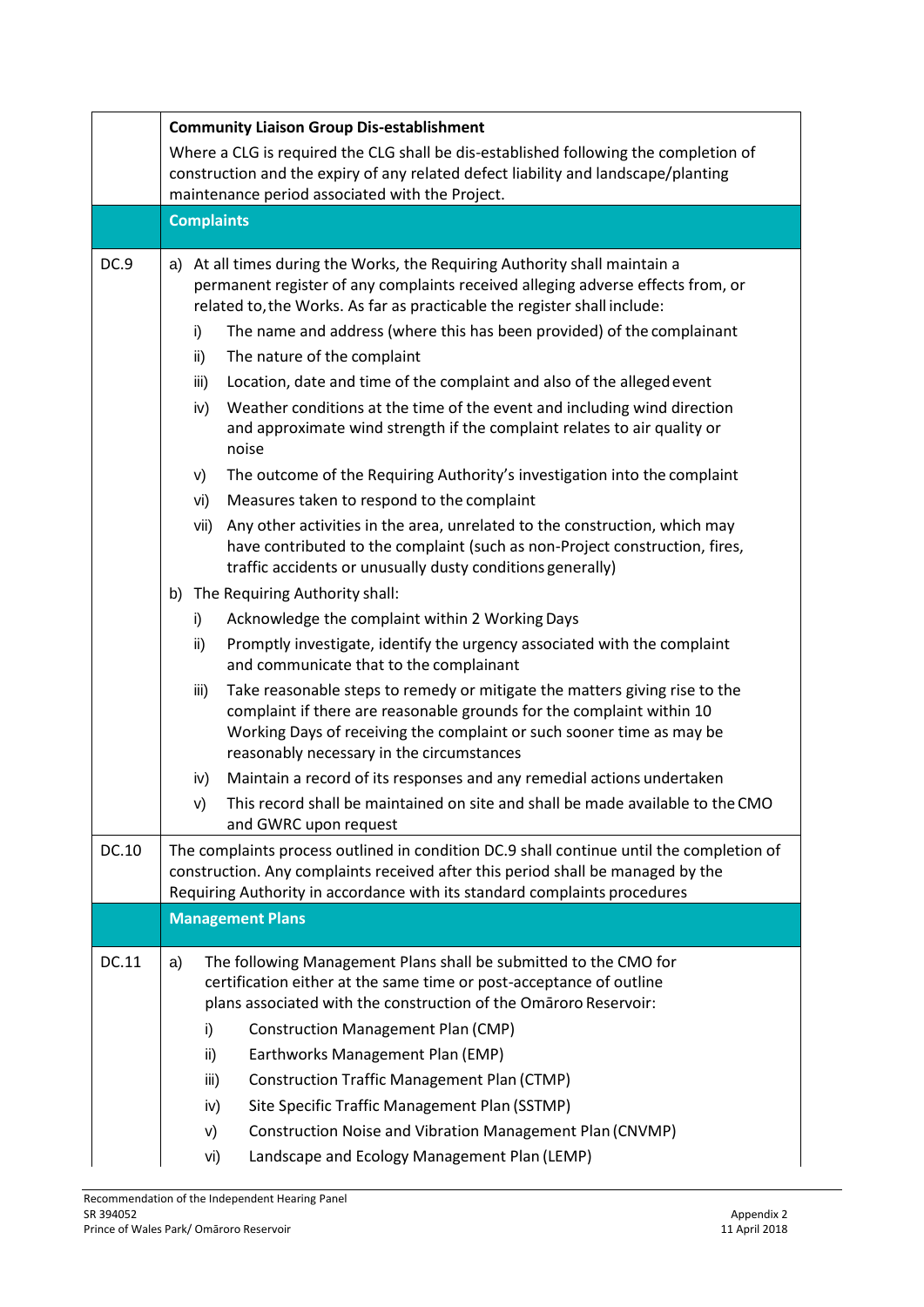|              | Playing Fields Management Plan (PFMP)<br>vii)<br>Works must not commence until certification of the management plans is received<br>b)<br>in writing                                                                                                                                                                                                                                                                                                                                                                                                                                                      |
|--------------|-----------------------------------------------------------------------------------------------------------------------------------------------------------------------------------------------------------------------------------------------------------------------------------------------------------------------------------------------------------------------------------------------------------------------------------------------------------------------------------------------------------------------------------------------------------------------------------------------------------|
|              | All construction of the Project shall be carried out in accordance with the<br>C)<br>certified management plans required by these conditions                                                                                                                                                                                                                                                                                                                                                                                                                                                              |
|              | The management plans provide the overarching principles, methodologies, and<br>d)<br>procedures for managing the effects of the Works to achieve the environmental<br>outcomes and performance standards required by these conditions                                                                                                                                                                                                                                                                                                                                                                     |
|              | The management plans apply to the entire Project (including where it is constructed<br>e)<br>in Stages) and, for some matters, are sufficient to address construction<br>management without the need for more specific plans. For other matters, there is a<br>need for site-specific plans to provide the necessary level of detail to address<br>requirements within each of the Stages                                                                                                                                                                                                                 |
|              | The management plans shall be in general accordance with any draft<br>f)<br>management plan included as part of the AEE                                                                                                                                                                                                                                                                                                                                                                                                                                                                                   |
|              | A copy of the certified management plans shall be made publicly accessible on<br>g)<br>the Requiring Authority's website                                                                                                                                                                                                                                                                                                                                                                                                                                                                                  |
|              | During the construction period, a copy of all certified management plans shall be<br>h)<br>kept on site at all times, and be made available to the CMO upon request.                                                                                                                                                                                                                                                                                                                                                                                                                                      |
|              | <b>Advice Note:</b>                                                                                                                                                                                                                                                                                                                                                                                                                                                                                                                                                                                       |
|              | Certification of the management plans shall be on the basis that they are consistent<br>with the conditions of the designation.                                                                                                                                                                                                                                                                                                                                                                                                                                                                           |
|              | The CMO will consult with relevant Council staff/consultants in determining the<br>appropriateness of the management plans, and in order to provide any comments back<br>to the Requiring Authority.                                                                                                                                                                                                                                                                                                                                                                                                      |
| <b>DC.12</b> | The Requiring Authority shall submit draft copies of all management plans (as required<br>by condition DC.11) to the CMO for comment at least 20 Working Days prior to the<br>management plans being lodged for certification. If an Outline Plan has not been<br>submitted prior to this occurring, or an outline plan waiver granted, a draft Outline Plan<br>shall also be provided.                                                                                                                                                                                                                   |
| DC.13        | The management plans are not required to include all details for every stage of Work at<br>the time the plan is submitted for certification to the CMO. If further details are to be<br>provided for later Stages of Work, the management plan shall specify which Stages<br>require further certification at a later date. Further details shall be submitted to the<br>CMO for certification prior to construction commencing in the relevant Stage (and work<br>oneach stage shall not commence until the relevant management plans are certified).                                                    |
| DC.14        | The Requiring Authority may request amendments to any of the management plans<br>required by these conditions by submitting the amendments in writing to the CMO for<br>certification at least 10 Working Days prior to any changes taking effect. Any changes to<br>management plans shall remain consistent with the overall intent of the management<br>plan and relevant conditions and achieve the outcomes required by these conditions.<br>The changes sought shall not be implemented until the consent holder has received the<br>CMO written certification for the relevant management plan(s). |
| DC.15        | Where any condition requires that a management plan or other plan be certified, if the<br>Plan has not been certified within 3 months of lodgement, or with the agreement of the<br>CMO, the Requiring Authority may elect as an alternative to submit the management<br>plan to WCC Resource Consents Team as an Outline Plan in accordance with section<br>176A of the RMA, and compliance with section 176A shall be deemed to satisfy the                                                                                                                                                             |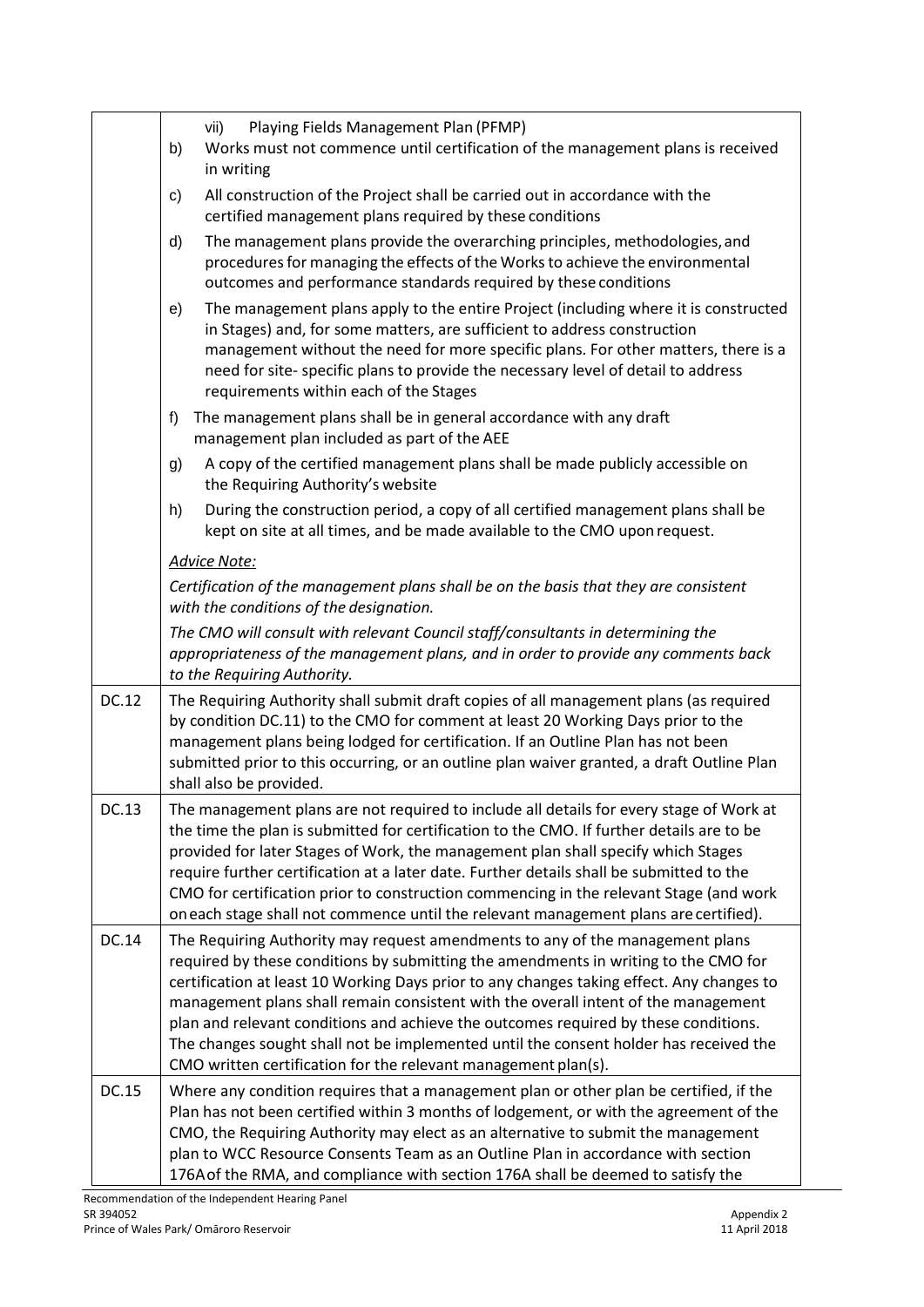|       | certification requirement.                                                                                                                                                         |  |  |  |
|-------|------------------------------------------------------------------------------------------------------------------------------------------------------------------------------------|--|--|--|
|       | <b>Construction Management Plan</b>                                                                                                                                                |  |  |  |
| DC.16 | a) At least 15 Working Days prior to Commencement of Construction the                                                                                                              |  |  |  |
|       | Requiring Authority shall submit a CMP to the CMO for certification                                                                                                                |  |  |  |
|       | The CMP shall address the matters in condition DC.17<br>b)                                                                                                                         |  |  |  |
| DC.17 | The CMP shall include details of:                                                                                                                                                  |  |  |  |
|       | Construction methodologies and construction timeframes, including staging<br>a)                                                                                                    |  |  |  |
|       | Normal working hours, shall be:<br>b)                                                                                                                                              |  |  |  |
|       | i)<br>For on-site construction activities: 7:30am to 6.00pm Monday to<br>Saturday (excluding public holidays)                                                                      |  |  |  |
|       | For earthworks related heavy vehicle movements on public roads: 9:00am<br>ii)<br>- 6:00pm Monday to Friday (excluding public holidays)                                             |  |  |  |
|       | For all non-earthwork related heavy vehicle movements on public roads: 9:00am<br>iii)<br>-6:00pm Monday to Friday (excluding public holidays)                                      |  |  |  |
|       | An exemption process for approval by the CMO, for any construction work<br>C)<br>and specialised heavy vehicle movements that cannot be undertaken during<br>normal working hours. |  |  |  |
|       | Staff and contractors' responsibilities<br>d)                                                                                                                                      |  |  |  |
|       | Public safety<br>e)                                                                                                                                                                |  |  |  |
|       | Training requirements for employees, sub-contractors and visitors<br>f)                                                                                                            |  |  |  |
|       | Environmental incident and emergency management<br>g)                                                                                                                              |  |  |  |
|       | Communication and interface procedures<br>h)                                                                                                                                       |  |  |  |
|       | Complaints management (in accordance with condition DC.9)<br>i)                                                                                                                    |  |  |  |
|       | Compliance monitoring<br>j)                                                                                                                                                        |  |  |  |
|       | k)<br><b>Environmental reporting</b>                                                                                                                                               |  |  |  |
|       | Corrective action<br>$\vert$                                                                                                                                                       |  |  |  |
|       | Site inspection and environmental auditing procedures<br>m)                                                                                                                        |  |  |  |
|       | Contact details for the person in charge of the works<br>n)                                                                                                                        |  |  |  |
|       | Contact details for the CLP<br>O)                                                                                                                                                  |  |  |  |
|       | <b>Earthworks Management</b>                                                                                                                                                       |  |  |  |
| DC.18 | At least 15 Working Days prior to Commencement of Construction the<br>a)<br>Requiring Authority shall submit an Earthworks Management Plan (EMP) to the<br>CMO for certification   |  |  |  |
|       | The EMP shall address the matters in condition DC.19<br>b)                                                                                                                         |  |  |  |
| DC.19 | The EMP must include (but not be limited to) the following matters:                                                                                                                |  |  |  |
|       | An illustrated plan that records the key features of the EMP<br>a)                                                                                                                 |  |  |  |
|       | A description of measures to be used to prevent and minimise<br>b)<br>adverse effects associated with:                                                                             |  |  |  |
|       | dust<br>i)                                                                                                                                                                         |  |  |  |
|       | sediment that may track onto the road network<br>ii)                                                                                                                               |  |  |  |
|       | sediment that may enter the stormwater system (including Papawai<br>iii)                                                                                                           |  |  |  |
|       | Stream and the Waitangi Tributary), including secondary sediment and                                                                                                               |  |  |  |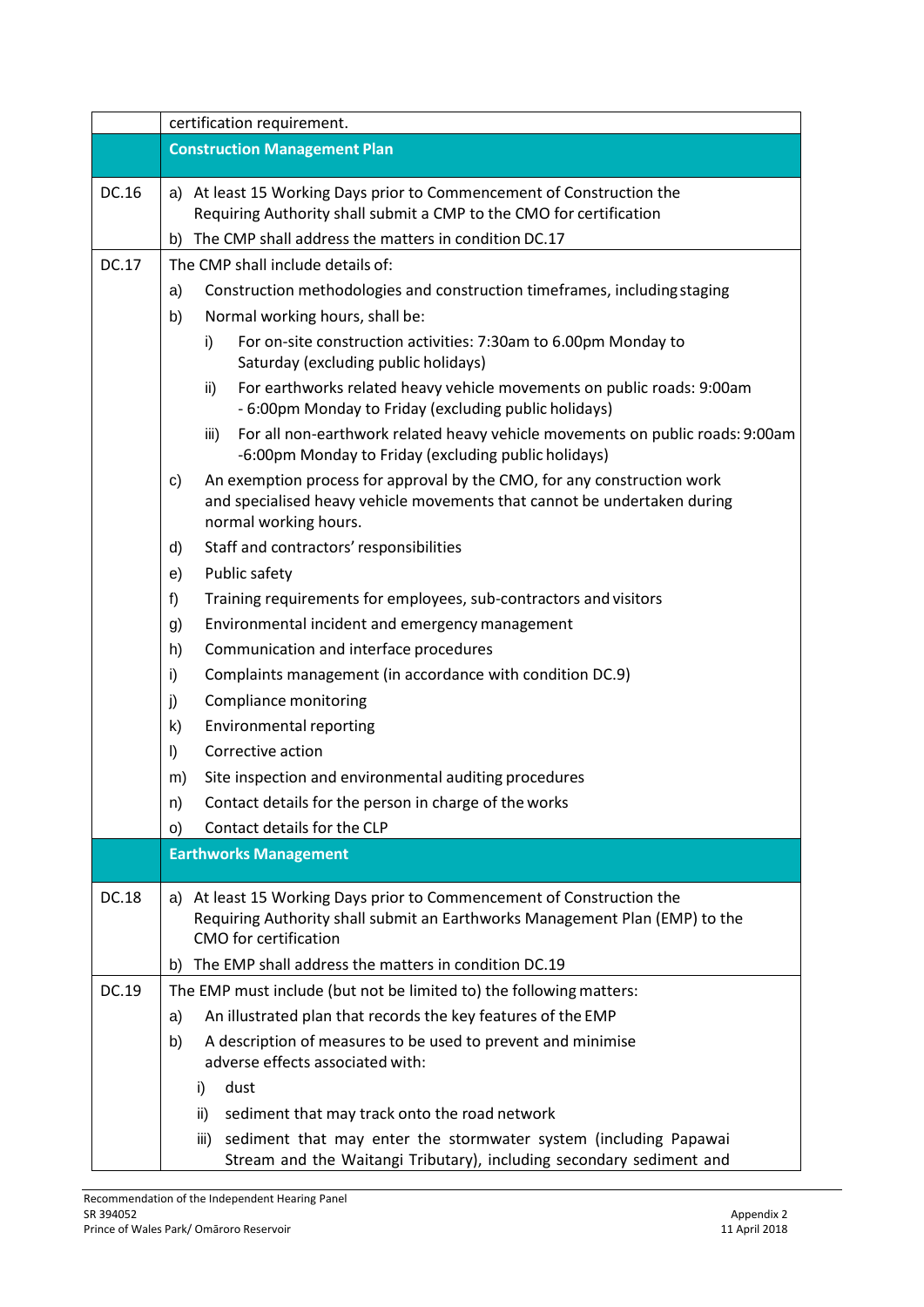|       |    | erosion protection measures that will be provided.                                                                                                                                                                                                                                                                                                                                                                                  |
|-------|----|-------------------------------------------------------------------------------------------------------------------------------------------------------------------------------------------------------------------------------------------------------------------------------------------------------------------------------------------------------------------------------------------------------------------------------------|
|       | C) | The methodology to minimise the surface area of un-stabilised earthworks,<br>including stockpiles. The purpose is to decrease the potential for erosion<br>related dust and sediment generation.                                                                                                                                                                                                                                    |
|       | d) | Measures to ensure temporary and permanent excavations, fill areas,<br>and stockpiles remain stable.                                                                                                                                                                                                                                                                                                                                |
|       | e) | Evidence shall be provided with the EMP demonstrating that measures in<br>condition DC.19 d) have been peer reviewed by a Geotechnical<br>Professional, from a second geotechnical consultancy, and confirming<br>that they are in accordance with current industry best practice and the<br>geotechnical assessment specified in condition DC.20.                                                                                  |
|       | f) | A minimum 10m setback from stockpiles to the northern and eastern<br>boundary of the upper field and the eastern boundary of the lower field<br>unless otherwise recommended in the peer reviewed geotechnical<br>report required by condition DC.20                                                                                                                                                                                |
|       | g) | Measures to minimise the visual effect of stockpiles though hydro-<br>seeding or other methods where the stockpile will be undisturbed for a<br>period of longer than 2 months                                                                                                                                                                                                                                                      |
|       | h) | Nomination of a site person responsible for the implementation of the EMP.                                                                                                                                                                                                                                                                                                                                                          |
|       |    | Note: Condition DC.19(b)(iii) is intended to be given effect to through an Erosion<br>and Sediment Control Plan that is required as a condition of GWRC's consent ref<br>WGN180065 [35008], [35009], [35010]. It is expected that the ESCP will detail<br>primary and secondary sediment and erosion protection measures to protect<br>the Papawai Stream and the Waitangi Stream tributary. The ESCP will form<br>part of the EMP. |
| DC.20 | a) | A geotechnical assessment of the final detailed design shall be prepared by<br>a suitably qualified Geotechnical Professional. The assessment shall review<br>the geotechnical hazards and risks associated with:                                                                                                                                                                                                                   |
|       |    | i)<br>Stability of existing banks or retaining walls located below the<br>playing fields                                                                                                                                                                                                                                                                                                                                            |
|       |    | ii)<br>Stability of the roadway between the playing fields                                                                                                                                                                                                                                                                                                                                                                          |
|       |    | iii)<br>Differential settlement and potential associated erosion of the<br>proposed fill                                                                                                                                                                                                                                                                                                                                            |
|       |    | Stability of proposed fill covering the reservoir and existing slopes to<br>iv)<br>the south east and north of the reservoir                                                                                                                                                                                                                                                                                                        |
|       |    | The conceptual design for the tunnel excavation and access stability<br>V)                                                                                                                                                                                                                                                                                                                                                          |
|       | b) | The geotechnical report shall be peer reviewed by a Geotechnical<br>Professional from a second geotechnical consultancy, to ensure that the<br>methodology is in accordance with current industry best practice.                                                                                                                                                                                                                    |
|       | C) | The Requiring Authority shall either implement any recommendations in the<br>peer review, or where any recommendations are not implemented, the<br>Requiring Authority shall explain the reasons why - including the engineering<br>rationale.                                                                                                                                                                                      |
|       | d) | The geotechnical report and the results of the peer review, including any<br>Requiring Authority explanation for not implementing recommendations of<br>the peer review, shall be provided to the CMO at least 15 working days prior<br>to commencement of construction.                                                                                                                                                            |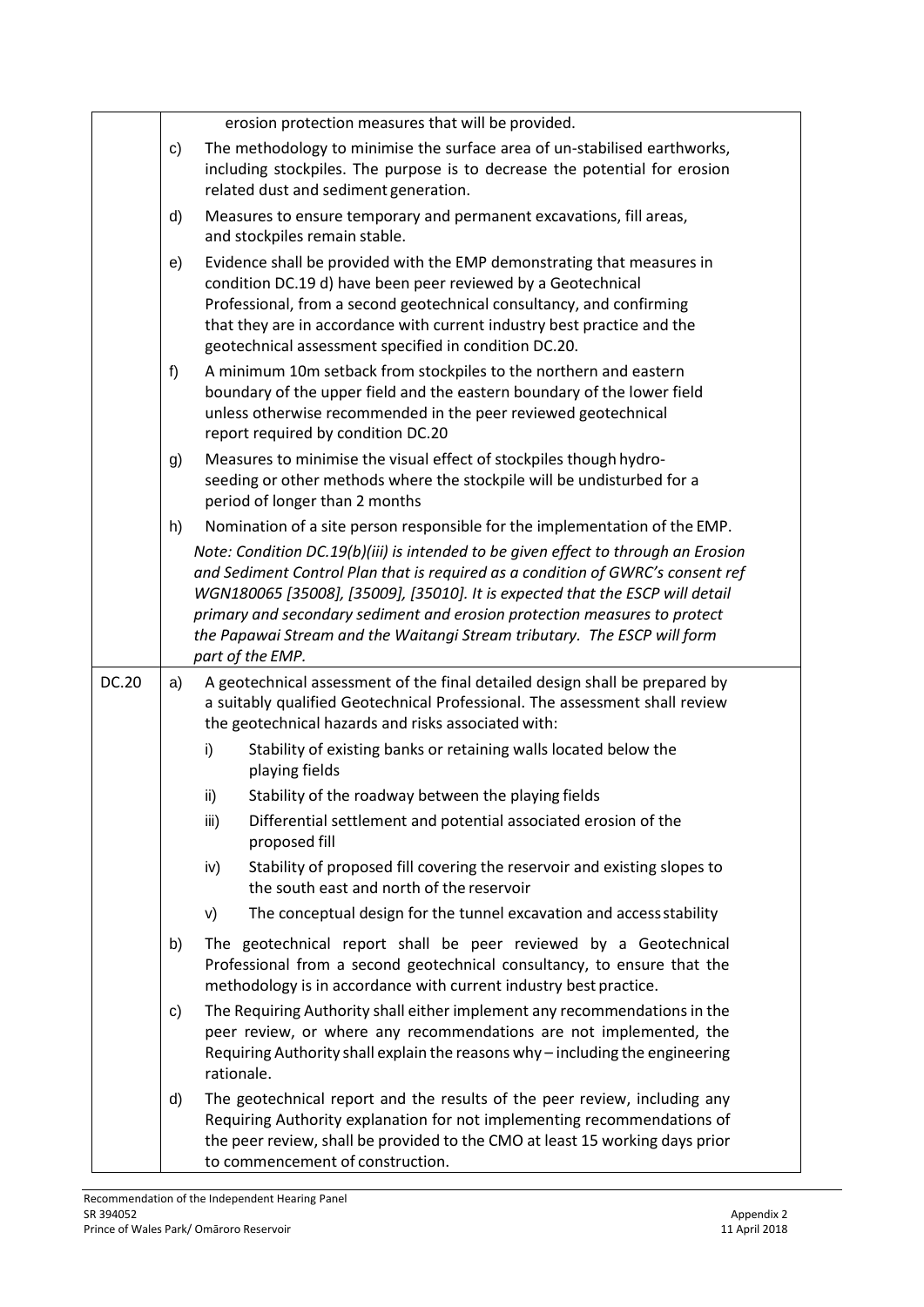| DC.21        | By 6pm every working day earthwork stockpiles shall not exceed the following<br>height limits, measured from the base of each stockpile:                                                                                                                                                                                                                                                                                                                                                                                                              |
|--------------|-------------------------------------------------------------------------------------------------------------------------------------------------------------------------------------------------------------------------------------------------------------------------------------------------------------------------------------------------------------------------------------------------------------------------------------------------------------------------------------------------------------------------------------------------------|
|              | Upper Playing field- 5.5m in height<br>a)                                                                                                                                                                                                                                                                                                                                                                                                                                                                                                             |
|              | Lower Playing field - 7m in height.<br>b)                                                                                                                                                                                                                                                                                                                                                                                                                                                                                                             |
|              | <b>Construction Traffic Management Plan</b>                                                                                                                                                                                                                                                                                                                                                                                                                                                                                                           |
| <b>DC.22</b> | a) At least 15 Working Days prior to Commencement of Construction the Requiring<br>Authority shall submit a CTMP to the CMO for certification<br>b) The CTMP shall address the matters in condition DC.23                                                                                                                                                                                                                                                                                                                                             |
|              | c) The CTMP shall be prepared in accordance with the version of the New Zealand<br>Transport Agency Code of Practice for Temporary Traffic Management (COPTTM) that<br>applies at the time the CTMP is prepared (where there is a change in the normal<br>operating condition of a road). Where it is not possible to adhere to this standard, the<br>COPTTM's prescribed Engineering Exception Decision (EED) process will be followed,<br>which will include appropriate mitigation measures agreed with the Council's Road<br><b>Asset Manager</b> |
|              | d) Construction shall not commence until the Requiring Authority has received<br>the Manager's written certification of the CTMP                                                                                                                                                                                                                                                                                                                                                                                                                      |
| <b>DC.23</b> | The CTMP shall confirm the procedures, requirements and standards necessary for<br>managing the traffic effects during the Work so that safe, adequate, and convenient<br>routes for local movements by all transport modes are maintained throughout the<br>construction of the Project. In particular, the CTMP should include methods to:                                                                                                                                                                                                          |
|              | Minimise the disruption to users of local travel routes<br>a)                                                                                                                                                                                                                                                                                                                                                                                                                                                                                         |
|              | Minimise the disruption to local residents' parking, including methods to minimise<br>b)<br>interference between heavy vehicles and cars using the P10 parking outside the<br>dairy on Wallace Street                                                                                                                                                                                                                                                                                                                                                 |
|              | Maintain a safe passage for all travel routes, including road and footpath<br>C)<br>users affected by the Work                                                                                                                                                                                                                                                                                                                                                                                                                                        |
|              | In particular, the CTMP shall describe:                                                                                                                                                                                                                                                                                                                                                                                                                                                                                                               |
|              | Access to the site for heavy vehicles and contractors' vehicles<br>i)                                                                                                                                                                                                                                                                                                                                                                                                                                                                                 |
|              | ii) Details of the 8 temporary car parks for residents on the upper playing field. The<br>Requiring Authority must aim to provide more than 8 car parks where space<br>allows.                                                                                                                                                                                                                                                                                                                                                                        |
|              | iii) Access restrictions for bulk earth import and export from the site                                                                                                                                                                                                                                                                                                                                                                                                                                                                               |
|              | iv) Mechanisms to coordinate heavy vehicle movements to minimise instances where<br>two construction vehicles meet at the Rolleston Street - Wallace Street Intersection                                                                                                                                                                                                                                                                                                                                                                              |
| DC.24        | a) Prior to construction commencing the Requiring Authority shall carry out a<br>preconstruction survey of Rolleston Street                                                                                                                                                                                                                                                                                                                                                                                                                           |
|              | b) Prior to construction commencing, the Requiring Authority shall agree in<br>writing with the CMO (who shall consult with the WCC Road Asset Manager)<br>the nature, extent, frequency and any reporting requirements related to the<br>inspections referred to in condition DC.24(c)                                                                                                                                                                                                                                                               |
|              | The Requiring Authority shall carry out inspections of Rolleston Street, the<br>C)<br>Rolleston/Wallace Street intersection, and Salisbury Terrace to ensure that<br>any potholes and other damage resulting from construction of the Works are<br>identified and fixed as soon as practicable. These inspections will be carried<br>out at the following frequency, unless otherwise agreed in writing by the CMO                                                                                                                                    |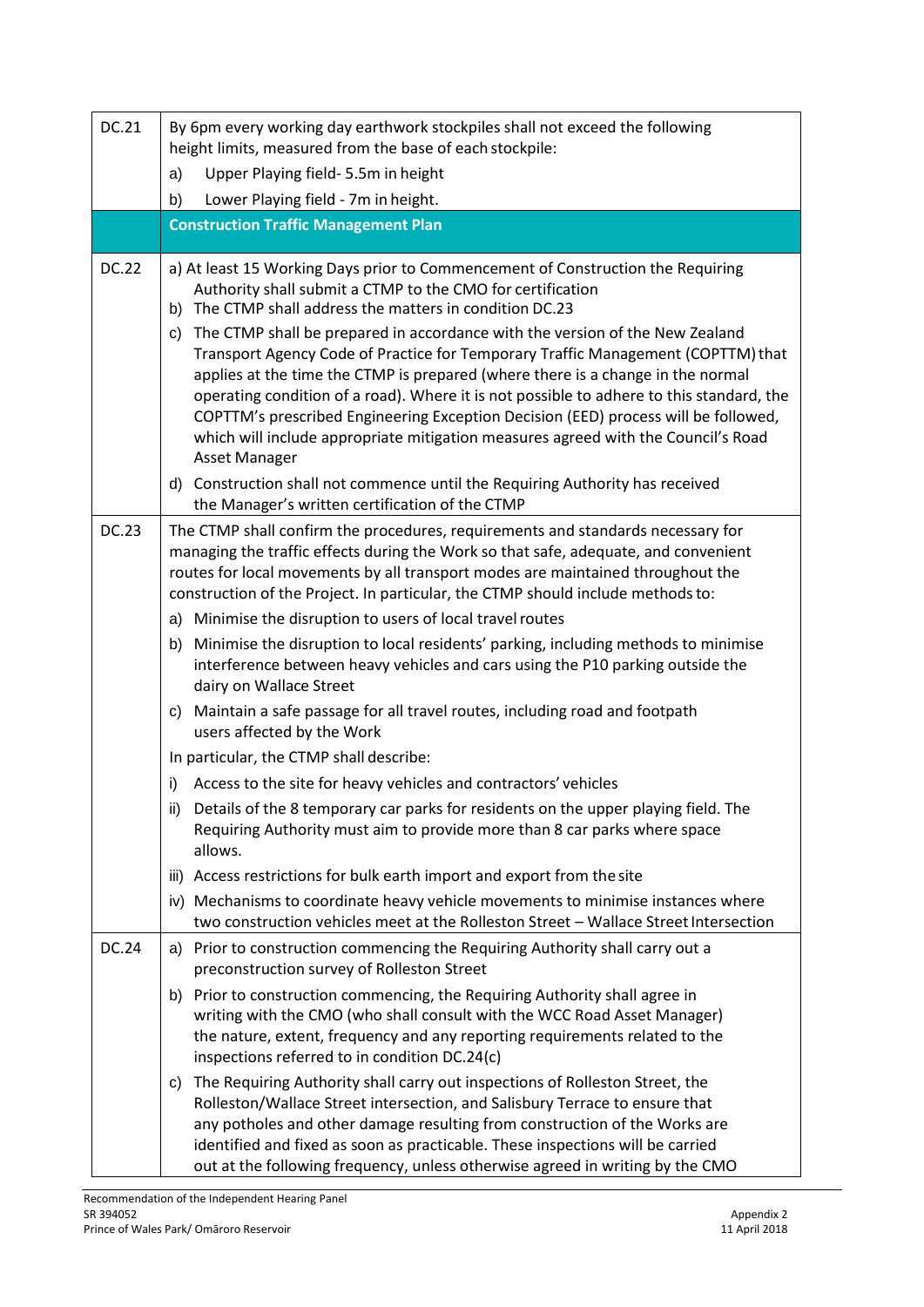|              | (who shall consult with the WCC Road Asset Manager):                                                                                                                                                                                                                                                                                                                                        |
|--------------|---------------------------------------------------------------------------------------------------------------------------------------------------------------------------------------------------------------------------------------------------------------------------------------------------------------------------------------------------------------------------------------------|
|              | i) Fortnightly during the earthwork excavation period                                                                                                                                                                                                                                                                                                                                       |
|              | ii) Every two months during the remainder of the construction period, through<br>to the completion of any project defects and liability period.                                                                                                                                                                                                                                             |
|              | The Requiring Authority shall repair pot holes and other damage resulting<br>d)<br>from the Project to Rolleston Street within 7 days of them being notified to<br>the CLP or CMO. This timeframe may be extended if agreed in writing by the<br>CMO.                                                                                                                                       |
|              | Unless otherwise agreed in writing by the CMO (who shall consult with the<br>e)<br>WCC Road Asset Manager), within 1 month of the completion of construction,<br>the Requiring Authority shall organise with the CMO and Road Asset Manager<br>a joint inspection of Rolleston Street to determine remedial/repaving works<br>required to reinstate the road surface.                       |
|              | Any identified remedial works, including repaving, shall be completed within 6<br>f)<br>months of the completion of construction, unless otherwise agreed in writing<br>with the WCC Road Asset Manager. The Requiring Authority shall meet all fair<br>and reasonable costs of undertaking this work.                                                                                      |
| DC. 25       | The Requiring Authority shall ensure that any on street parking removed or<br>relocated during construction of the Project is reinstated within 1 month of<br>completion of construction.                                                                                                                                                                                                   |
|              | <b>Site Specific Traffic Management Plans</b>                                                                                                                                                                                                                                                                                                                                               |
| DC.26        | a) The Requiring Authority shall submit SSTMPs to the CMO for certification at least<br>5 Working Days prior to commencement of the relevant traffic management<br>Works.                                                                                                                                                                                                                   |
|              | The SSTMPs shall address the matters in condition DC. 27.<br>b)                                                                                                                                                                                                                                                                                                                             |
|              | Traffic management shall not be implemented until the Requiring Authority<br>C)<br>has received the CMO written certification of the SSTMP.                                                                                                                                                                                                                                                 |
| <b>DC.27</b> | SSTMPs shall describe the measures that will be undertaken to manage the traffic<br>effects associated with construction of specific Stages of the Project prior to<br>construction of the relevant Stage(s) of the Project commencing. Each SSTMP must be<br>consistent with, and be implemented in accordance with, the CTMP. In particular,<br>SSTMPs shall describe, where appropriate: |
|              | Temporary traffic management measures required to manage impacts on road<br>a)<br>users during proposed working hours                                                                                                                                                                                                                                                                       |
|              | Measures to maintain existing vehicle access to adjacent properties<br>b)                                                                                                                                                                                                                                                                                                                   |
|              | c) Measures to maintain safe and clearly identified pedestrian and cyclist access<br>on roads and footpaths adjacent to the Works                                                                                                                                                                                                                                                           |
|              | Any proposed temporary changes in speed limits<br>d)                                                                                                                                                                                                                                                                                                                                        |
|              | Provision for safe and efficient access of vehicles to and from the construction site<br>e)                                                                                                                                                                                                                                                                                                 |
|              | <b>Construction Noise and Vibration Management Plan</b>                                                                                                                                                                                                                                                                                                                                     |
| <b>DC.28</b> | a) At least 15 Working Days prior to Commencement of Construction the<br>Requiring Authority shall submit a CNVMP to the CMO for certification                                                                                                                                                                                                                                              |
|              | The CNVMP shall address the matters in conditions DC.29-31<br>b)                                                                                                                                                                                                                                                                                                                            |
|              | The CNVMP shall be prepared in accordance with the requirements of Annexe E<br>C)<br>to NZS 6803:1999 'Acoustics - Construction Noise'                                                                                                                                                                                                                                                      |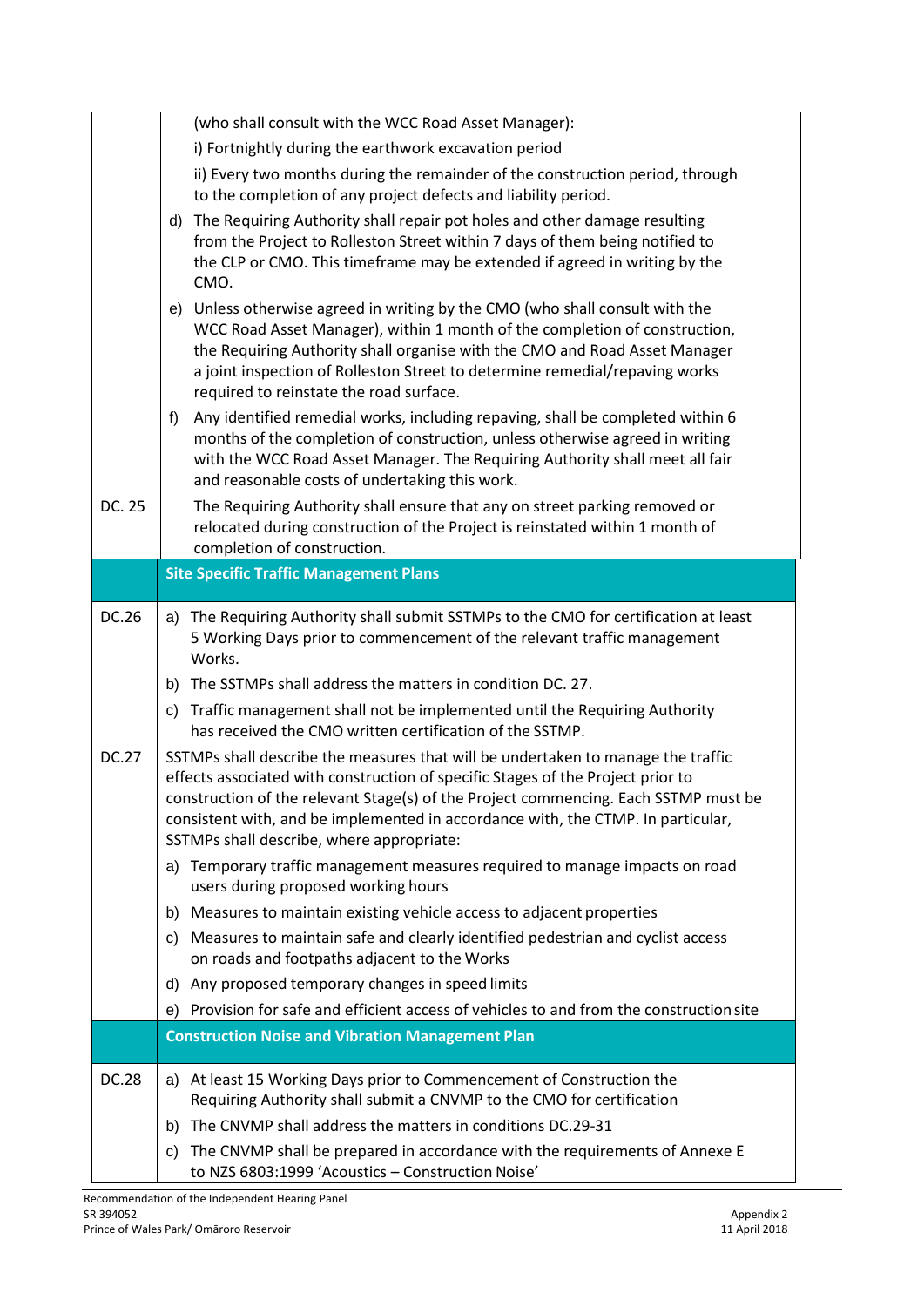|              | d) Construction shall not commence until the Requiring Authority has received<br>the CMO's written certification of the CNVMP                                                                                                                                                                                                                                            |  |  |  |  |  |
|--------------|--------------------------------------------------------------------------------------------------------------------------------------------------------------------------------------------------------------------------------------------------------------------------------------------------------------------------------------------------------------------------|--|--|--|--|--|
|              | e) The CNVMP must be prepared by (or certified by) a suitably qualified<br>acoustic specialist                                                                                                                                                                                                                                                                           |  |  |  |  |  |
|              | The CNVMP must be modified at the reasonable request of the CMO to deal with<br>f<br>any deficiencies in its operations                                                                                                                                                                                                                                                  |  |  |  |  |  |
| DC.29        | The purpose of the CNVMP shall be to provide methods to manage noise/vibration<br>appropriately for the variety of circumstances within the Project area by outlining<br>the measures, procedures and standards for mitigating the effects of noise and<br>vibration during construction of the Project so they will meet:                                               |  |  |  |  |  |
|              | The noise criteria set out in condition DC. 31, where practicable. Where it is not<br>practicable to achieve those criteria, alternative strategies should be described to<br>achieve the best practicable option to minimise the effects of construction noise on<br>neighbours                                                                                         |  |  |  |  |  |
|              | a) The vibration criteria set out in Table 3 of DIN 4150-3: 1999, where practicable.<br>Where it is not practicable to achieve those criteria, a suitably qualified expert shall<br>be engaged to assess and manage construction vibration during the activity that<br>exceed the criteria                                                                               |  |  |  |  |  |
|              | Where on-site construction works and/or heavy vehicle movements need to be<br>b)<br>undertaken outside of normal working hours (as defined in DC17) night time (8:00pm<br>- 6:30am) work shall be avoided where practicable. Where avoidance is not<br>practicable, the best practicable option shall be adopted to minimise or mitigate<br>noise and vibration effects. |  |  |  |  |  |
|              | NOTE: The intent of DC.29c) is to clarify that activities required to be undertaken outside<br>of normal working hours (defined in DC17) should preferably occur between either<br>6:30am-7:30am or 6:00pm-8:00pm. Night time activities (8:00pm- 6:30am) should<br>be avoided where practicable.                                                                        |  |  |  |  |  |
| <b>DC.30</b> | The CNVMP shall, as a minimum, address the following:                                                                                                                                                                                                                                                                                                                    |  |  |  |  |  |
|              | a) Description of the Works, anticipated equipment/processes and their<br>scheduled durations                                                                                                                                                                                                                                                                            |  |  |  |  |  |
|              | b) Hours of operation (in accordance with condition DC.17), including times and<br>days when activities causing noise and/or vibration would occur                                                                                                                                                                                                                       |  |  |  |  |  |
|              | The construction noise and vibration criteria for the Project<br>C)                                                                                                                                                                                                                                                                                                      |  |  |  |  |  |
|              | Identification of affected houses and other sensitive locations where noise and<br>d)<br>vibration criteria apply including a list of Noise Sensitive Receivers (as defined in NZS<br>6803:1999 'Acoustics - Construction Noise')                                                                                                                                        |  |  |  |  |  |
|              | Requirements for monitoring road surface condition to minimise noise and<br>e)<br>vibration from trucks travelling over potholes and uneven surfaces                                                                                                                                                                                                                     |  |  |  |  |  |
|              | Requirements for building conditions surveys at locations close to activities<br>f)<br>generating significant vibration, prior to and after completion of construction and<br>processes for repair of any damage caused by the Work                                                                                                                                      |  |  |  |  |  |
|              | Mitigation options including alternative strategies where full compliance with<br>g)<br>the relevant noise and/or vibration criteria cannot be achieved                                                                                                                                                                                                                  |  |  |  |  |  |
|              | Methods and frequency for monitoring and reporting on construction noise<br>h)<br>and vibration                                                                                                                                                                                                                                                                          |  |  |  |  |  |
|              | Operator training procedures and expected behaviours under the CMP as required<br>i)<br>by condition DC.17                                                                                                                                                                                                                                                               |  |  |  |  |  |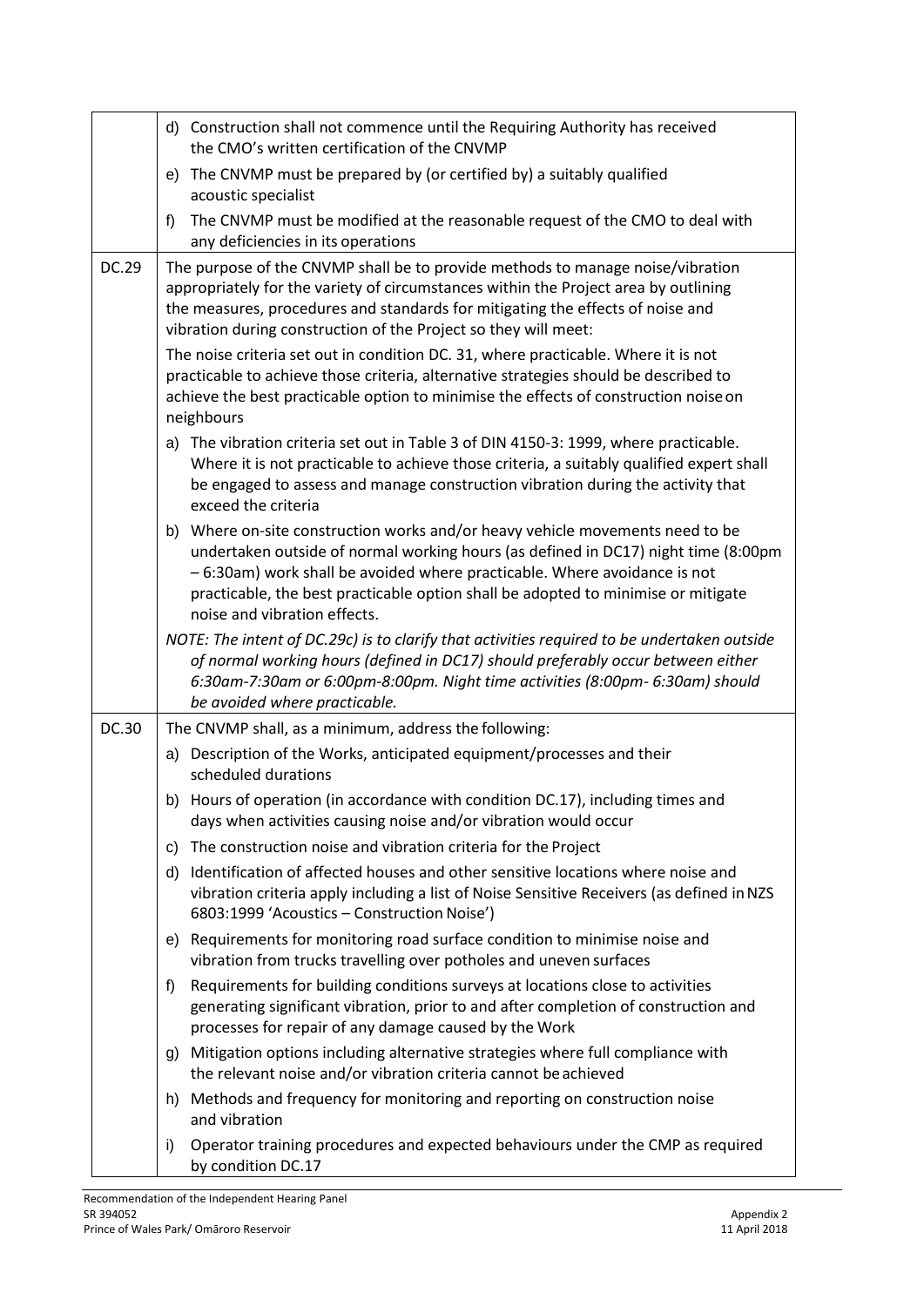|              | Consultation and notification procedures<br>j)                                                                                                                                                                                                                                                                                                        |                                                                                  |           |                                    |           |  |  |
|--------------|-------------------------------------------------------------------------------------------------------------------------------------------------------------------------------------------------------------------------------------------------------------------------------------------------------------------------------------------------------|----------------------------------------------------------------------------------|-----------|------------------------------------|-----------|--|--|
|              | k) Specify an exemption process for approval by the CMO for any construction work<br>that cannot be undertaken during approved working hours.                                                                                                                                                                                                         |                                                                                  |           |                                    |           |  |  |
| DC.31        | Construction noise shall be measured and assessed in accordance with NZS 6803:1999<br>'Acoustics - Construction Noise'. The construction noise shall where practicable comply<br>with the following criteria for the purposes of the CNVMP:                                                                                                           |                                                                                  |           |                                    |           |  |  |
|              |                                                                                                                                                                                                                                                                                                                                                       | Time of week                                                                     |           | Time period dB LAeq $(15)$<br>min) | dB LAFmax |  |  |
|              |                                                                                                                                                                                                                                                                                                                                                       | Weekdays                                                                         | 0630-0730 | 55                                 | 75        |  |  |
|              |                                                                                                                                                                                                                                                                                                                                                       |                                                                                  | 0730-1800 | 70                                 | 85        |  |  |
|              |                                                                                                                                                                                                                                                                                                                                                       |                                                                                  | 1800-2000 | 65                                 | 80        |  |  |
|              |                                                                                                                                                                                                                                                                                                                                                       |                                                                                  | 2000-0630 | 45                                 | 75        |  |  |
|              |                                                                                                                                                                                                                                                                                                                                                       | Saturdays                                                                        | 0630-0730 | 45                                 | 75        |  |  |
|              |                                                                                                                                                                                                                                                                                                                                                       |                                                                                  | 0730-1800 | 70                                 | 85        |  |  |
|              |                                                                                                                                                                                                                                                                                                                                                       |                                                                                  | 1800-2000 | 45                                 | 75        |  |  |
|              |                                                                                                                                                                                                                                                                                                                                                       |                                                                                  | 2000-063  | 45                                 | 75        |  |  |
|              |                                                                                                                                                                                                                                                                                                                                                       | Sundays and public<br>holidays                                                   | 0630-0730 | 45                                 | 75        |  |  |
|              |                                                                                                                                                                                                                                                                                                                                                       |                                                                                  | 0730-1800 | 55                                 | 85        |  |  |
|              |                                                                                                                                                                                                                                                                                                                                                       |                                                                                  | 1800-2000 | 45                                 | 75        |  |  |
|              |                                                                                                                                                                                                                                                                                                                                                       |                                                                                  | 2000-0630 | 45                                 | 75        |  |  |
|              |                                                                                                                                                                                                                                                                                                                                                       | <b>Landscape and Ecology Management</b>                                          |           |                                    |           |  |  |
| <b>DC.32</b> | a) At least 15 Working Days prior to Commencement of Construction or<br>vegetation removal, the Requiring Authority shall submit a LEMP to the CMO<br>for certification<br>b) The LEMP shall be in general accordance with the Landscape Strategy and Ecological<br>Impact Assessment provided in the AEE and address the matters in condition DC. 33 |                                                                                  |           |                                    |           |  |  |
|              |                                                                                                                                                                                                                                                                                                                                                       |                                                                                  |           |                                    |           |  |  |
|              | c) Construction shall not commence until the Requiring Authority has received the<br>CMO written certification of the LEMP                                                                                                                                                                                                                            |                                                                                  |           |                                    |           |  |  |
|              | Advice note: The LEMP may be part of a combined document including the Playing Fields<br>Management Plan.                                                                                                                                                                                                                                             |                                                                                  |           |                                    |           |  |  |
| <b>DC.33</b> |                                                                                                                                                                                                                                                                                                                                                       | The purpose of the LEMP is to outline the methods and measures to be implemented |           |                                    |           |  |  |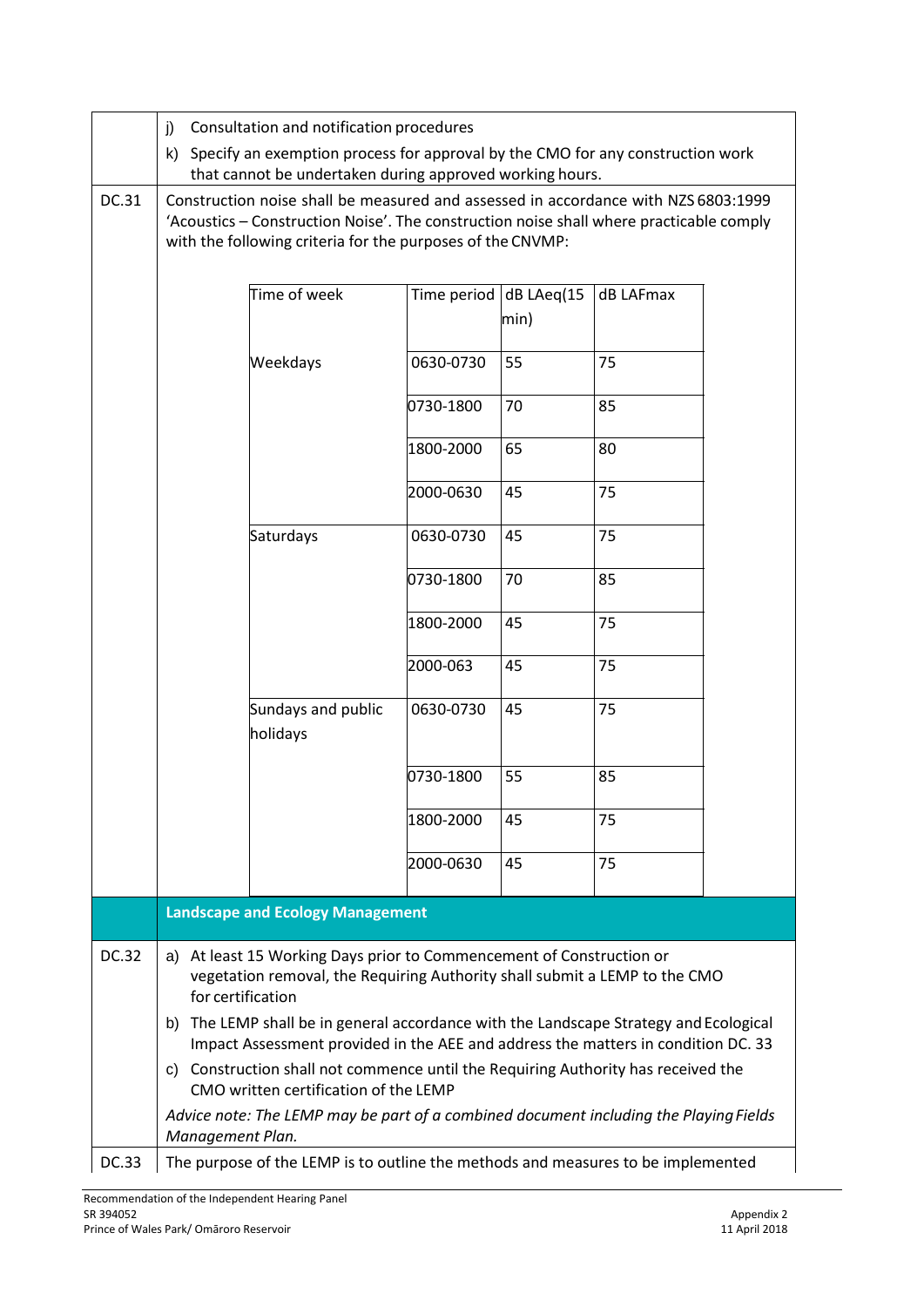prior to the Works, during the construction phase, and for a defined period thereafter to avoid, remedy, and mitigate adverse effects of the construction and the Project on landscape amenity, use and function. The LEMP shall document the permanent mitigation measures, as well as the necessary monitoring and management required to successfully implement those measures during construction and the transition to the Operational phase of the Project.

The LEMP shall, as a minimum, address the following:

- a) Final landscape strategy
- b) Confirmation of an appropriate buffer between the earthworks and waterways including confirmation of waterway location by longitudinal and cross-section survey. In the case of the Papawai Stream the buffer shall be no less than 10m on the stream's west bank (hillside). In the case of the Waitangi Stream Tributary, to the west of the Project site, no buffer shall be less than 5m.
- c) How the final reservoir backfill design will support a smooth integration with adjacent topography and optimise effective revegetation conditions
- d) Details of replaced pathways through the site, which shall be designed with reference to the WCC "Short Walk Standard"
- e) Consideration of CPTED principles in relation to the pipe tunnel access door
- f) Identification of vegetation to be retained, including retention of as many as practicable significant trees and areas of regenerating indigenous vegetation
- g) Protection measures for vegetation to be retained and vegetation clearance methodology as outlined in condition DC.34, including specifying a requirement that the removal of large trees shall be undertaken by an arborist to minimise damage to adjacent vegetation.
- h) Under conditions DC.33 f) and (g) above, particular attention shall be given to minimisation of the loss of trees in the Seral Forest B and to the protection of trees in the Seral Forest B that do not need to be removed. Where any vegetation is required to be removed from Seral Forest B, the Requiring Authority shall provide the CMOwith a written explanation for why the removal is needed.
- i) A methodology for the monitoring of the nest boxes required by condition DC. 34 during construction, to be prepared by a suitably qualified and experienced ornithologist
- j) A methodology for surveying lizard presence prior to vegetation clearance, and minimising effects on lizard populations as required by condition DC.35.
- k) Details of proposed mass planting and specimen tree planting including plant species, plant/grass mixes, spacing/densities, sizes (at the time of planting) and layout and planting methods. The intention is to achieve a dense canopy of complementary plant communities which will achieve a variation in plant height.
- l) Planting programme the staging of planting in relation to the construction programme which shall, as far as practicable, include provision for planting within the first planting season following completion of the Project
- m) Detailed specifications relating to (but not limited to) the following:
	- i) Weed control and clearance
	- ii) Ground preparation
	- iii) Mulching
	- iv) Plant supply and planting, including hydro-seeding and grassing
	- v) Proposed maintenance of plantings, including the replacement of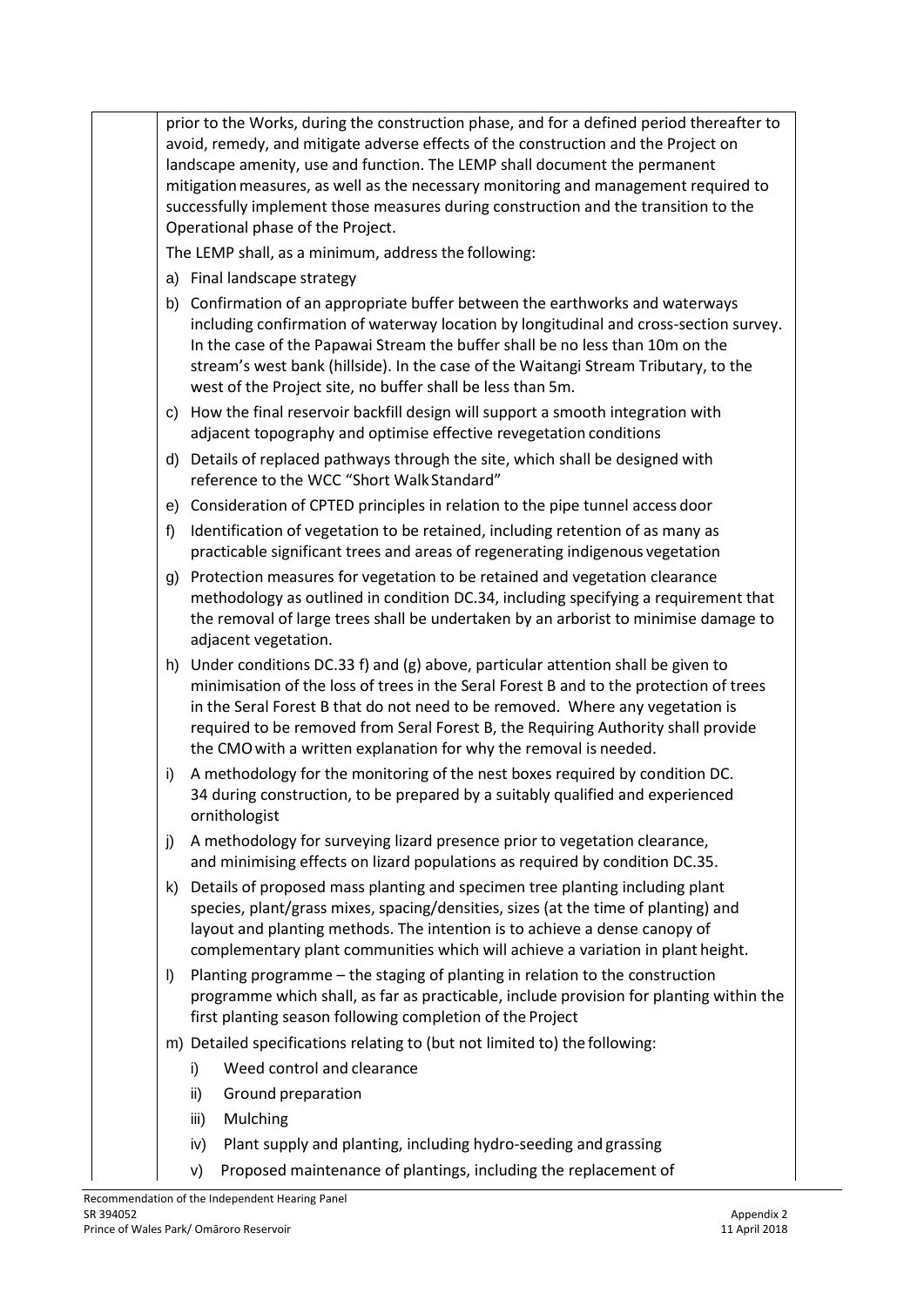|              | unsuccessful plantings<br>vi) Response maintenance for existing vegetation affected by opening of the canopy<br>during construction (this is required to address potential windfall effects that may<br>arise as a result of peripheral tree removal)                                                                                                                                                                                                                            |  |  |  |  |  |
|--------------|----------------------------------------------------------------------------------------------------------------------------------------------------------------------------------------------------------------------------------------------------------------------------------------------------------------------------------------------------------------------------------------------------------------------------------------------------------------------------------|--|--|--|--|--|
|              | n) Subject to achieving the success standards in paragraphs i), ii) and iii) below, there<br>shall be a five year defects liability and maintenance period for all terrestrial<br>planting but the maintenance period may be shorter if the success measures have<br>been achieved earlier. At the end of that period, the Requiring Authority shall<br>provide information to the CMO to demonstrate that the planting has been<br>successful, with success defined as follows: |  |  |  |  |  |
|              | In relation to mass planting, successful planting shall be defined as 80% canopy<br>i)<br>closure whereby a sustainable plant community has been established and<br>where plants have grown to create a canopy that shades the ground and<br>suppresses weed growth;                                                                                                                                                                                                             |  |  |  |  |  |
|              | In relation to the planting of specimen trees, successful planting shall be<br>ii)<br>defined as 100% plant survival, with 100% of trees in full leaf (if the relevant<br>species is typically in leaf at that time of year) with the trees to have a habit of<br>growth that is normal to the species and are to be sound, healthy and vigorous<br>with normal and well-developed branch systems;                                                                               |  |  |  |  |  |
|              | Success in relation to wetland and riparian planting shall be defined as nearly<br>iii)<br>as practicable to the criteria in i), or ii) and in any event as agreed by expert<br>ecologists.                                                                                                                                                                                                                                                                                      |  |  |  |  |  |
| DC.34        | Prior to any vegetation clearance occurring:                                                                                                                                                                                                                                                                                                                                                                                                                                     |  |  |  |  |  |
|              | a) The maximum extent of clearance is to be clearly identified and confirmed by the<br>Project Ecologist in consultation with the Project Landscape Architect and Project<br><b>Construction Manager</b>                                                                                                                                                                                                                                                                         |  |  |  |  |  |
|              | b) Vegetation to be retained will be clearly marked on site, with special attention given<br>to large trees and Seral Forest B                                                                                                                                                                                                                                                                                                                                                   |  |  |  |  |  |
|              | c) As far as practicable, vegetation clearance will occur outside the breeding season<br>of kaka, falcon, kakariki, and morepork (1 September to 30 March)                                                                                                                                                                                                                                                                                                                       |  |  |  |  |  |
|              | d) If vegetation clearance must occur during the period identified in condition DC.34 c),<br>a survey shall be undertaken prior to clearance by a suitably qualified and<br>experienced ornithologist to determine if a nest or nests are present. If a nest of any<br>of the species identified in DC. 34c) is located on a tree to be felled, that tree must<br>not be felled until the chick(s) has left the nest                                                             |  |  |  |  |  |
|              | The Requiring Authority shall engage a suitably qualified and experienced<br>e)<br>ornithologist to provide a recommendation on the type, location and number of nest<br>boxes that must be installed in adjacent areas of vegetation specifically for resident<br>kaka and morepork.                                                                                                                                                                                            |  |  |  |  |  |
|              | Nesting boxes required under DC.34 e) shall be installed under the supervision of the<br>f)<br>ornithologist prior to the commencement of any tree removal.                                                                                                                                                                                                                                                                                                                      |  |  |  |  |  |
|              | <b>Advice Notes:</b>                                                                                                                                                                                                                                                                                                                                                                                                                                                             |  |  |  |  |  |
|              | Evidence that the above process has been followed is to be provided to the CMO upon<br>request. The CMO shall consult with an ecologist within the Council.                                                                                                                                                                                                                                                                                                                      |  |  |  |  |  |
| <b>DC.35</b> | a) Prior to any vegetation clearance occurring, a lizard survey is to be undertaken of<br>the Project site and surrounding area by a herpetologist.                                                                                                                                                                                                                                                                                                                              |  |  |  |  |  |
|              | If any lizards are found or their presence is suspected measures must be developed<br>b)<br>to minimise the effect of the Project on the lizard population, this may include lizard                                                                                                                                                                                                                                                                                              |  |  |  |  |  |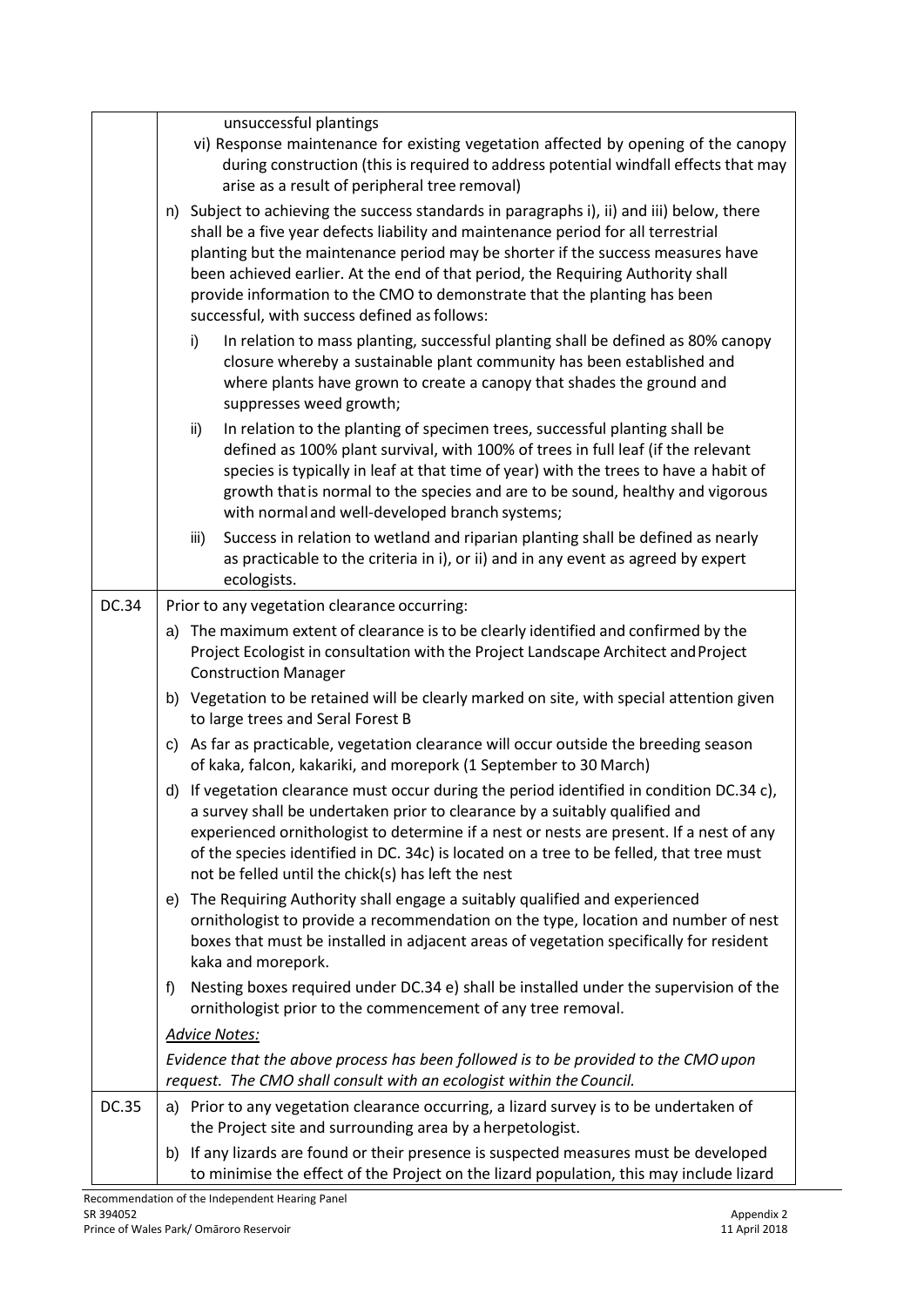|              | relocation prior to vegetation clearance, and habitat re-creation associated with post<br>construction site remediation and landscaping. These measures must be included in<br>the Landscape and Ecology Management Plan required under conditions DC.32 and<br>DC.33.                                                                                                                                                                                                                                                                               |  |  |  |  |  |
|--------------|------------------------------------------------------------------------------------------------------------------------------------------------------------------------------------------------------------------------------------------------------------------------------------------------------------------------------------------------------------------------------------------------------------------------------------------------------------------------------------------------------------------------------------------------------|--|--|--|--|--|
| DC.36        | Prior to commencing construction the Requiring Authority shall remove and store<br>the existing bench seat and plaque located on the reservoir site. Within six months<br>of the completion of construction the bench seat and plaque shall be re-instated.                                                                                                                                                                                                                                                                                          |  |  |  |  |  |
| <b>DC.37</b> | A planting review must be undertaken by a suitably qualified and experienced landscape<br>architect within 3 years of completion of construction of the reservoir. The review will<br>focus on the revegetation and assess the effectiveness of plant growth, particularly on<br>mechanically stabilised slopes. Where required, remedial works shall be undertaken to<br>ensure that planting treatments are successful and have the potential to improve the<br>landscape values of the site. Evidence of this review must be provided to the CMO. |  |  |  |  |  |
|              | <b>Playing Fields</b>                                                                                                                                                                                                                                                                                                                                                                                                                                                                                                                                |  |  |  |  |  |
| <b>DC.38</b> | a) At least 15 Working Days prior to Commencement of Construction the Requiring<br>Authority shall submit a Playing Field Management Plan (PFMP) to the CMO for<br>certification                                                                                                                                                                                                                                                                                                                                                                     |  |  |  |  |  |
|              | The PFMP shall address the matters in condition DC.39<br>b)                                                                                                                                                                                                                                                                                                                                                                                                                                                                                          |  |  |  |  |  |
|              | c) Construction shall not commence until the Requiring Authority has received the<br>CMO written certification of the PFMP                                                                                                                                                                                                                                                                                                                                                                                                                           |  |  |  |  |  |
|              | Advice note: The PFMP may be part of a combined document including the Landscape<br><b>Ecology Management Plan</b>                                                                                                                                                                                                                                                                                                                                                                                                                                   |  |  |  |  |  |
| DC.39        | The purpose of the PFMP is to outline the methods and measures to be implemented<br>prior to the Works, during the construction phase, and for a defined period thereafter to<br>avoid, remedy, and mitigate adverse effects of the construction and the Project on the<br>Upper and Lower Prince of Wales Park playing fields.                                                                                                                                                                                                                      |  |  |  |  |  |
|              | The PFMP shall, as a minimum, address the following:                                                                                                                                                                                                                                                                                                                                                                                                                                                                                                 |  |  |  |  |  |
|              | Final design of the fields including levels and improved drainage (where practicable)<br>a)                                                                                                                                                                                                                                                                                                                                                                                                                                                          |  |  |  |  |  |
|              | Surface specifications<br>b)                                                                                                                                                                                                                                                                                                                                                                                                                                                                                                                         |  |  |  |  |  |
|              | Retaining works, including any retaining structure design, where necessary<br>c)                                                                                                                                                                                                                                                                                                                                                                                                                                                                     |  |  |  |  |  |
|              | Permanent access for maintenance vehicles to both fields<br>d)                                                                                                                                                                                                                                                                                                                                                                                                                                                                                       |  |  |  |  |  |
|              | Fencing<br>e)                                                                                                                                                                                                                                                                                                                                                                                                                                                                                                                                        |  |  |  |  |  |
|              | Design of the access track between the upper and lower playing fields.<br>f)                                                                                                                                                                                                                                                                                                                                                                                                                                                                         |  |  |  |  |  |
| DC.40        | The PFMP shall be prepared in consultation with the Manager, Open Space and<br>a)<br>Recreation Planning and the Manager, Sports and Recreation Operations and<br>Contracts.                                                                                                                                                                                                                                                                                                                                                                         |  |  |  |  |  |
|              | The PFMP shall demonstrate how the outcomes of the consultation have<br>b)<br>been incorporated and, where they have not, the reasons why.                                                                                                                                                                                                                                                                                                                                                                                                           |  |  |  |  |  |
| DC.41        | The Requiring Authority shall not permanently raise the upper and lower playing fields<br>as part of the Project for the expressed purpose of permanently storing surplus<br>excavated material from the proposed reservoir site.                                                                                                                                                                                                                                                                                                                    |  |  |  |  |  |
|              | This condition shall not affect or limit any reasonable works required as part of field<br>reinstatement, involving field re-shaping or re-profiling, required to appropriately<br>reinstate playing surfaces as agreed with the Manager Open Space and Recreation<br>Planning and the Manager, Sports and Recreation Operations and Contracts.                                                                                                                                                                                                      |  |  |  |  |  |
| DC.42        | There shall be a 1 year defects liability period for works associated with the<br>a)                                                                                                                                                                                                                                                                                                                                                                                                                                                                 |  |  |  |  |  |